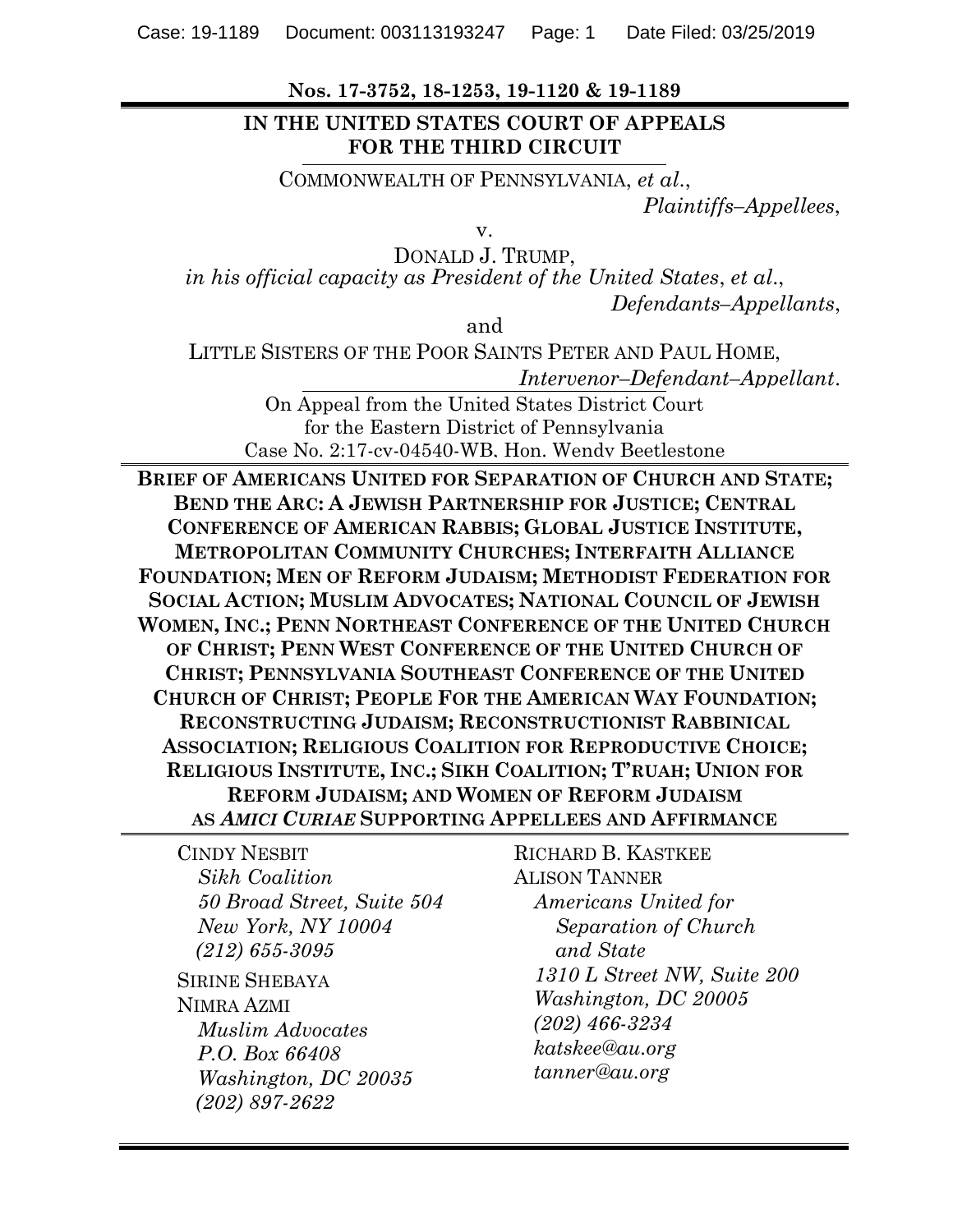## **CORPORATE DISCLOSURE STATEMENT**

<span id="page-1-0"></span>Amici are nonprofit organizations. They have no parent corporations, and no publicly held corporation owns any portion of any of them.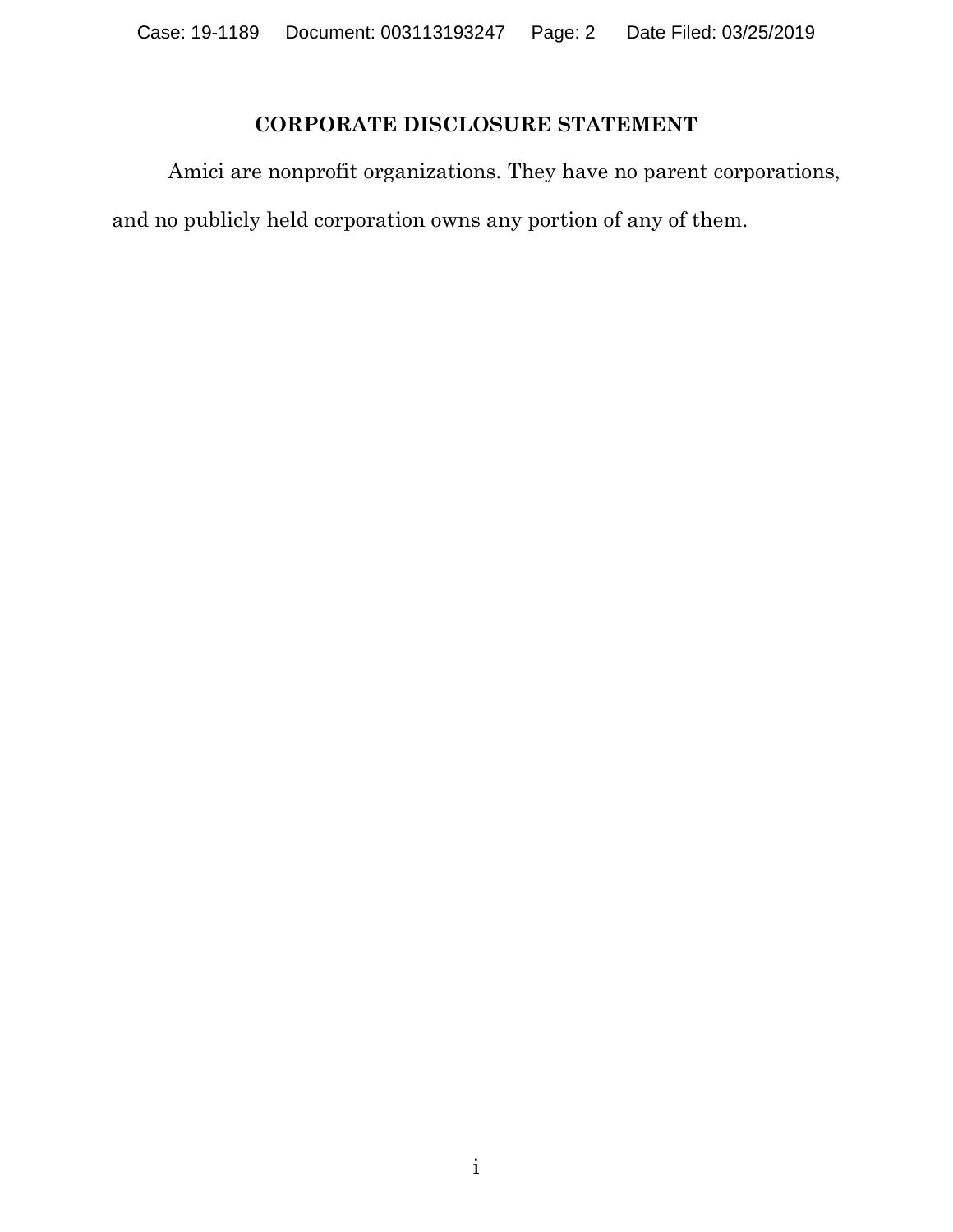# **TABLE OF CONTENTS**

# **Page**

| A.              |    | The Government Cannot Create Religious Exemptions That                                                               |  |  |
|-----------------|----|----------------------------------------------------------------------------------------------------------------------|--|--|
|                 | 1. | Religious exemptions that harm third parties violate the                                                             |  |  |
|                 | 2. | RFRA does not, and cannot, authorize religious                                                                       |  |  |
|                 | 3. | The Religious Exemption would impermissibly harm                                                                     |  |  |
| <b>B.</b>       |    | The Government May Provide Religious Accommodations Only<br>When Needed To Alleviate Substantial, Government-Imposed |  |  |
|                 | 1. | Religious exemptions that do not alleviate substantial<br>government-imposed burdens on religious exercise violate   |  |  |
|                 | 2. | RFRA does not, and cannot, authorize religious<br>accommodations when there is no substantial government-            |  |  |
|                 | 3. | The Religious Exemption impermissibly authorizes<br>exemptions without requiring substantial burdens on              |  |  |
| $\mathcal{C}$ . |    | .27                                                                                                                  |  |  |
|                 |    | 29                                                                                                                   |  |  |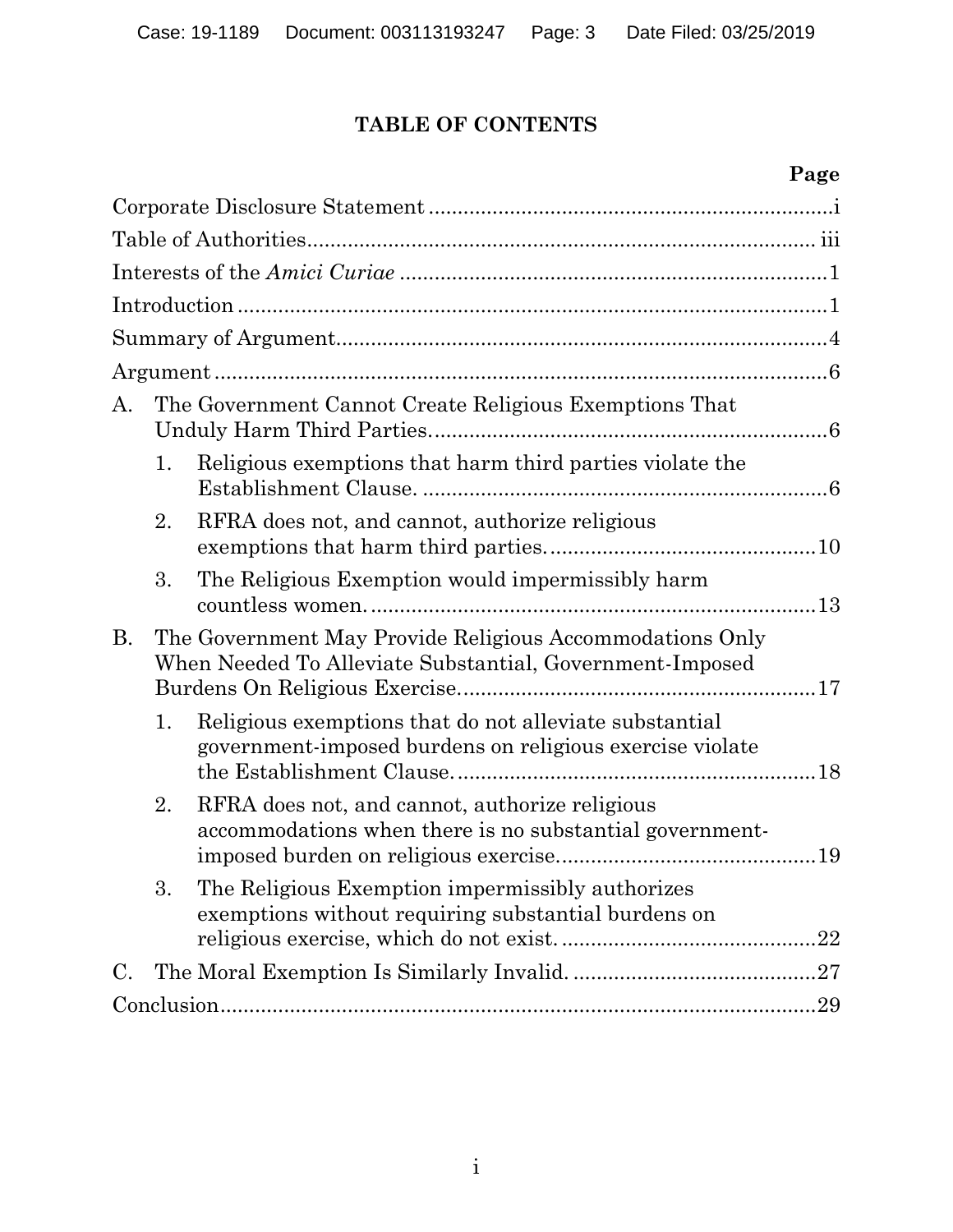## **TABLE OF CONTENTS—continued**

## **Page**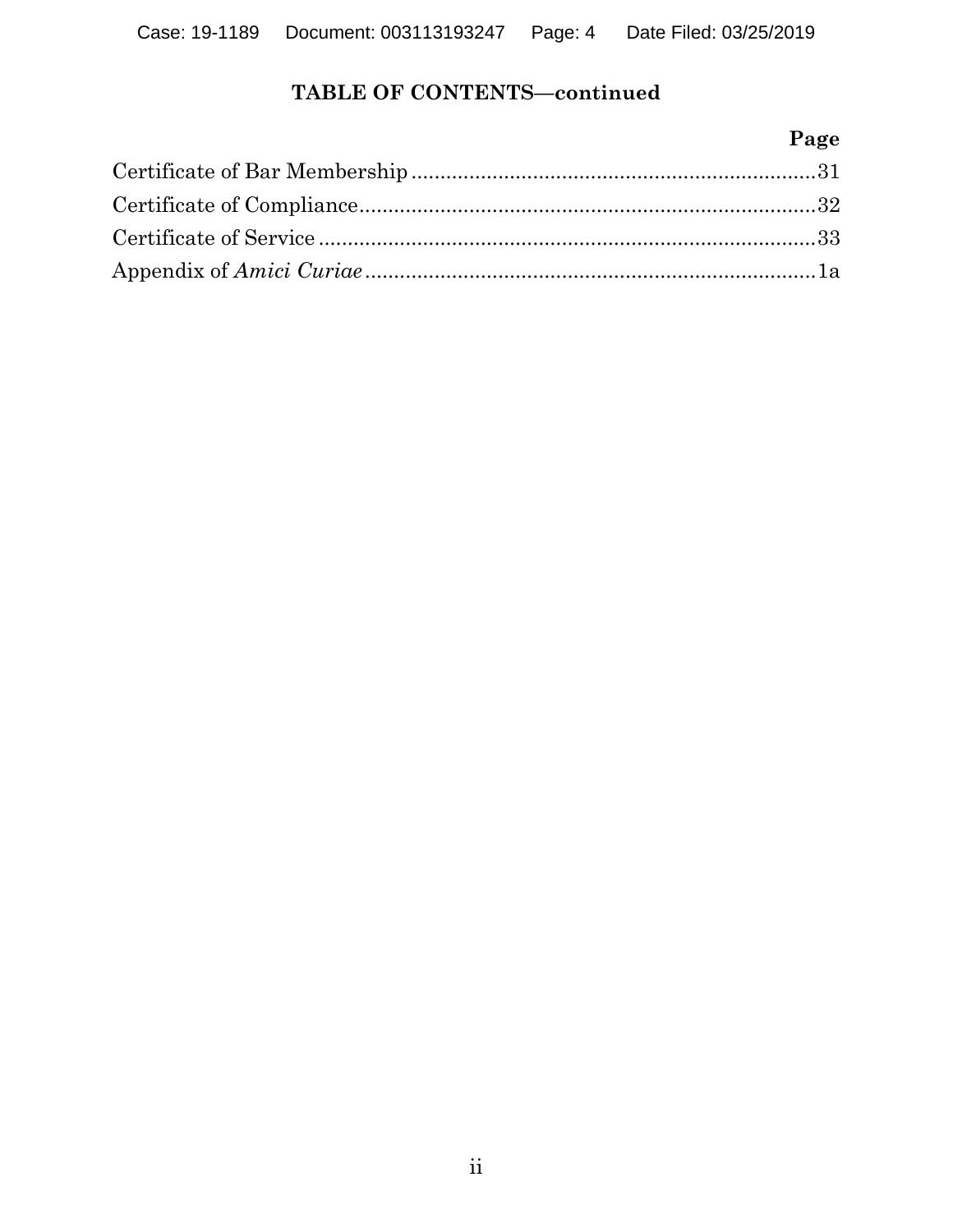## **TABLE OF AUTHORITIES**

## <span id="page-4-0"></span>**Cases**

| Africa v. Pennsylvania,                                                                                   |
|-----------------------------------------------------------------------------------------------------------|
| Board of Trustees of University of Alabama v. Garrett,                                                    |
| Braunfeld v. Brown,                                                                                       |
| Burwell v. Dordt College,                                                                                 |
| Burwell v. Hobby Lobby Stores, Inc.,                                                                      |
| Catholic Health Care System v. Burwell,<br>796 F.3d 207 (2d Cir. 2015), vacated, 136 S. Ct. 2450 (2016)26 |
| City of Boerne v. Flores,                                                                                 |
| Clark v. Martinez,                                                                                        |
| Corporation of the Presiding Bishop of the Church of<br>Jesus Christ of Latter-day Saints v. Amos,        |
| County of Allegheny v. ACLU Greater Pittsburgh Chapter,                                                   |
| Cutter v. Wilkinson,<br>544 U.S. 709 (2005)<br>$\dots 4, 5, 8, 11$                                        |
| Department of Health & Human Services v.<br>CNS International Ministries,                                 |
| Dordt College v. Burwell,<br>801 F.3d 946 (8th Cir. 2015), vacated, 136 S. Ct. 2006 (2016) 26             |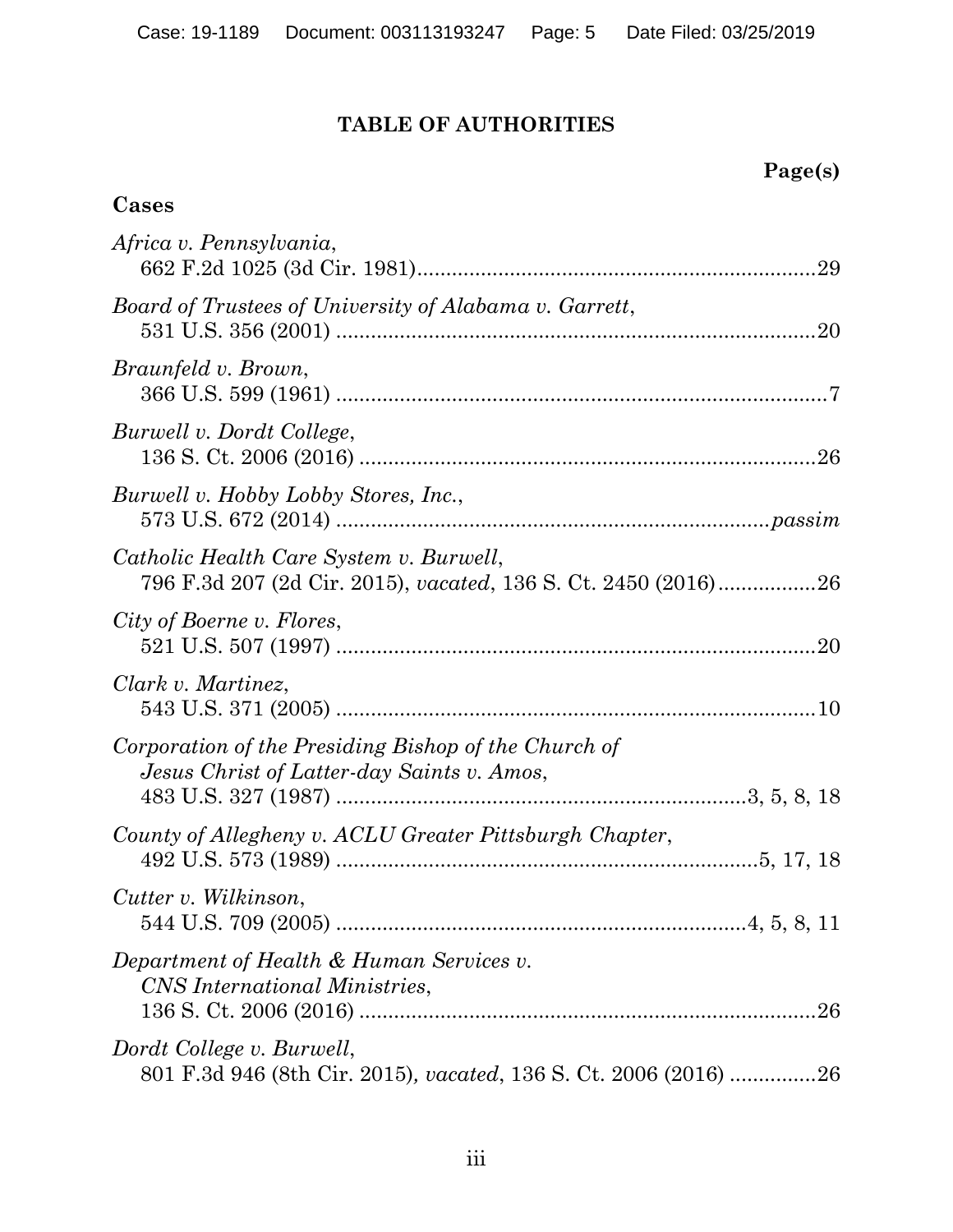| Page(s)                                                                                                                                               |
|-------------------------------------------------------------------------------------------------------------------------------------------------------|
| East Texas Baptist University v. Burwell,<br>793 F.3d 449 (5th Cir. 2015), vacated, 136 S. Ct. 1557 (2016) 26                                         |
| EEOC v. R.G. & G.R. Harris Funeral Homes, Inc.,<br>884 F.3d 560 (6th Cir. 2018), petition for cert. pending, ,                                        |
| <i>Employment Division v. Smith,</i>                                                                                                                  |
| <i>Estate of Thornton v. Caldor, Inc.,</i>                                                                                                            |
| Eternal Word Television Network v. Secretary of<br>U.S. Department Health & Human Services,<br>818 F.3d 1122 (11th Cir. 2016), vacated, No. 14-12696, |
| Fallon v. Mercy Catholic Medical Center,<br>29                                                                                                        |
| Geneva College v. Secretary of U.S. Department<br>of Health & Human Services,<br>778 F.3d 422 (3d Cir. 2015),                                         |
| Gonzales v. O Centro Espirita Beneficente Uniao do Vegetal,                                                                                           |
| Grace United Methodist Church v. City of Cheyenne,                                                                                                    |
| Henderson v. Kennedy,                                                                                                                                 |
| Hobbie v. Unemployment Appeals Commission,                                                                                                            |
| Holt v. Hobbs,                                                                                                                                        |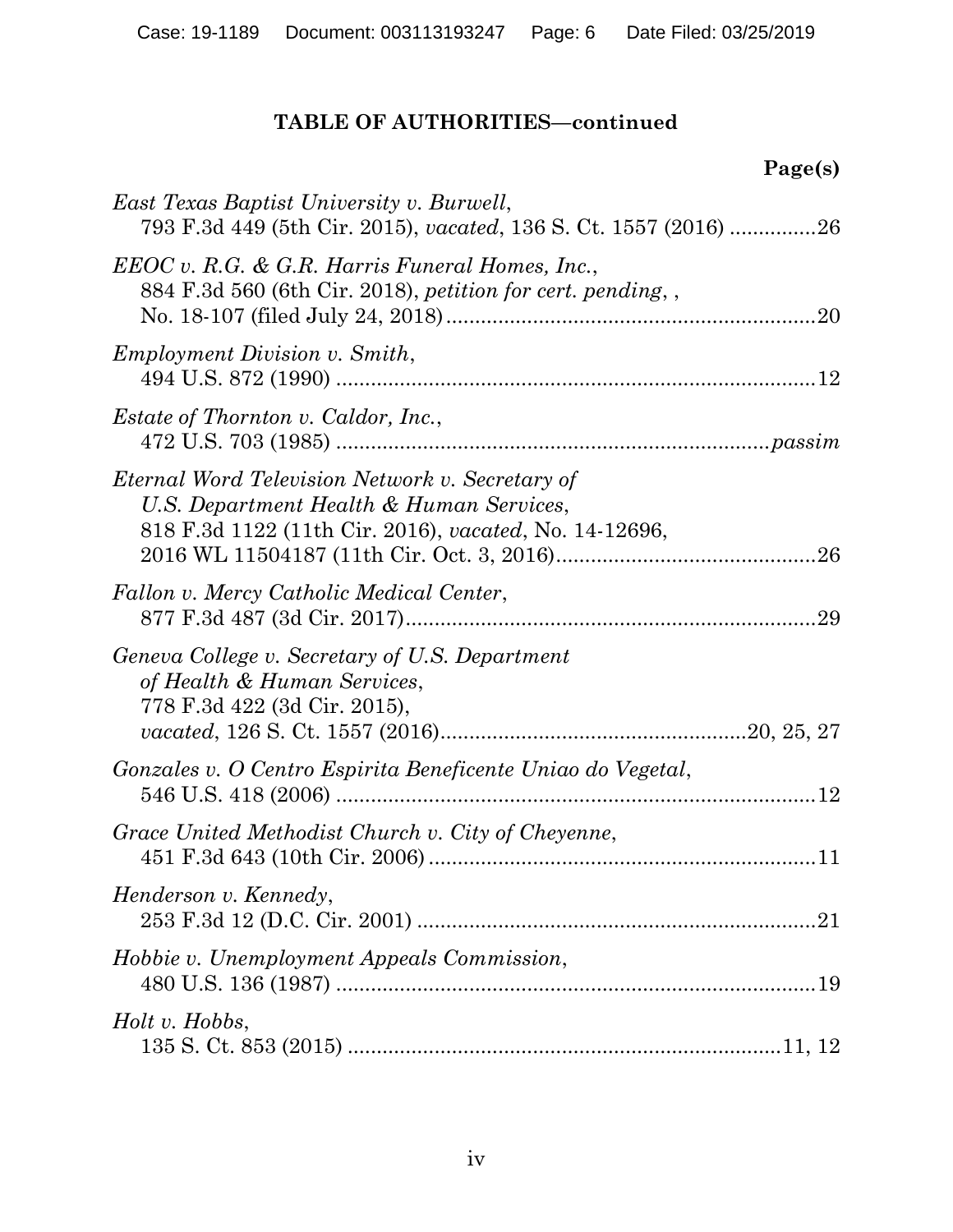**Page(s)**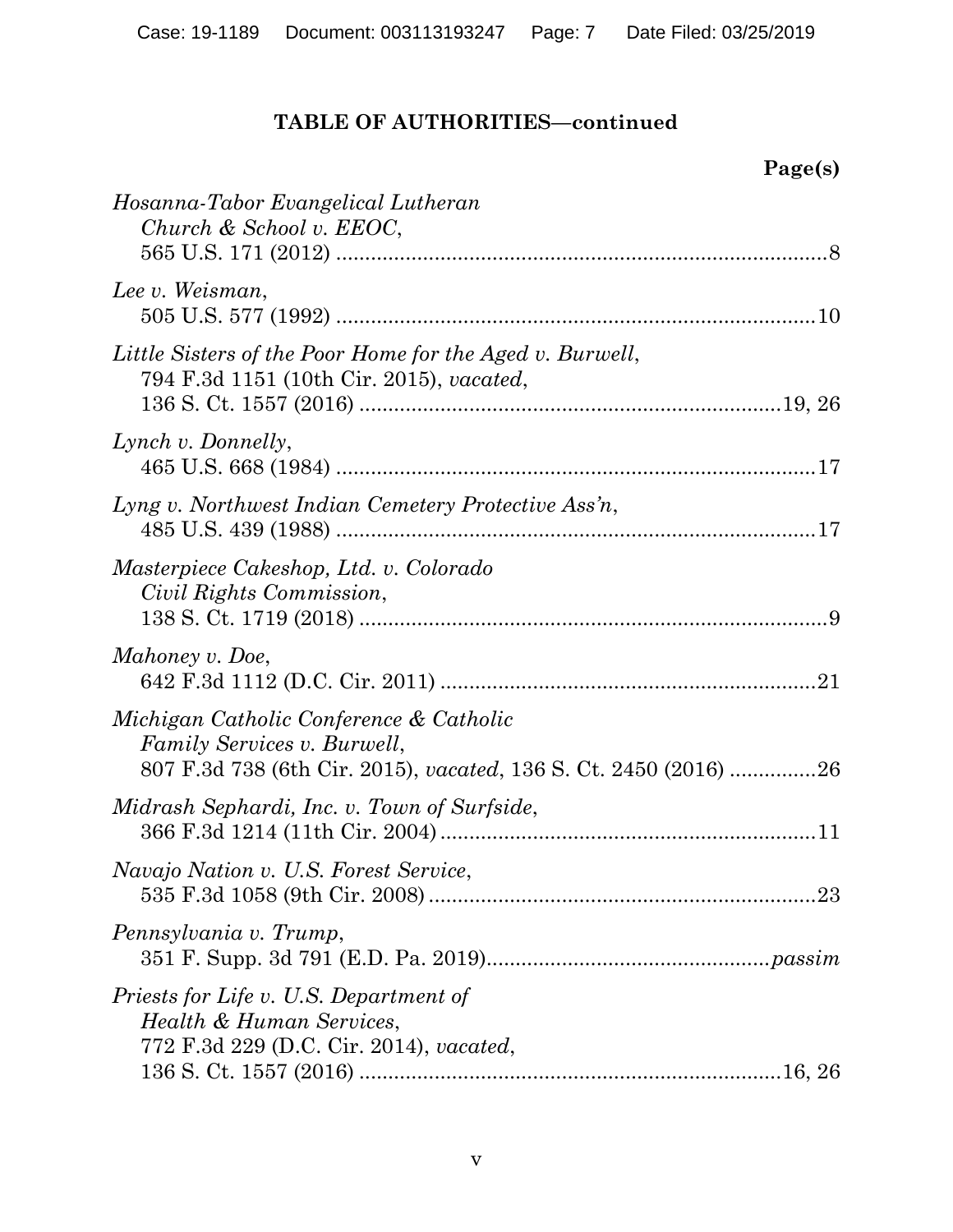| Page(s)                                                                                                                       |
|-------------------------------------------------------------------------------------------------------------------------------|
| Real Alternatives, Inc. v. Secretary Department<br>of Health & Human Services,                                                |
| Santa Fe Independent School District v. Doe,                                                                                  |
| Sharpe Holdings, Inc. v. U.S. Department<br>of Health & Human Services,<br>801 F.3d 927 (8th Cir. 2015), vacated, No. 15-775, |
| Sherbert v. Verner,                                                                                                           |
| Texas Monthly, Inc. v. Bullock,                                                                                               |
| United States v. Lee,                                                                                                         |
| University of Notre Dame v. Burwell,<br>786 F.3d 606 (7th Cir. 2015), vacated, 136 S. Ct. 2007 (2016) 26                      |
| University of Notre Dame v. Sebelius,<br>988 F. Supp. 2d 912 (N.D. Ind. 2013), aff'd, 786 F.3d 606                            |
| <i>Wallace v. Jaffree,</i>                                                                                                    |
| Washington v. Klem,                                                                                                           |
| Welsh v. United States,                                                                                                       |
| Wilson v. James,                                                                                                              |
| <i>Wisconsin v. Yoder,</i>                                                                                                    |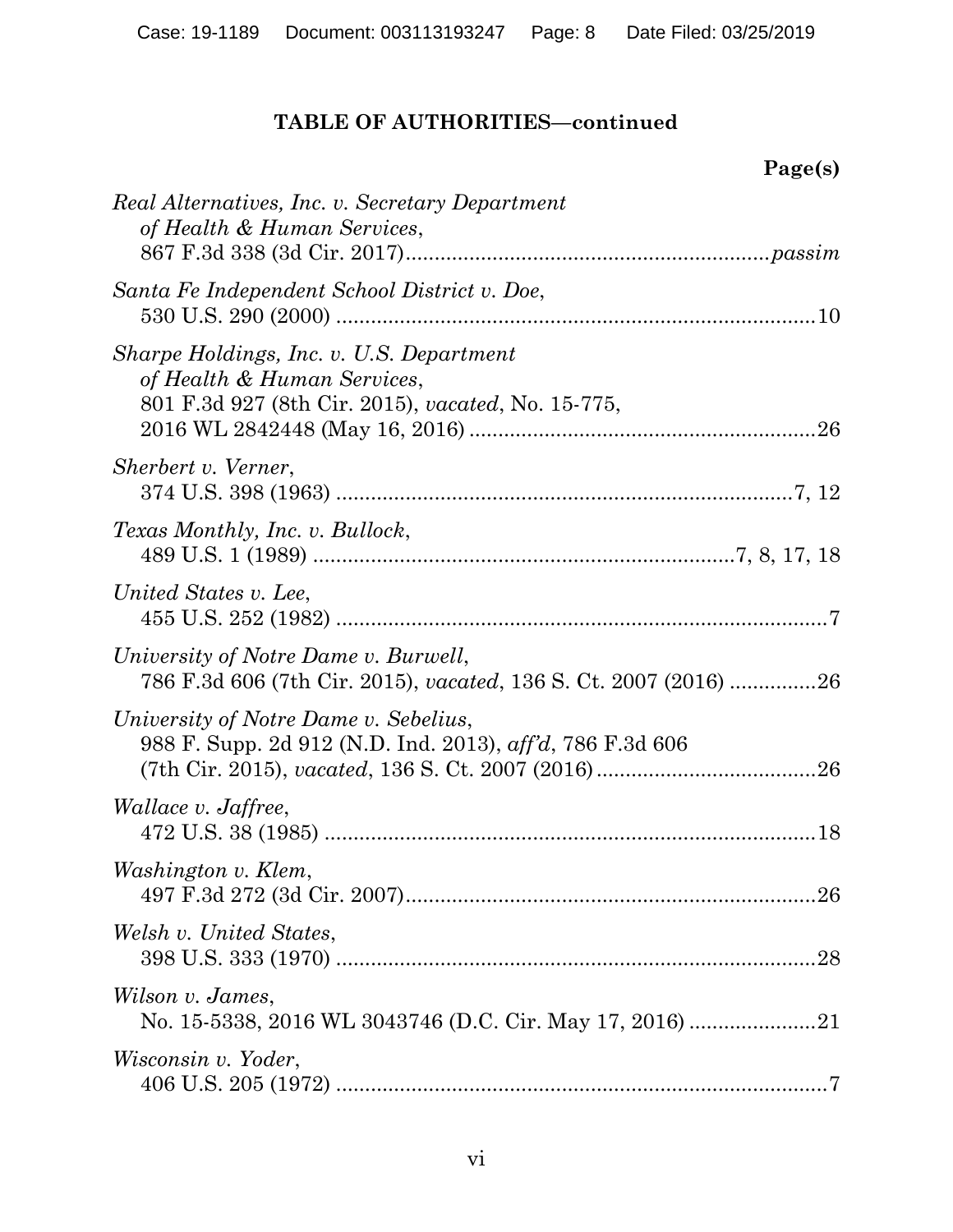|                                                         | Page(s) |
|---------------------------------------------------------|---------|
| Zubik v. Burwell,                                       |         |
| <b>Constitution, Statutes, and Regulatory Materials</b> |         |
|                                                         |         |
|                                                         |         |
|                                                         |         |
|                                                         |         |
|                                                         |         |
|                                                         |         |
|                                                         |         |
|                                                         |         |
|                                                         |         |
|                                                         |         |
|                                                         |         |
|                                                         |         |
|                                                         |         |
|                                                         |         |
|                                                         |         |
|                                                         |         |
|                                                         |         |
|                                                         |         |

# **Other Authorities**

| Mira Aubuchon & Richard S. Legro, <i>Polycystic Ovary</i> |  |
|-----------------------------------------------------------|--|
| Syndrome: Current Infertility Management,                 |  |
| 54 CLINICAL OBSTETRICS & GYNECOLOGY 675 (2011)14          |  |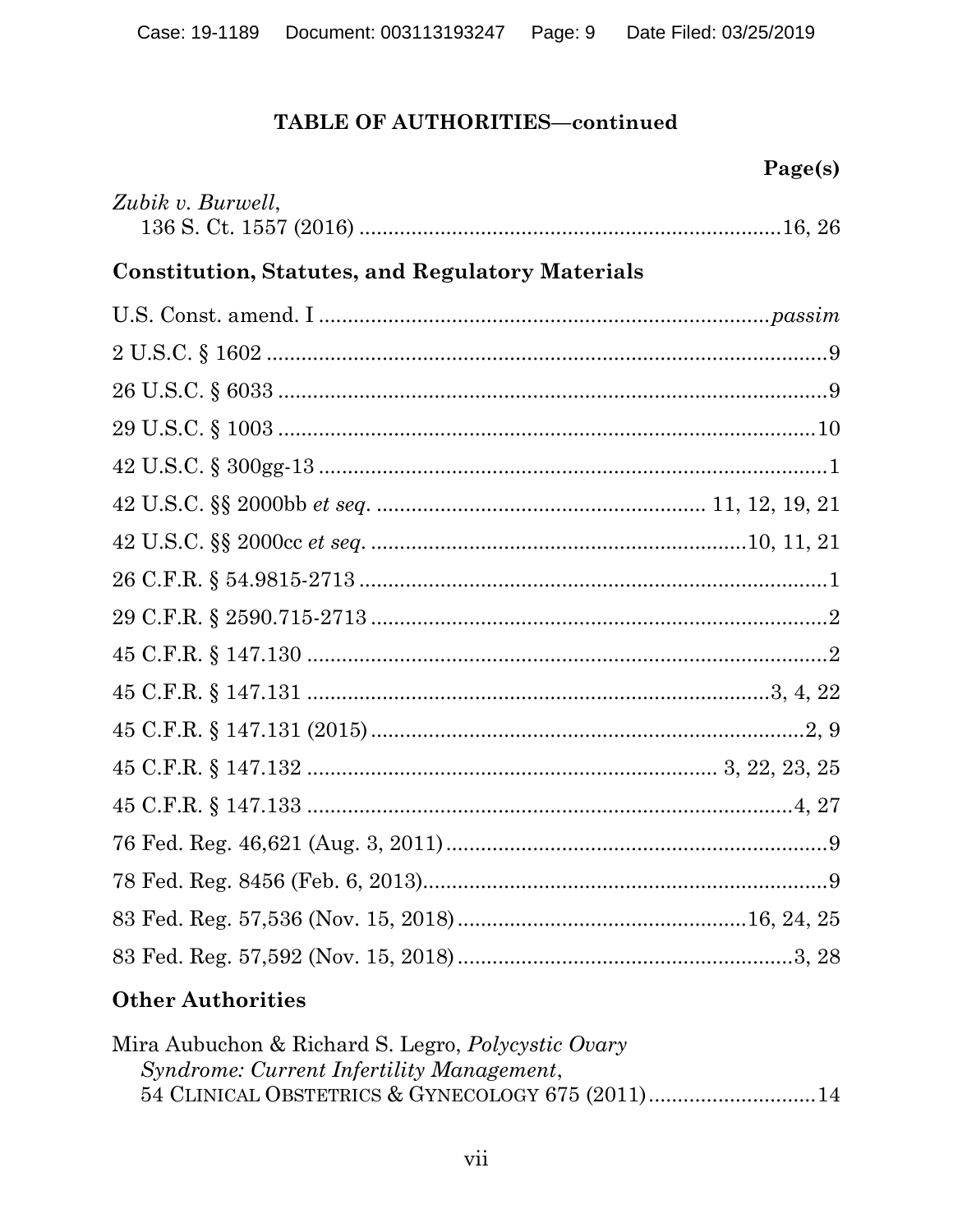|                                                                                                                                                                               | Page(s) |
|-------------------------------------------------------------------------------------------------------------------------------------------------------------------------------|---------|
|                                                                                                                                                                               |         |
|                                                                                                                                                                               |         |
| Anne Rachel Davis et al., Oral Contraceptives for<br>Dysmenorrhea in Adolescent Girls: A Randomized Trial,<br>106 OBSTETRICS & GYNECOLOGY 97 (2005),                          |         |
| THE FEDERALIST NO. 10 (James Madison)                                                                                                                                         |         |
| Diana Greene Foster et al., Number of Oral Contraceptive<br>Pill Packages Dispensed and Subsequent Unintended<br><i>Pregnancies</i> , 117 OBSTETRICS & GYNECOLOGY 566 (2011), |         |
| Aileen M. Gariepy et al., The Impact of Out-of-Pocket Expense<br>on IUD Utilization Among Women with Private Insurance,                                                       |         |
| Frederick Mark Gedicks, "Substantial" Burdens:<br>How Courts May (and Why They Must) Judge<br>Burdens on Religion Under RFRA,                                                 |         |
| INSTITUTE OF MEDICINE, CLINICAL PREVENTATIVE SERVICES<br>FOR WOMEN: CLOSING THE GAPS (2011), http://bit.ly/2t6lgfr2                                                           |         |
| Elly Kosova, How Much Do Different Kinds of Birth Control<br>Cost without Insurance?, NAT'L WOMEN'S HEALTH NETWORK                                                            |         |
| Large Meta-Analysis Shows That the Protective Effect of Pill<br>Use Against Endometrial Cancer Lasts for Decades,<br>47 PERSP. ON SEXUAL & REPROD. HEALTH 228 (2015)  14      |         |
| Michael W. McConnell, Accommodation of Religion:<br>An Update and a Response to the Critics,                                                                                  |         |
|                                                                                                                                                                               |         |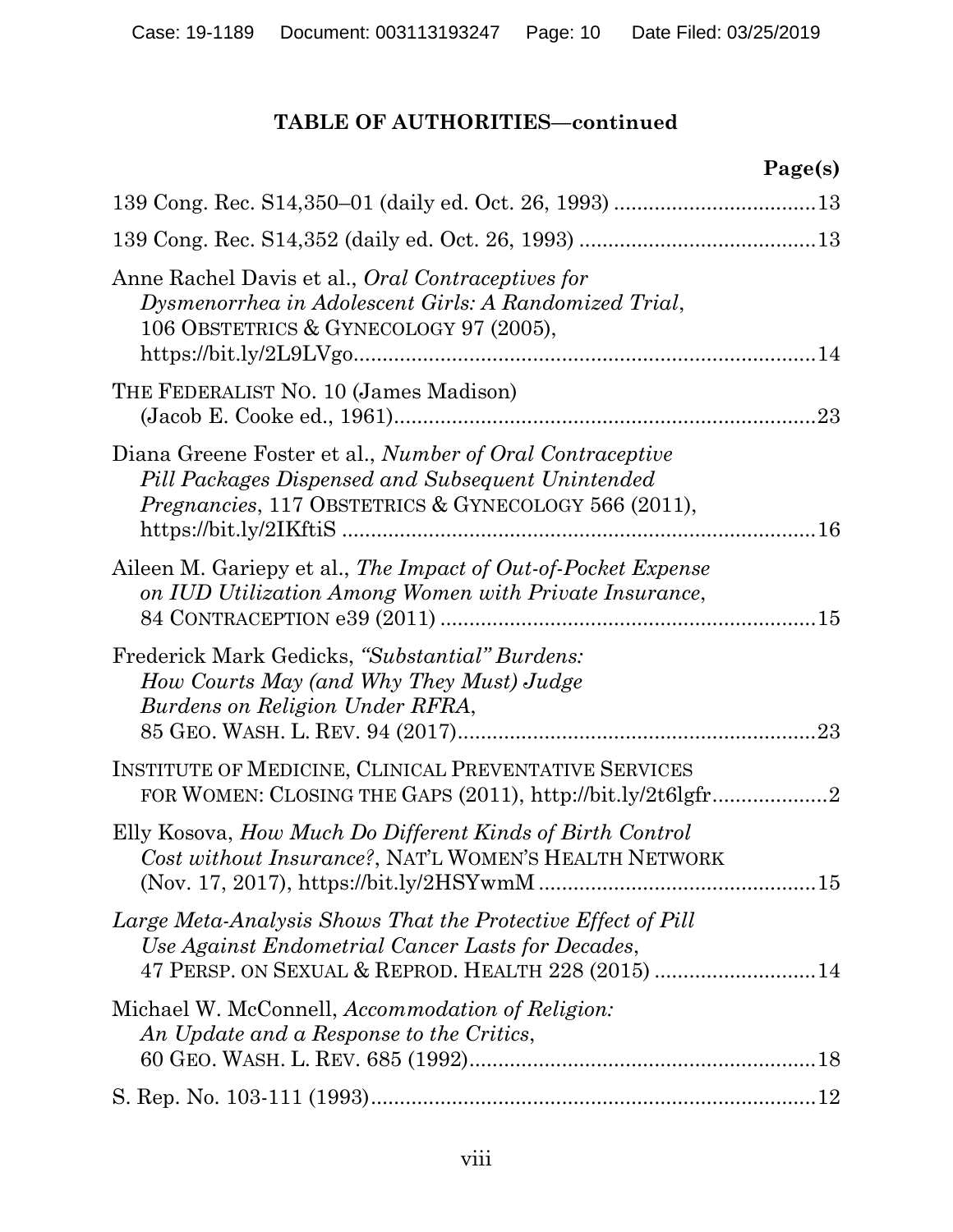#### **INTERESTS OF THE** *AMICI CURIAE***<sup>1</sup>**

<span id="page-10-0"></span>*Amici* are religious and civil-rights organizations that represent diverse faiths and beliefs but are united in respecting the important but distinct roles of religion and government in the life of the Nation. Constitutional and statutory protections work hand-in-hand to safeguard religious freedom for all Americans, ensuring that government does not interfere in private matters of conscience, does not promote any particular denomination or provide believers with preferential benefits, and does not force innocent third parties to bear the costs and burdens of others' religious exercise. *Amici* write to explain why the challenged Final Rules violate fundamental First Amendment protections for religious freedom.

The *amici* are described in the Appendix.

 $\overline{a}$ 

## **INTRODUCTION**

<span id="page-10-1"></span>The Women's Health Amendment to the Patient Protection and Affordable Care Act and the ACA's implementing regulations require that employer-provided health plans cover preventive care for women including all FDA-approved methods of contraception—without costsharing. *See* 42 U.S.C. § 300gg-13(a)(4); 26 C.F.R. § 54.9815-2713(a)(1)(iv);

<sup>&</sup>lt;sup>1</sup> No counsel for a party authored this brief in whole or in part, and no person other than *amici*, their members, or their counsel made a monetary contribution intended to fund the brief's preparation or submission. All parties have consented to the filing of *amicus* briefs.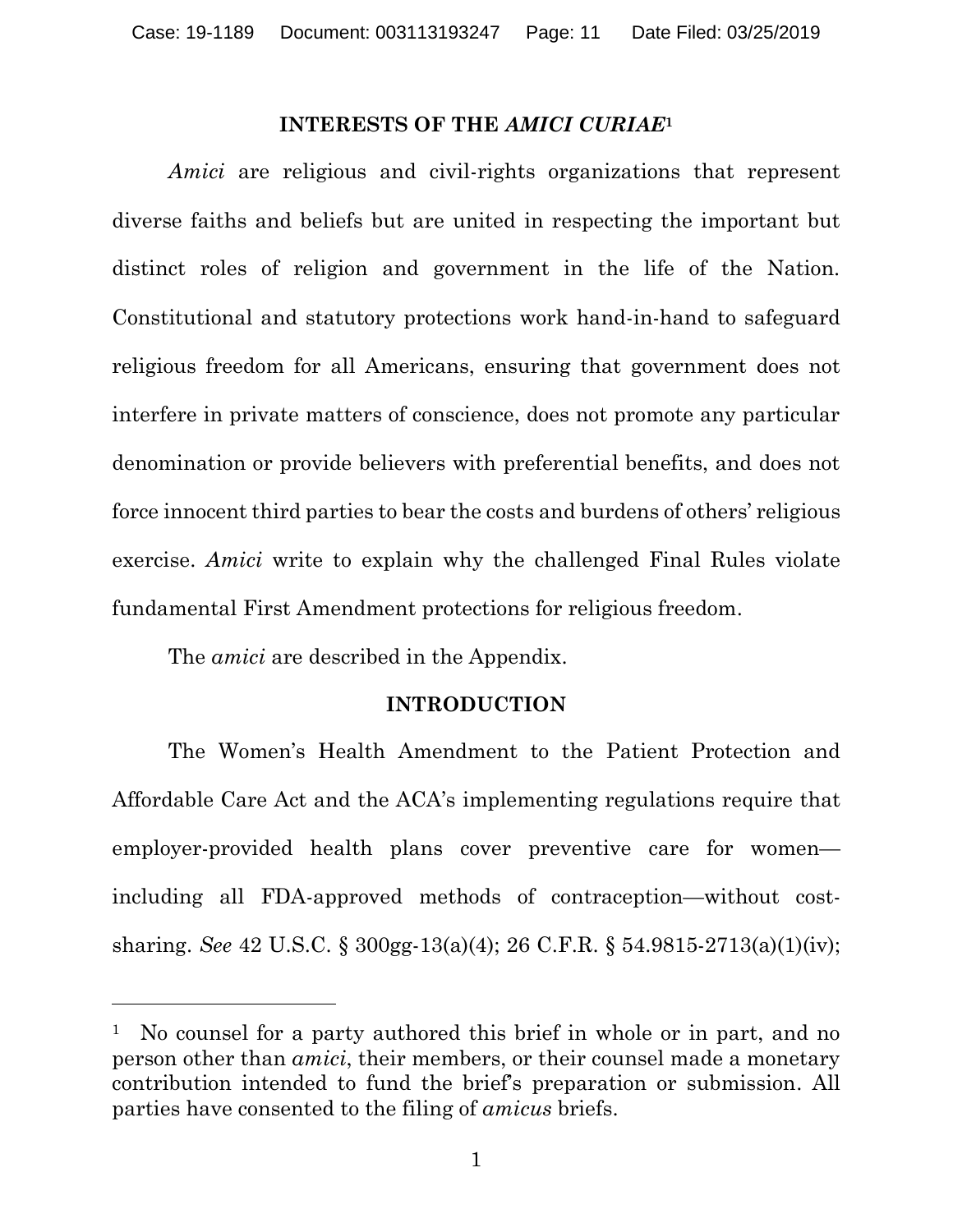29 C.F.R. § 2590.715-2713(a)(1)(iv); 45 C.F.R. § 147.130(a)(1)(iv). This requirement guarantees insurance coverage for family planning and other medical services that the government has determined are essential to women's health and well-being. *See* INSTITUTE OF MEDICINE, CLINICAL PREVENTATIVE SERVICES FOR WOMEN: CLOSING THE GAPS 102–10 (2011), http://bit.ly/2t6lgfr.

Under 45 C.F.R. § 147.131(a) (2015), houses of worship have been fully exempt from the requirement. Under 45 C.F.R. § 147.131(c) (2015), religiously affiliated entities have been entitled to a religious accommodation (i.e., an exemption) if they give notice that they want one, in which case the government arranges for the coverage to be provided without cost to or participation by the objecting entity. And under *Burwell v. Hobby Lobby Stores, Inc.*, 573 U.S. 672 (2014), closely held for-profit businesses with religious objections are likewise entitled to the accommodation.

In October 2017, without notice-and-comment rulemaking, the government issued two Interim Final Rules that changed the accommodation process dramatically. Then, making "largely 'nonsubstantial technical revisions'" that did "not alter the fundamental substance of the exemptions set forth in the IFRs," the government issued its final rules thirteen months later. *Pennsylvania v. Trump*, 351 F. Supp.

2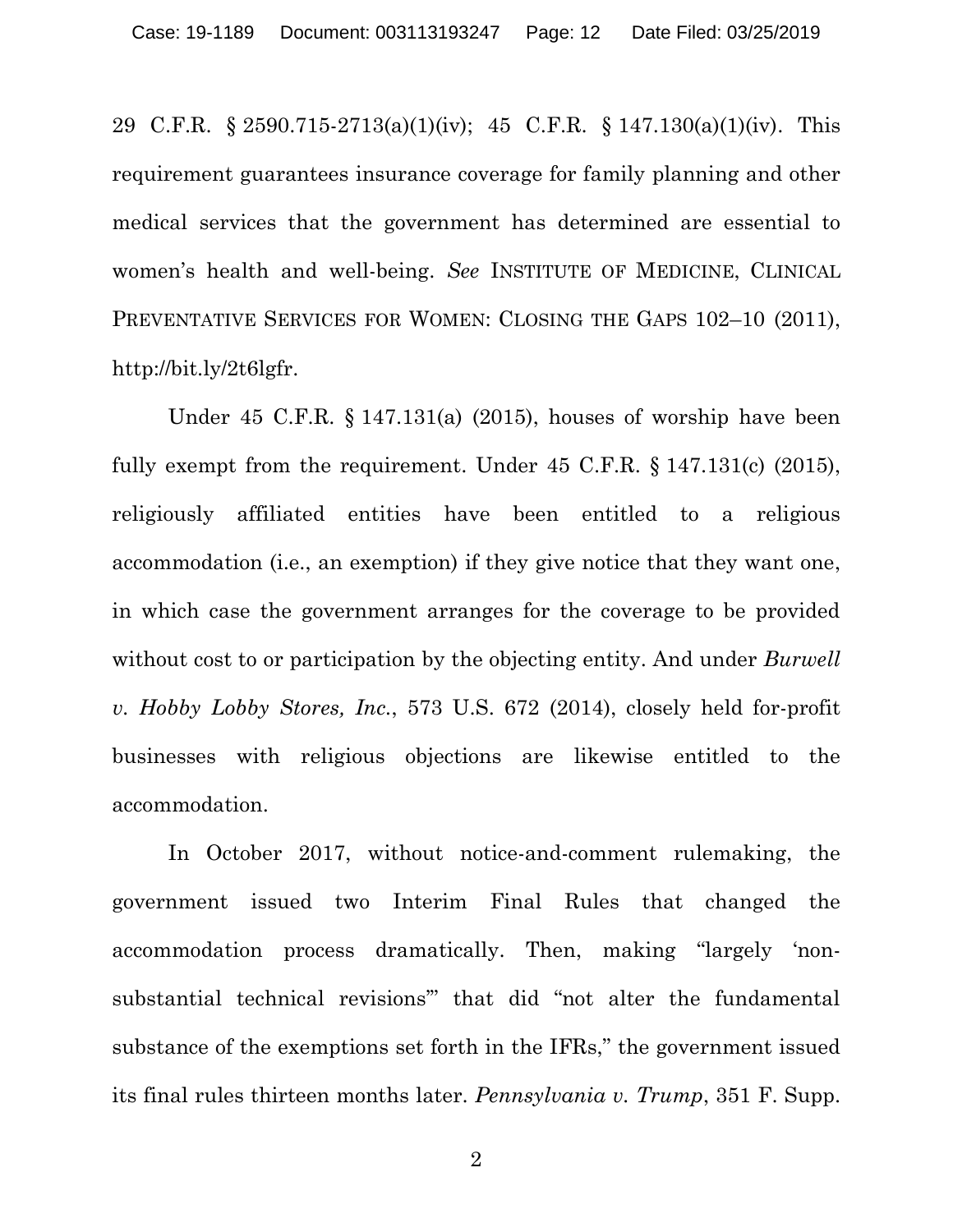3d 791, 803 (E.D. Pa. 2019) (quoting 83 Fed. Reg. 57,592, 57,567 (Nov. 15, 2018)).

The Rules establish religious and moral exemptions that effectively nullify the contraceptive-coverage requirement's protections for countless women. The Religious Exemption, 45 C.F.R. § 147.132, provides that nongovernmental insurance-plan sponsors may, on the basis of religious objections, exempt themselves from the contraceptive-coverage requirement in a way that affirmatively bars the government from making separate arrangements to provide the coverage. Or objecting entities may instead elect to notify the government of their intention not to provide the coverage without standing in the way of the government's separate arrangements (*see id.* § 147.131(d)), invoking the accommodation previously available to all but publicly traded companies. <sup>2</sup> And objecting entities that have taken the preexisting accommodation may revoke their notice to the government,

<sup>2</sup> Though it has become common shorthand to use "accommodation" to mean the ability to refuse to provide the coverage on giving notice (so that the government may ensure that the coverage is provided by a third-party insurer), and "exemption" to mean the ability also to block the government's separate arrangements for the coverage, a religious accommodation is simply an exemption or partial exemption from the law on religious grounds. *See generally Corp. of the Presiding Bishop v. Amos*, 483 U.S. 327 (1987). *Amici* therefore use the terms interchangeably.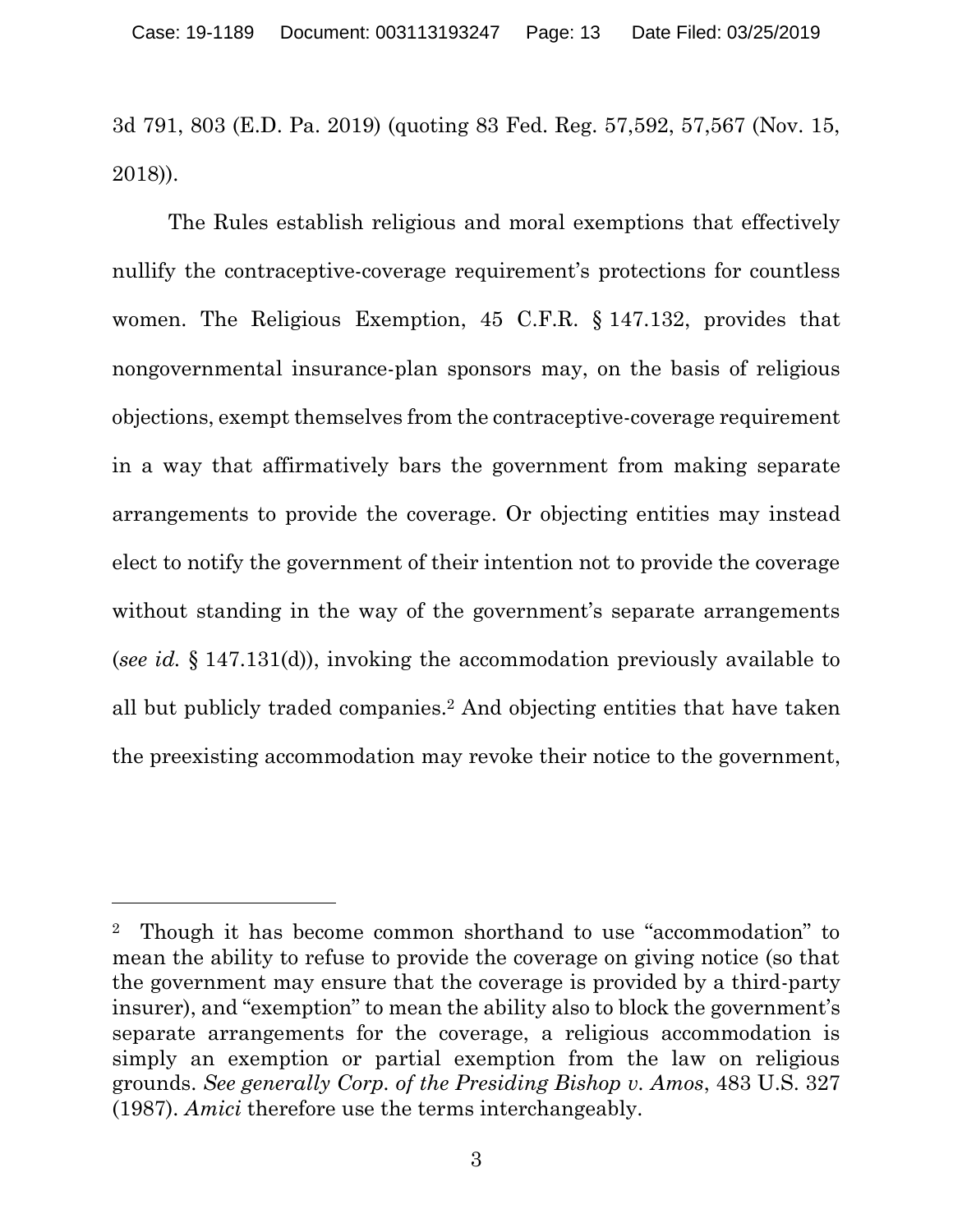thus requiring the government to curtail its separate provision of the coverage. *See id.* § 147.131(c)(4).

The Moral Exemption provides that nongovernmental insurance-plan sponsors (other than publicly traded for-profit companies) may likewise avail themselves of either version of the exemption, and switch between the two at will, based on what the government terms a "moral objection." *See id.* §§ 147.131(c), 147.133.

*Amici* agree with the district court that the Rules violate both the procedural and substantive requirements of the Administrative Procedure Act. We write to explain in more detail why the Religious Freedom Restoration Act does not and cannot confer authority to promulgate the Rules.

#### **SUMMARY OF ARGUMENT**

<span id="page-13-0"></span>A. The Supreme Court has made clear that when evaluating religious exemptions from generally applicable laws, "courts must take adequate account of the burdens a requested accommodation may impose on nonbeneficiaries." *Cutter v. Wilkinson*, 544 U.S. 709, 720 (2005). If, in purporting to accommodate the religious exercise of some, the government imposes costs and burdens on others, it prefers the beliefs of the benefited over the beliefs, rights, and interests of the burdened, thus violating the Establishment Clause. *See Estate of Thornton v. Caldor, Inc.*, 472 U.S. 703,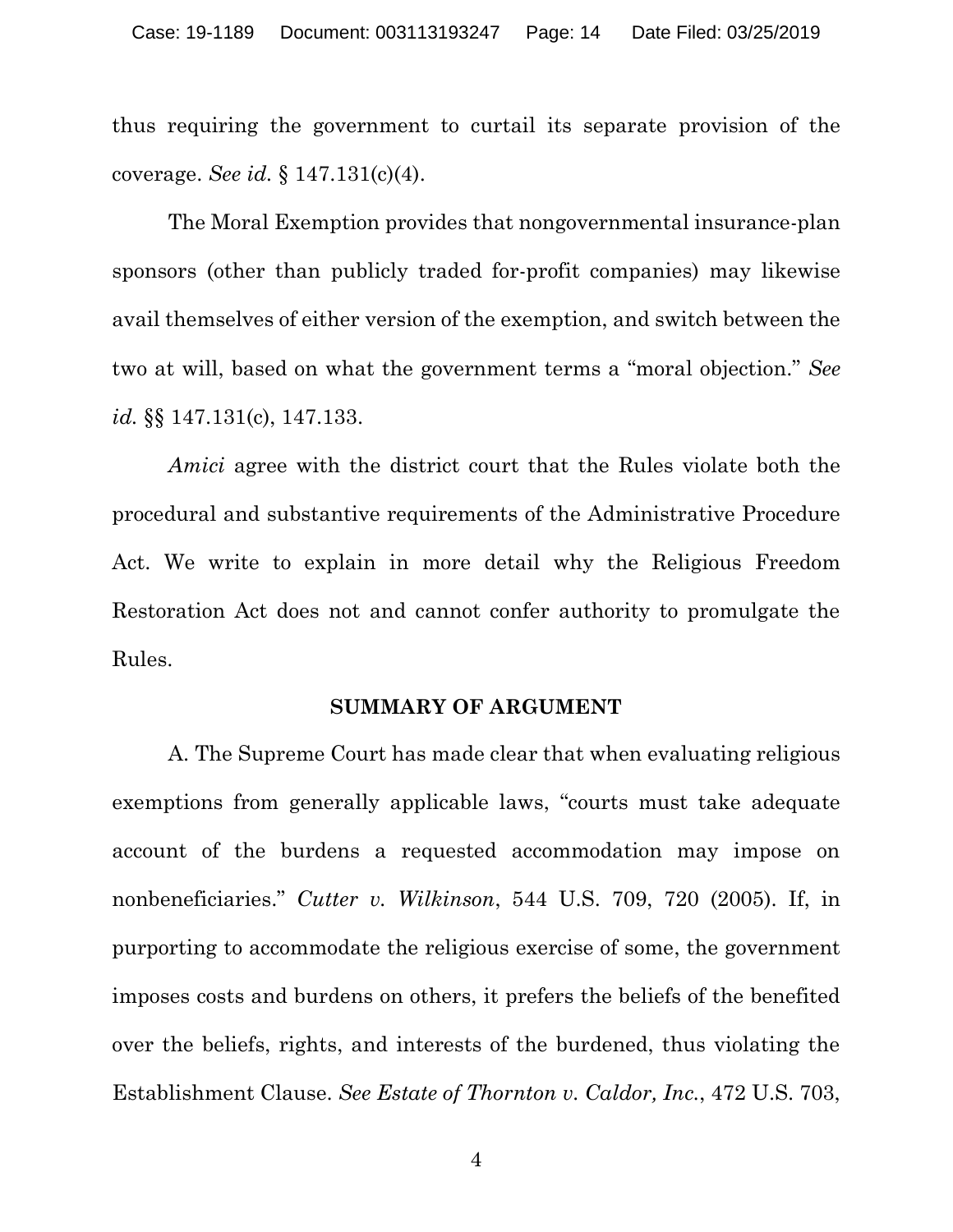709–10 (1985). That is true whether a religious exemption is premised on the Religious Freedom Restoration Act (42 U.S.C. § 2000bb *et seq.*), on other federal or state statutes or regulations, or on the First Amendment's Free Exercise Clause. *See, e.g.*, *Hobby Lobby*, 573 U.S. at 729 n.37; *Cutter*, 544 U.S. at 720; *Caldor*, 472 U.S. at 709–10. Yet in the name of accommodating businesses and colleges, the Religious Exemption here strips employees, students, dependents, and other innocent third parties of the insurance coverage to which they are entitled by law, impermissibly imposing on them substantial costs and burdens just to obtain the critical healthcare that should be available to them without out-of-pocket costs.

B. The Supreme Court has also made clear that religious exemptions from general laws are permissible, if at all, only when they alleviate substantial government-imposed burdens on religious exercise. *See, e.g.*, *County of Allegheny v. ACLU Greater Pittsburgh Chapter*, 492 US. 573, 613 n.59 (1989). When they do not, they are unconstitutional preferences for religion. *Amos*, 483 U.S. at 334. Yet the Religious Exemption here is available without regard to whether any entity demonstrates that the preexisting regulatory accommodation substantially burdens its religious exercise—a prerequisite that cannot be met. So RFRA does not authorize, and the Establishment Clause does not allow, the exemption.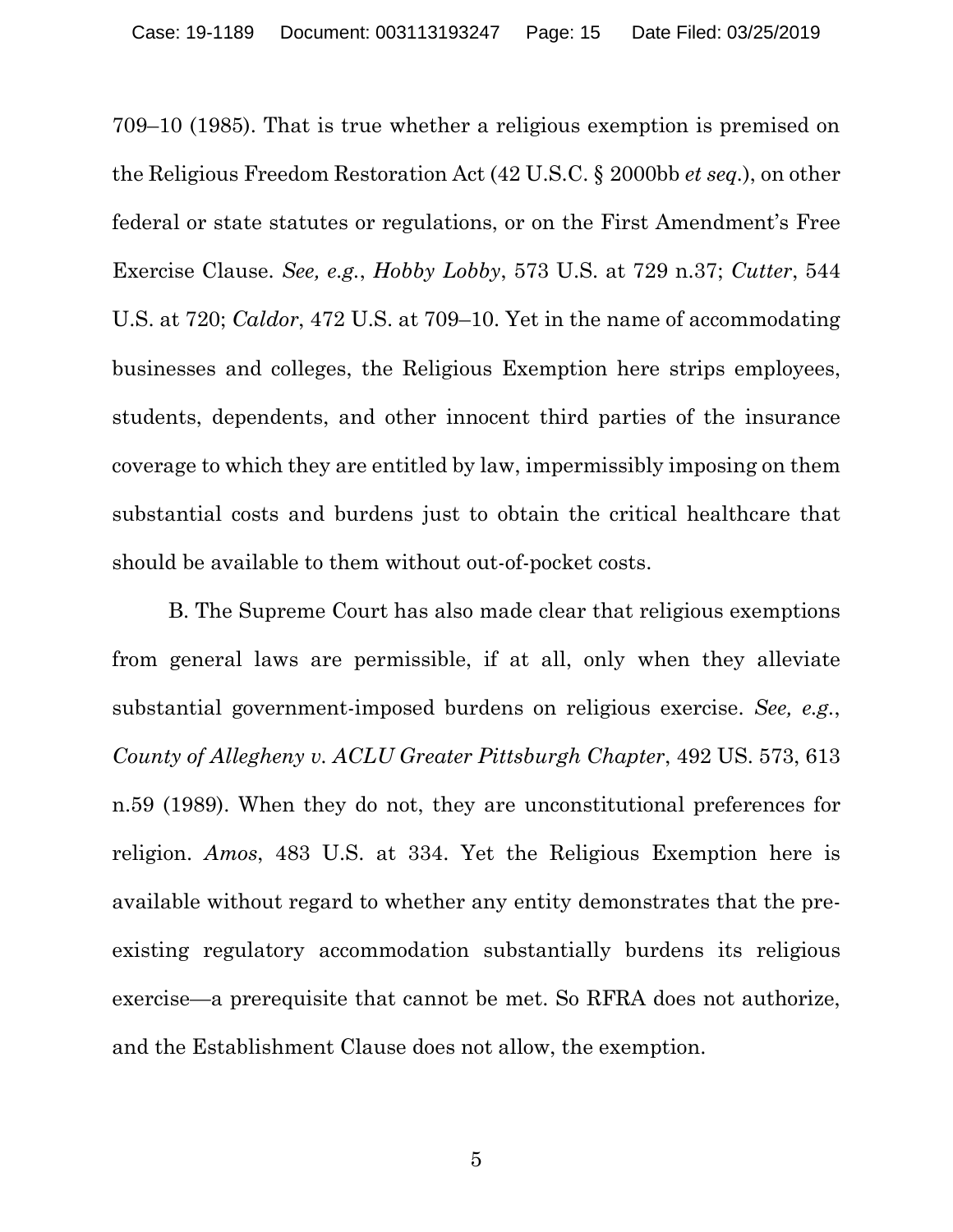C. Finally, although the government also affords a "Moral Exemption," either that exemption is broader than the Religious Exemption, in which case it is *ultra vires*, or it is just the Religious Exemption by another name, in which case it suffers precisely the same constitutional defects as its sibling. Neither exemption can stand.

#### **ARGUMENT**

- <span id="page-15-2"></span><span id="page-15-1"></span><span id="page-15-0"></span>**A. The Government Cannot Create Religious Exemptions That Unduly Harm Third Parties.**
	- **1. Religious exemptions that harm third parties violate the Establishment Clause.**

The rights to believe, or not, and to practice one's faith, or not, are sacrosanct. But they do not extend to imposing the costs and burdens of one's beliefs on innocent third parties. Government should not, and under the Establishment Clause cannot, favor the religious beliefs of some at the expense of the rights, beliefs, and health of others. If religious exemptions from general laws detrimentally affect nonbeneficiaries, they constitute unconstitutional preferences for the favored religious beliefs and their adherents.

Thus, in *Caldor*, the Supreme Court invalidated a law requiring employers to accommodate Sabbatarians in all instances, because "the statute t[ook] no account of the convenience or interests of the employer or those of other employees who do not observe a Sabbath." 472 U.S. at 709.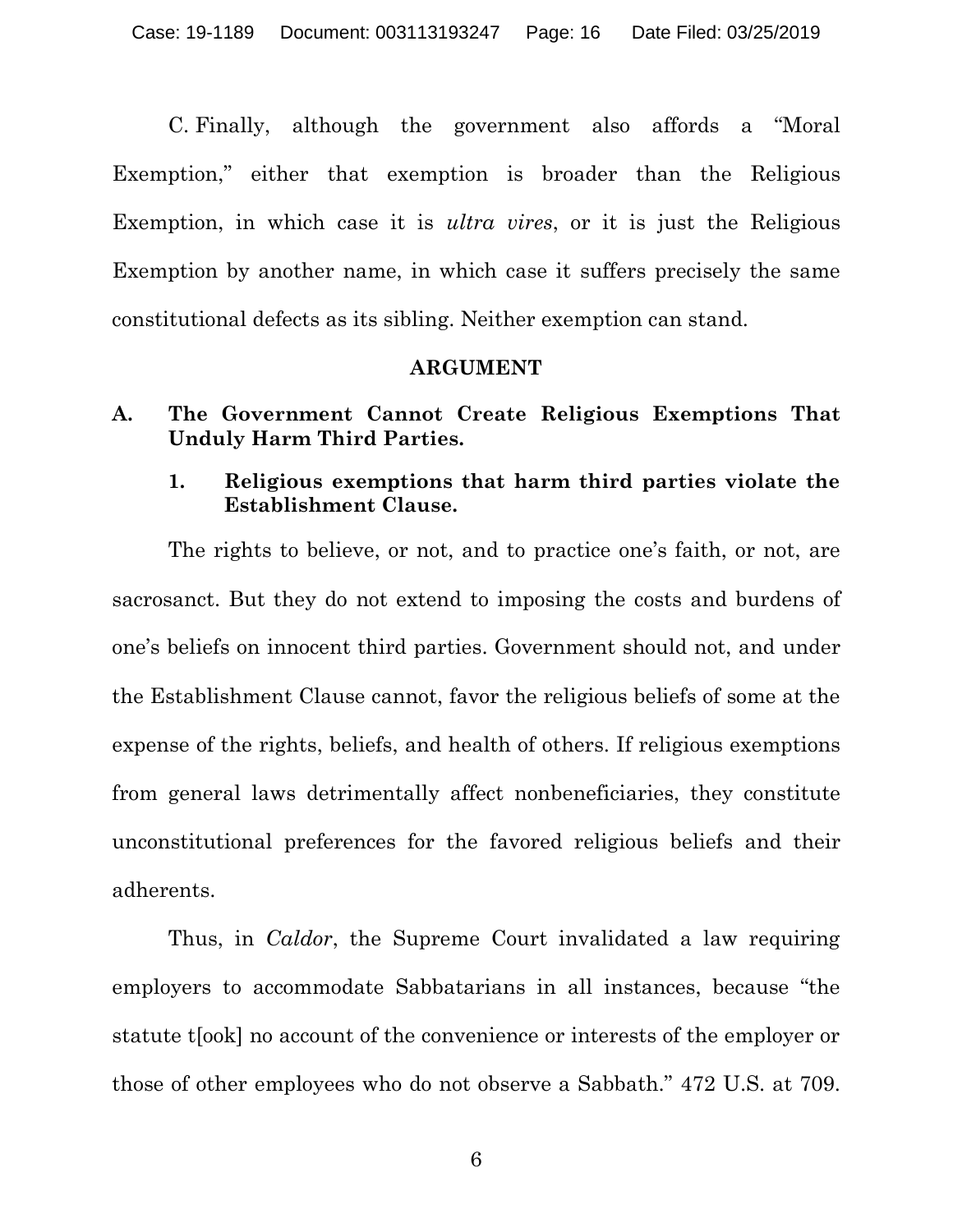The Court held that "unyielding weighting in favor of Sabbath observers over all other interests" has "a primary effect that impermissibly advances a particular religious practice." *Id.* at 710. Similarly, in *Texas Monthly, Inc. v. Bullock*, 489 U.S. 1 (1989), the Court invalidated a sales-tax exemption for religious periodicals because it unconstitutionally "burden[ed] nonbeneficiaries by increasing their tax bills by whatever amount [was] needed to offset the benefit bestowed on subscribers to religious publications." *Id.* at 18 n.8 (plurality opinion).

The Supreme Court's free-exercise jurisprudence incorporates this same principle. In *United States v. Lee*, 455 U.S. 252, 261 (1982), the Court rejected an Amish employer's request for an exemption from paying socialsecurity taxes because the exemption would "operate[ ] to impose the employer's religious faith on the employees." And in *Braunfeld v. Brown*, 366 U.S. 599, 608–09 (1961), the Court refused an exemption from Sundayclosing laws because it would have provided Jewish business owners with "an economic advantage over their competitors who must remain closed on that day." In contrast, the Court recognized a Seventh-Day Adventist's right to an exemption from a restriction on unemployment benefits in *Sherbert v. Verner*, 374 U.S. 398, 409 (1963), because the exemption would not "serve to abridge any other person's religious liberties." And the Court granted exemptions from state truancy laws in *Wisconsin v. Yoder*, 406 U.S. 205,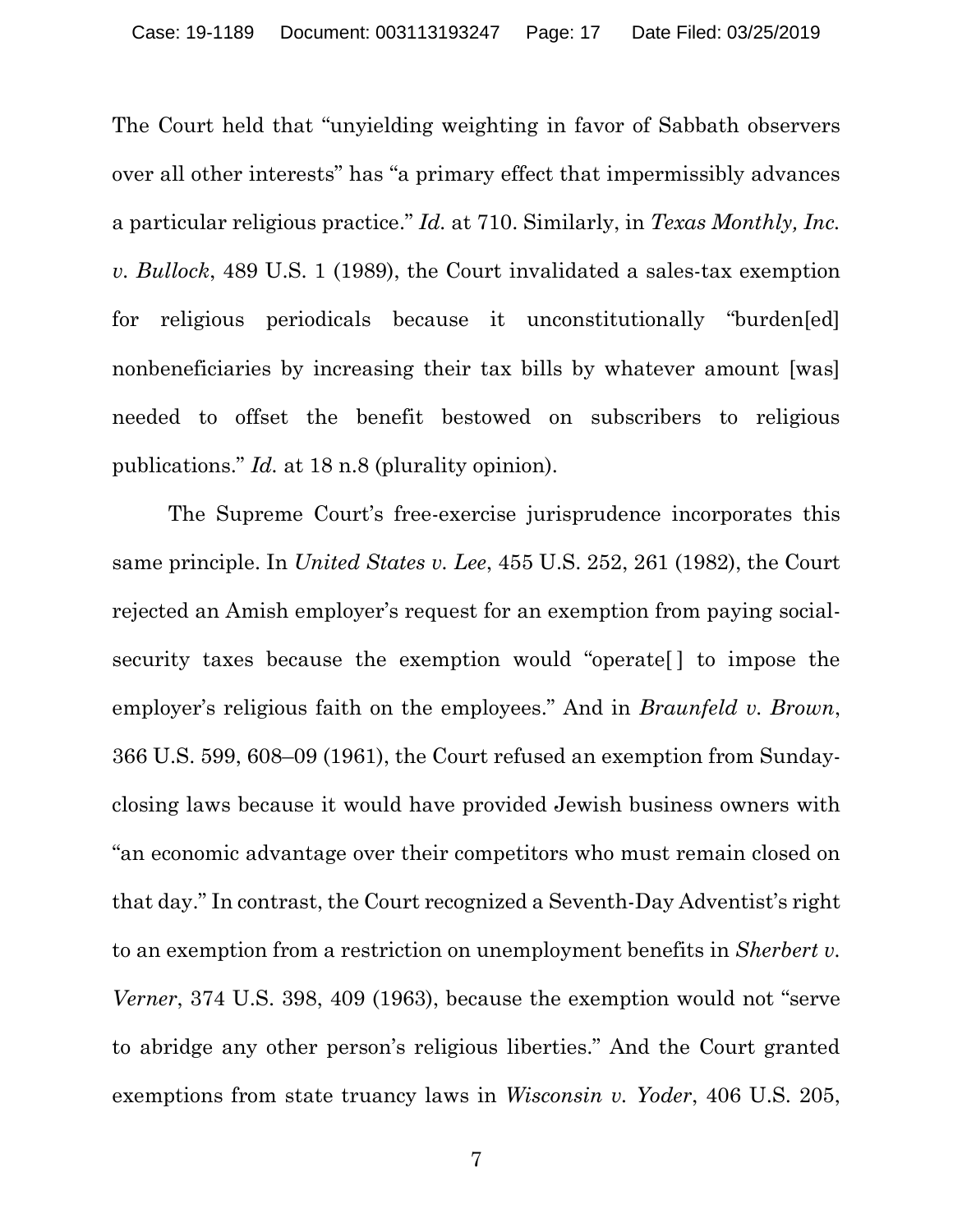235–36 (1972), only after Amish parents demonstrated the "adequacy of their alternative mode of continuing informal vocational education" to meet their children's educational needs.

In short, a religious accommodation "must be measured so that it does not override other significant interests" (*Cutter*, 544 U.S. at 722) and must "not impose substantial burdens on nonbeneficiaries while allowing others to act according to their religious beliefs" (*Texas Monthly*, 489 U.S. at 18 n.8 (plurality opinion)). When nonbeneficiaries would be harmed, religious exemptions are forbidden. *Id.*; *Caldor*, 472 U.S. at 709–10.

Indeed, in only one narrow set of circumstances (in two cases) has the Supreme Court *ever* upheld religious exemptions that burdened third parties in any meaningful way—namely, when the core Establishment and Free Exercise Clause protections for the autonomy and ecclesiastical authority of religious institutions required the accommodation. Specifically, the Court held in *Hosanna-Tabor Evangelical Lutheran Church & School v. EEOC*, 565 U.S. 171, 196 (2012), that the Americans with Disabilities Act could not be enforced in a way that would interfere with a church's selection of its ministers. And in *Amos*, 483 U.S. at 330, 339, the Court upheld, under Title VII's statutory religious exemption, a church's firing of an employee who was not in religious good standing. These exemptions did not amount to impermissible religious favoritism, and therefore were permissible under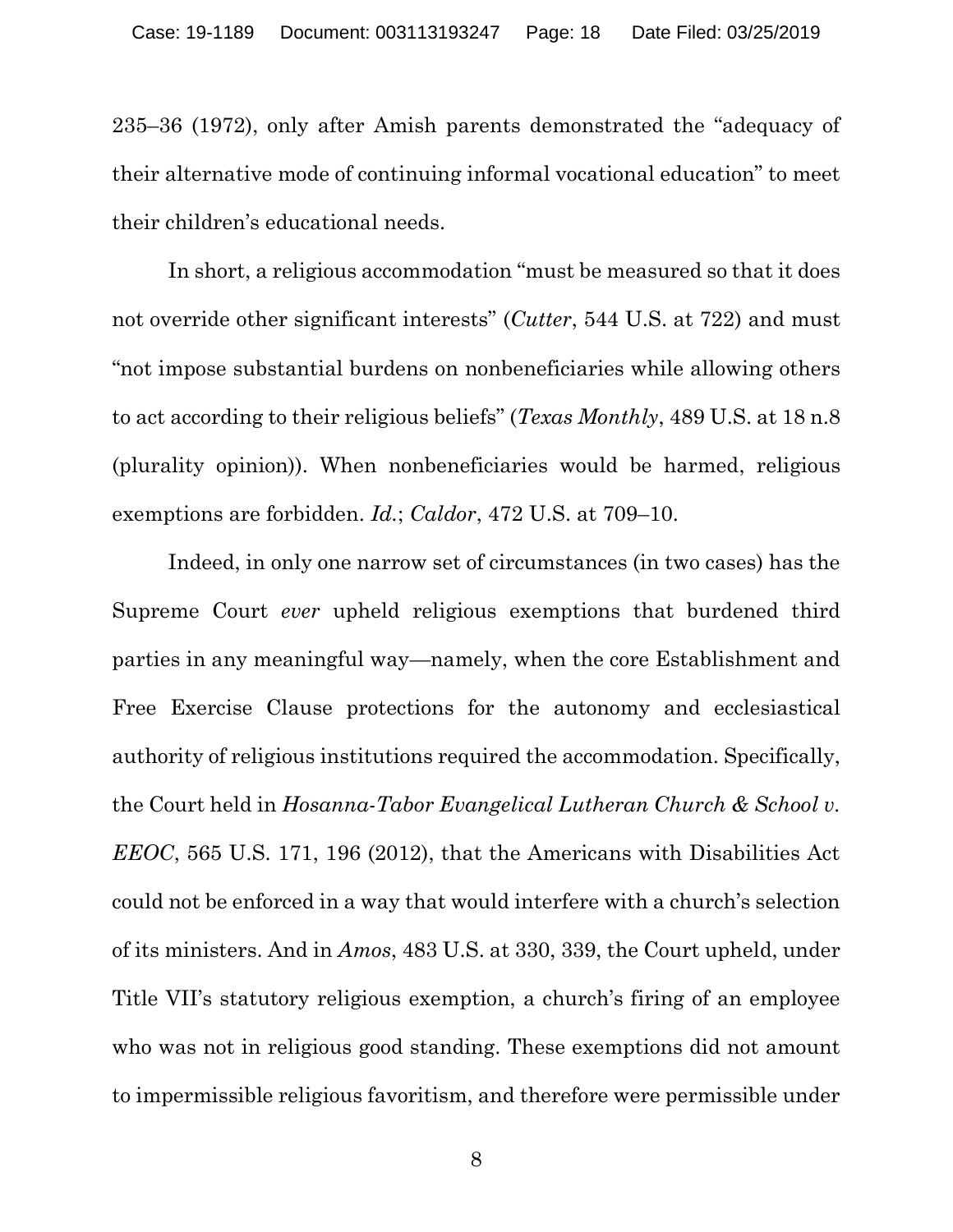the Establishment Clause, because they directly implicated the "church autonomy" that is "enshrined in the constitutional fabric of this country" (*Real Alternatives, Inc. v. Sec'y Dep't of Health & Human Servs.*, 867 F.3d 338, 352 (3d Cir. 2017)).

Concerns for church autonomy have no bearing here, as the Rules do not apply to churches (which were already exempted by 45 C.F.R. § 147.131(a) (2015)). And as the Supreme Court recently explained, if the special solicitude for churches and their clergy "were not confined," the result would be "inconsistent with the history and dynamics of civil rights laws that ensure equal access to goods, services, and public accommodations." *Masterpiece Cakeshop, Ltd. v. Colo. Civil Rights Comm'n*, 138 S. Ct. 1719, 1727 (2018).<sup>3</sup>

<sup>3</sup> For similar reasons, Appellants (Gov't Br. 43–44; Intervenor Br. 46) are incorrect that the challenged Religious Exemption and the preexisting exemption for houses of worship must stand or fall together. Although the government now contends that "[t]he church exemption . . . is not tailored to any plausible free-exercise concerns" (Gov't Br. 44), that exemption was created "to provide for a religious accommodation that respects the unique relationship between a house of worship and its employees in ministerial positions" (76 Fed. Reg. 46,621, 46,623 (Aug. 3, 2011); *accord* 78 Fed. Reg. 8456, 8461 (Feb. 6, 2013)). In keeping with the principle of noninterference with the internal workings of churches, the government routinely draws distinctions between houses of worship and nonchurch nonprofits. *Cf., e.g.*, 2 U.S.C. § 1602(8)(B)(xviii) (exempting churches from Lobbying Disclosure Act's registration requirements); 26 U.S.C. § 6033(a)(3)(A)(i), (iii) (exempting churches from obligations for nonprofits to register with Internal Revenue Service and to submit annual informational tax filings); 29 U.S.C.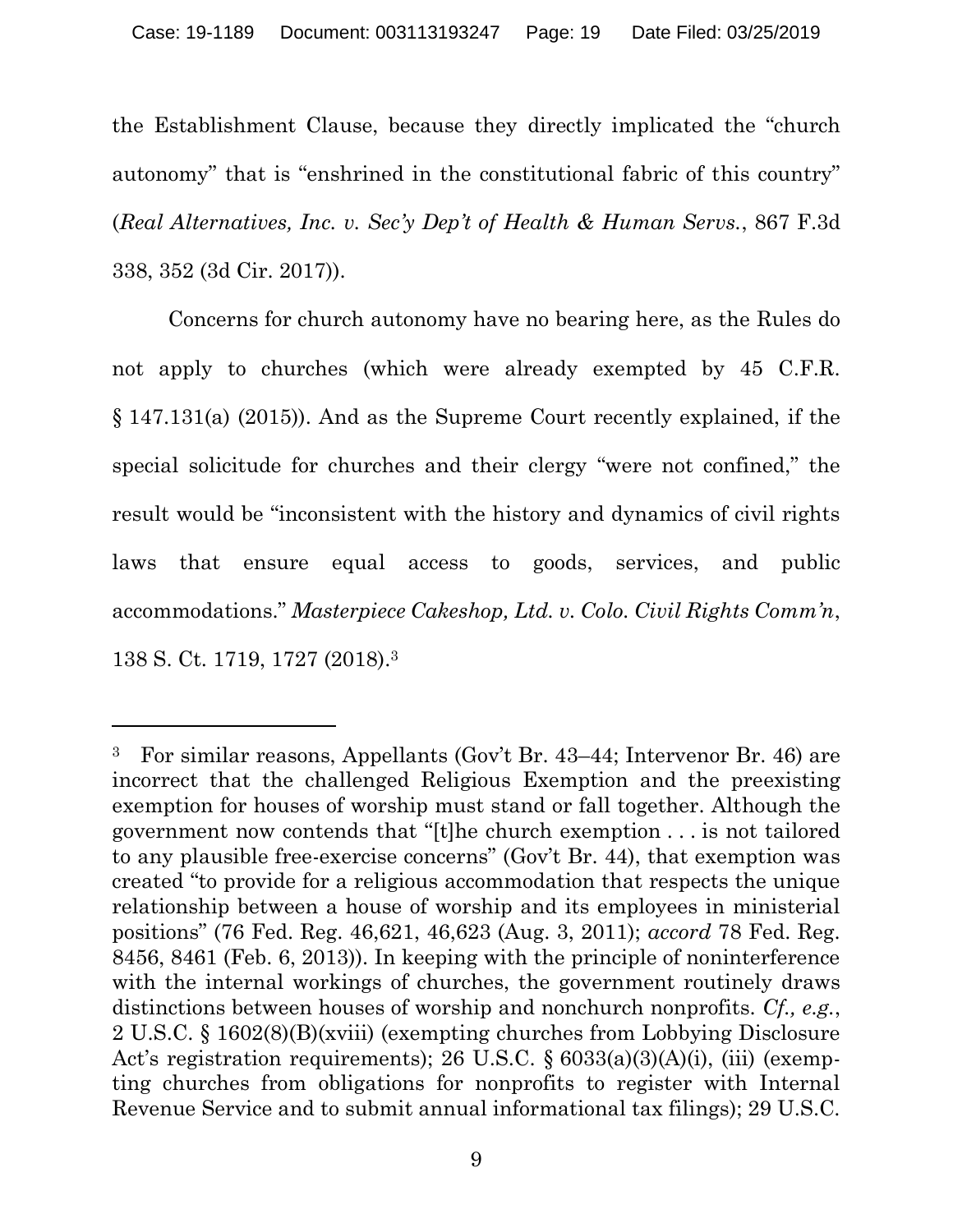## <span id="page-19-0"></span>**2. RFRA does not, and cannot, authorize religious exemptions that harm third parties.**

Appellants argue that RFRA requires the Religious Exemption. That is incorrect both as a constitutional matter and as a matter of statutory construction.

*a.* Because RFRA cannot require what the Establishment Clause forbids (*Santa Fe Indep. Sch. Dist. v. Doe*, 530 U.S. 290, 302 (2000) ("'[T]he principle that government may accommodate the free exercise of religion does not supersede the fundamental limitations imposed by the Establishment Clause.'" (quoting *Lee v. Weisman*, 505 U.S. 577, 587 (1992))), it should not be read to afford religious accommodations that would harm nonbeneficiaries if an alternative—i.e., constitutionally permissible construction is possible (*see, e.g.*, *Clark v. Martinez*, 543 U.S. 371, 380–81 (2005)). Thus, in interpreting RFRA and its sister statute, the Religious Land Use and Institutionalized Persons Act (42 U.S.C. §§ 2000cc *et seq.*), the Supreme Court has enforced the constitutional prohibition against unduly burdening third parties by affording the statutes a saving construction that builds in the Establishment Clause's safeguards. 4

<sup>§</sup> 1003(b)(2) (exempting church plans from ERISA). The numerous classes of entities—including publicly traded for-profit corporations—exempted here are not situated similarly to houses of worship.

<sup>4</sup> RFRA and RLUIPA employ virtually identical language and serve the same congressional purpose. *Compare* 42 U.S.C. § 2000bb-1, *with* 42 U.S.C.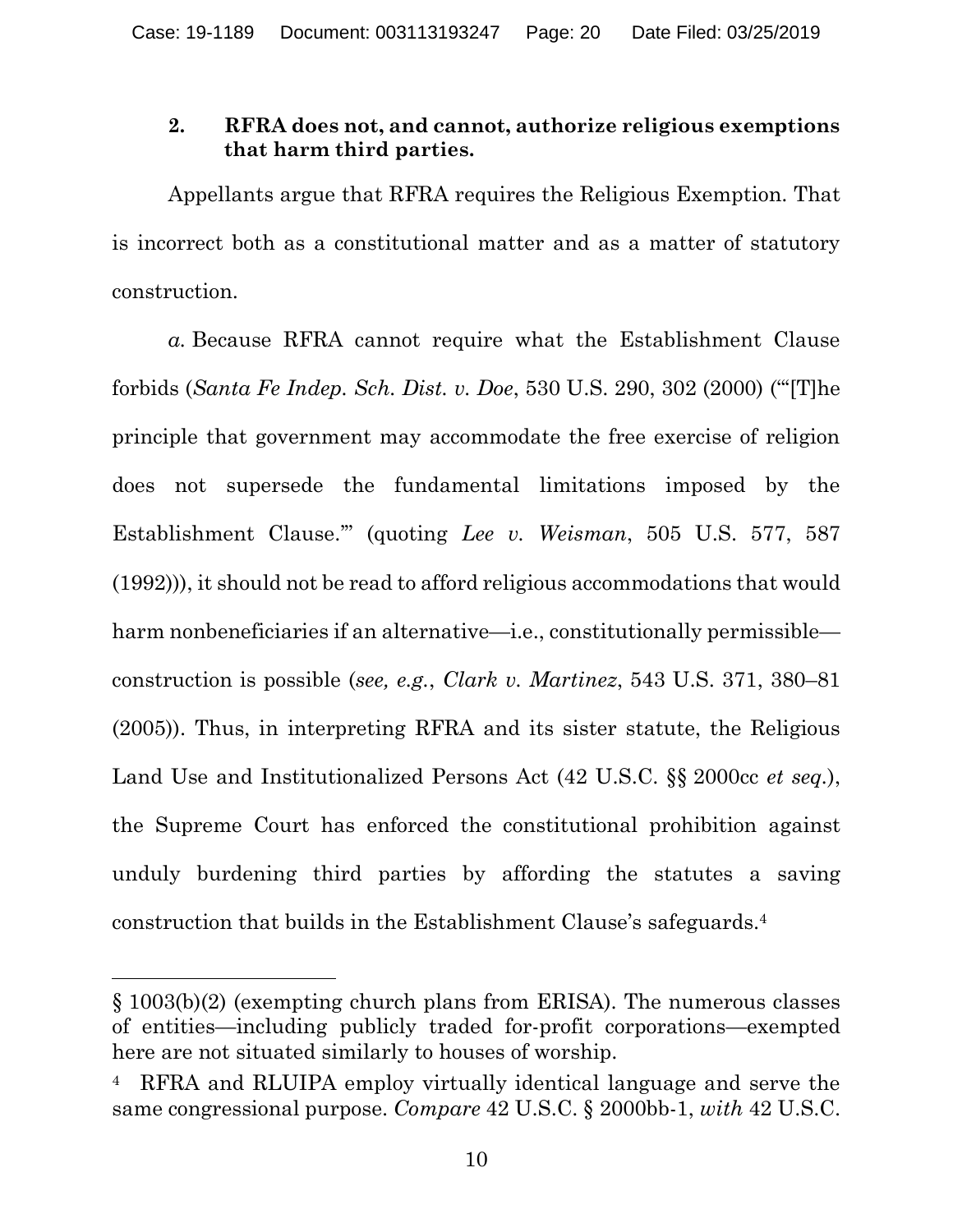Specifically, the Supreme Court held in *Cutter* that "[p]roperly applying RLUIPA, courts must take adequate account of the burdens a requested accommodation may impose on nonbeneficiaries" to ensure that accommodations do "not override other significant interests." 544 U.S. at 720, 722 (citing *Caldor*, 472 U.S. at 709–10). The Court repeated that requirement in *Hobby Lobby*. 573 U.S. at 729 n.37. Indeed, with respect to exemptions from the very contraceptive-coverage requirement at issue here, every Justice in *Hobby Lobby* authored or joined an opinion recognizing that detrimental effects on nonbeneficiaries must be considered. *See id.* at 693 ("Nor do we hold . . . that . . . corporations have free rein to take steps that impose 'disadvantages . . . on others' or that require 'the general public [to] pick up the tab.'"); *id.* at 739 (Kennedy, J., concurring) (religious exercise must not "unduly restrict other persons . . . in protecting their own interests"); *id.* at 745 (Ginsburg, J., joined by Breyer, Kagan, and Sotomayor, JJ., dissenting) ("Accommodations to religious beliefs or observances . . . must not significantly impinge on the interests of third parties."); *see also Holt*, 135 S. Ct. at 867 (Ginsburg, J., concurring)

 $\overline{a}$ 

<sup>§</sup> 2000cc-1. Accordingly, they apply "the same standard." *Holt v. Hobbs*, 135 S. Ct. 853, 860 (2015) (citation omitted). And decisions under one apply equally to the other. *See, e.g.*, *Real Alternatives,* 867 F.3d at 360; *Grace United Methodist Church v. City of Cheyenne*, 451 F.3d 643, 661 (10th Cir. 2006); *Midrash Sephardi, Inc. v. Town of Surfside*, 366 F.3d 1214, 1226–27 (11th Cir. 2004).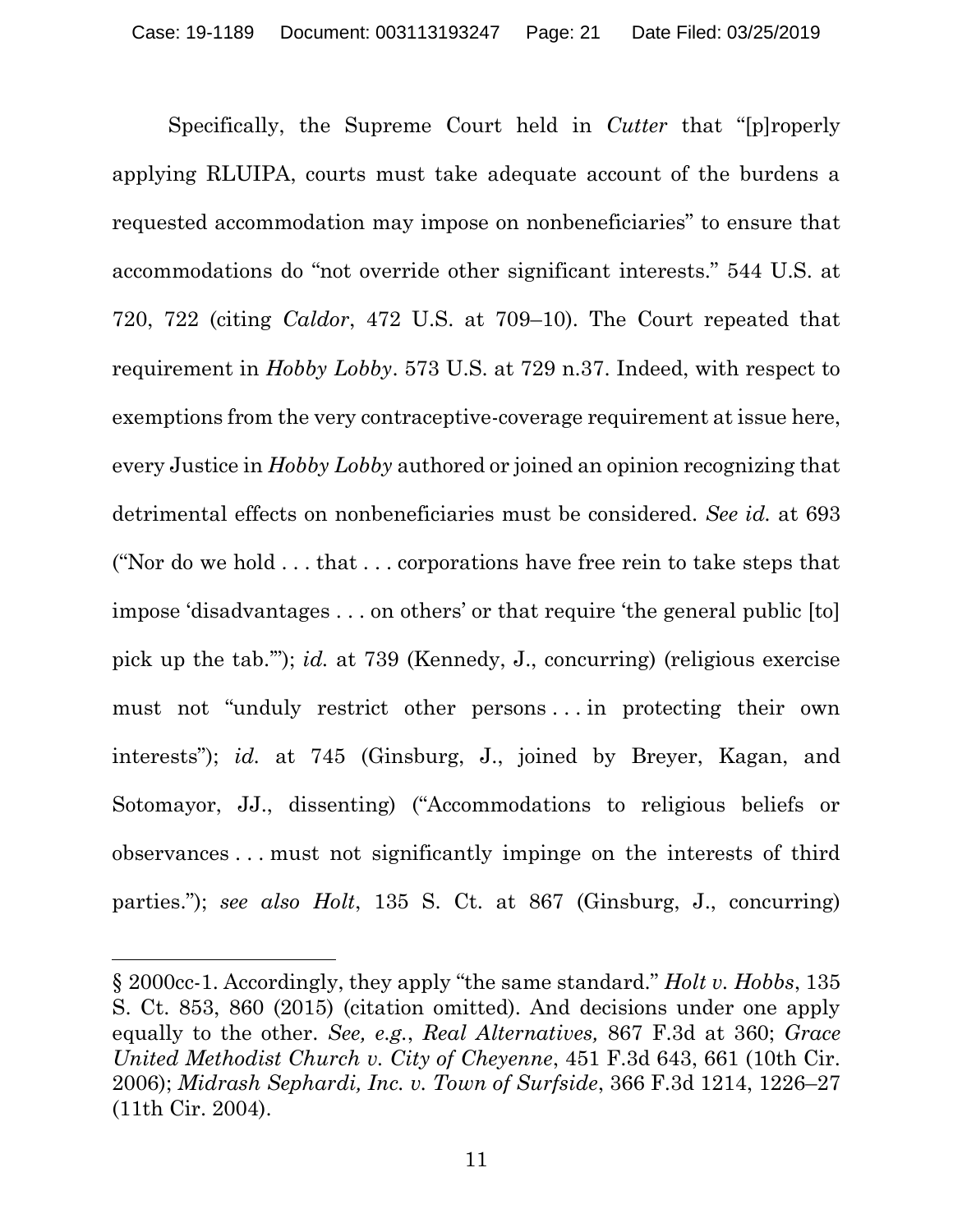(religious accommodation constitutionally permissible because it "would not detrimentally affect others who do not share petitioner's belief").

*b.* This construction of RFRA is not just presumed as a matter of constitutional avoidance; it is also what Congress intended.

Before 1990, the Supreme Court had interpreted the Free Exercise Clause to require strict scrutiny (i.e., a compelling governmental interest and narrow tailoring) when general laws substantially burdened religious exercise. *See, e.g.*, *Sherbert*, 374 U.S. at 407. In *Employment Division v. Smith*, 494 U.S. 872 (1990), however, the Court changed the rule, holding that generally applicable laws that are facially neutral with respect to religion are presumptively constitutional and subject to only minimal rational-basis review, even if the burden falls more heavily on some people because of their religion. Congress responded by enacting RFRA to restore the Court's pre-*Smith* free-exercise jurisprudence as a statutory test for religious accommodations. *See* 42 U.S.C. § 2000bb(b)(1); *Gonzales v. O Centro Espirita Beneficente Uniao do Vegetal*, 546 U.S. 418, 424 (2006); S. Rep. No. 103-111, at 8 (1993).

In doing so, Congress necessarily—and quite consciously—adopted into RFRA the Establishment Clause's prohibitions recognized in pre-*Smith* free-exercise law. *See, e.g.*, 139 Cong. Rec. S14,350–01 (daily ed. Oct. 26, 1993) (statement of Sen. Kennedy) ("The act creates no new rights for any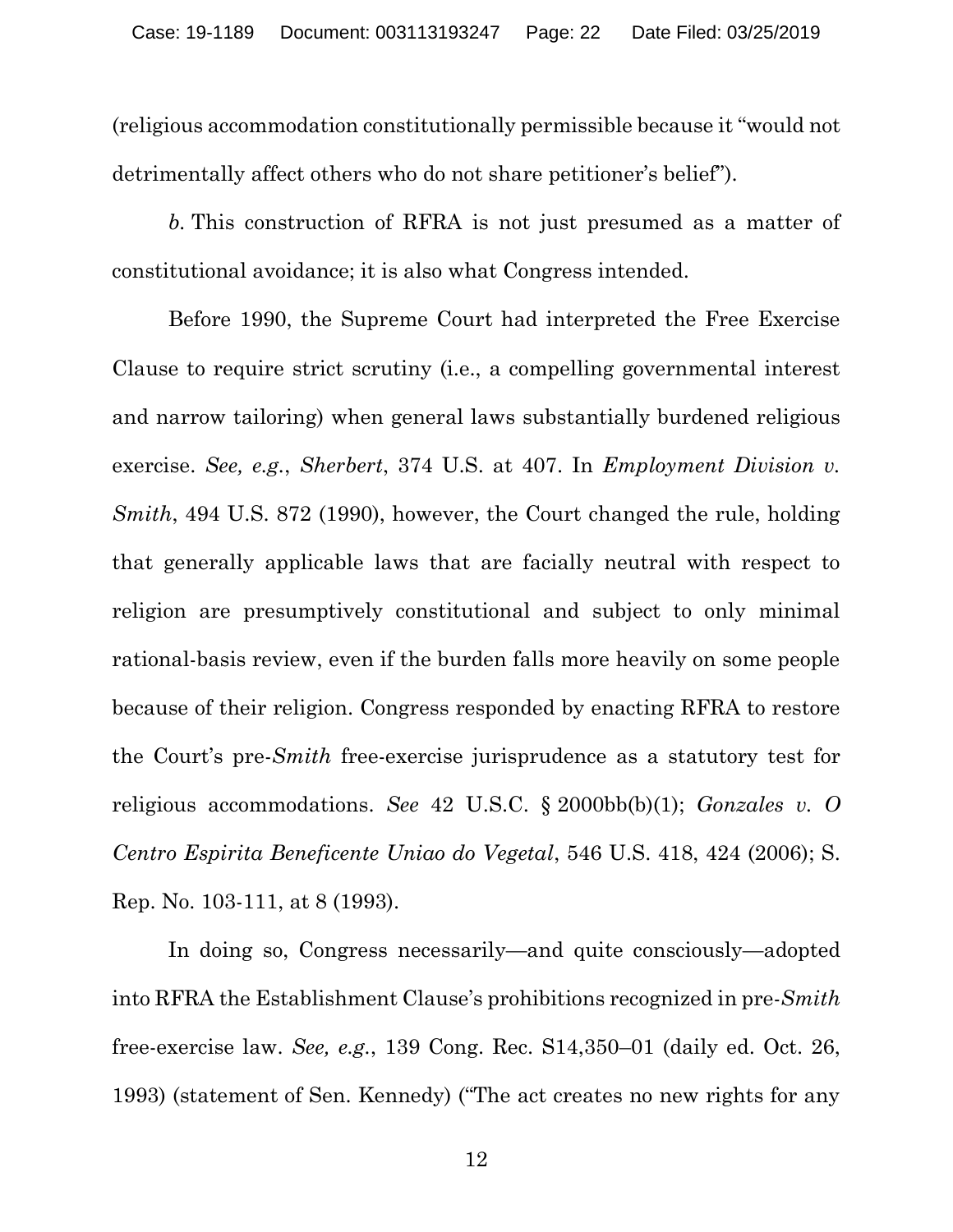religious practice or for any potential litigant. Not every free exercise claim will prevail, just as not every claim prevailed prior to the *Smith* decision."); 139 Cong. Rec. S14,352 (daily ed. Oct. 26, 1993) (statement of Sen. Hatch) (RFRA "does not require the Government to justify every action that has some effect on religious exercise"). Hence, "when assessing RFRA claims," this Court "look[s] to pre-*Smith* free exercise jurisprudence" as expounded in *Sherbert* and the other decisions described above. *Real Alternatives*, 867 F.3d at 355. It follows that although RFRA provides critical protections for religious exercise, the Act does not—and as a constitutional matter cannot license the government's imposition of costs and burdens on innocent third parties to accommodate another person's or business's religious exercise.

## <span id="page-22-0"></span>**3. The Religious Exemption would impermissibly harm countless women.**

Because the Religious Exemption empowers employers not just to opt out of providing contraceptive coverage but also to bar the government from ensuring that the coverage is provided another way, the practical effect is that women who get their health insurance through entities that avail themselves of the Exemption will be denied the insurance coverage to which they are entitled by law. They will thus have to pay out-of-pocket for critical medical services that otherwise would be available to them without costsharing. And those who cannot afford to pay will be forced to choose less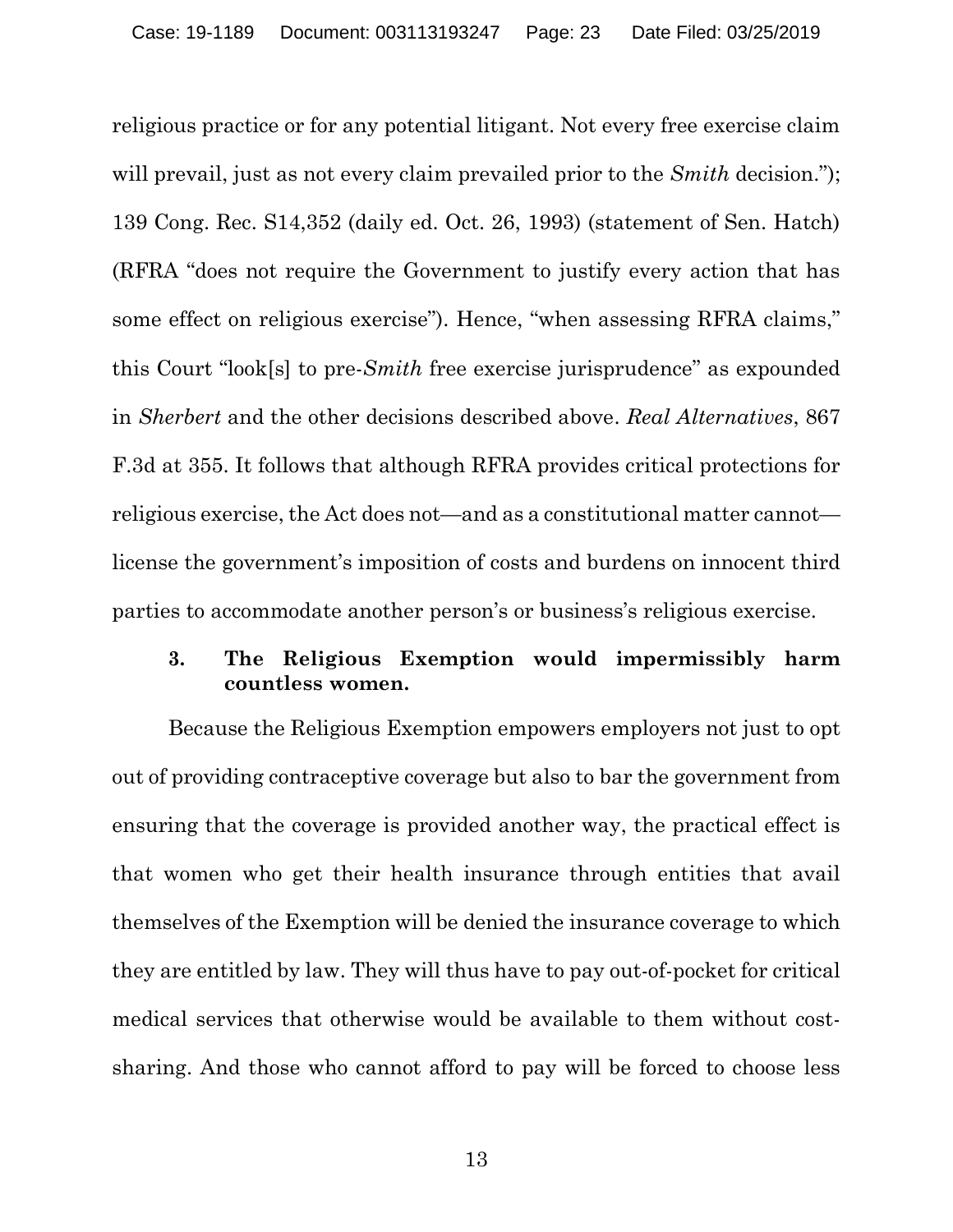medically appropriate health services or to forgo needed care altogether. By making employees, students, and dependents bear these costs and burdens of accommodating objecting entities, the Exemption violates the Establishment Clause and cannot be authorized by RFRA.

Contraceptives are critical healthcare. Not only do they prevent unintended pregnancies, but they protect the health of women with the "many medical conditions for which pregnancy is contraindicated" (*Hobby Lobby*, 573 U.S. at 737 (Kennedy, J., concurring)). They also reduce risks of endometrial and ovarian cancer. *See Large Meta-Analysis Shows That the Protective Effect of Pill Use Against Endometrial Cancer Lasts for Decades*, 47 PERSP. ON SEXUAL & REPROD. HEALTH 228, 228 (2015). They preserve fertility by treating conditions such as polycystic ovary syndrome. *See* Mira Aubuchon & Richard S. Legro, *Polycystic Ovary Syndrome: Current Infertility Management*, 54 CLINICAL OBSTETRICS & GYNECOLOGY 675, 676 (2011). And they alleviate severe premenstrual symptoms such as dysmenorrhea. *See* Anne Rachel Davis et al., *Oral Contraceptives for Dysmenorrhea in Adolescent Girls: A Randomized Trial*, 106 OBSTETRICS & GYNECOLOGY 97, 97 (2005), https://bit.ly/2L9LVgo.

But contraceptives are expensive. Without insurance, the annual cost for prescription oral contraception may be as much as \$600. *See* Elly Kosova, *How Much Do Different Kinds of Birth Control Cost without Insurance?*,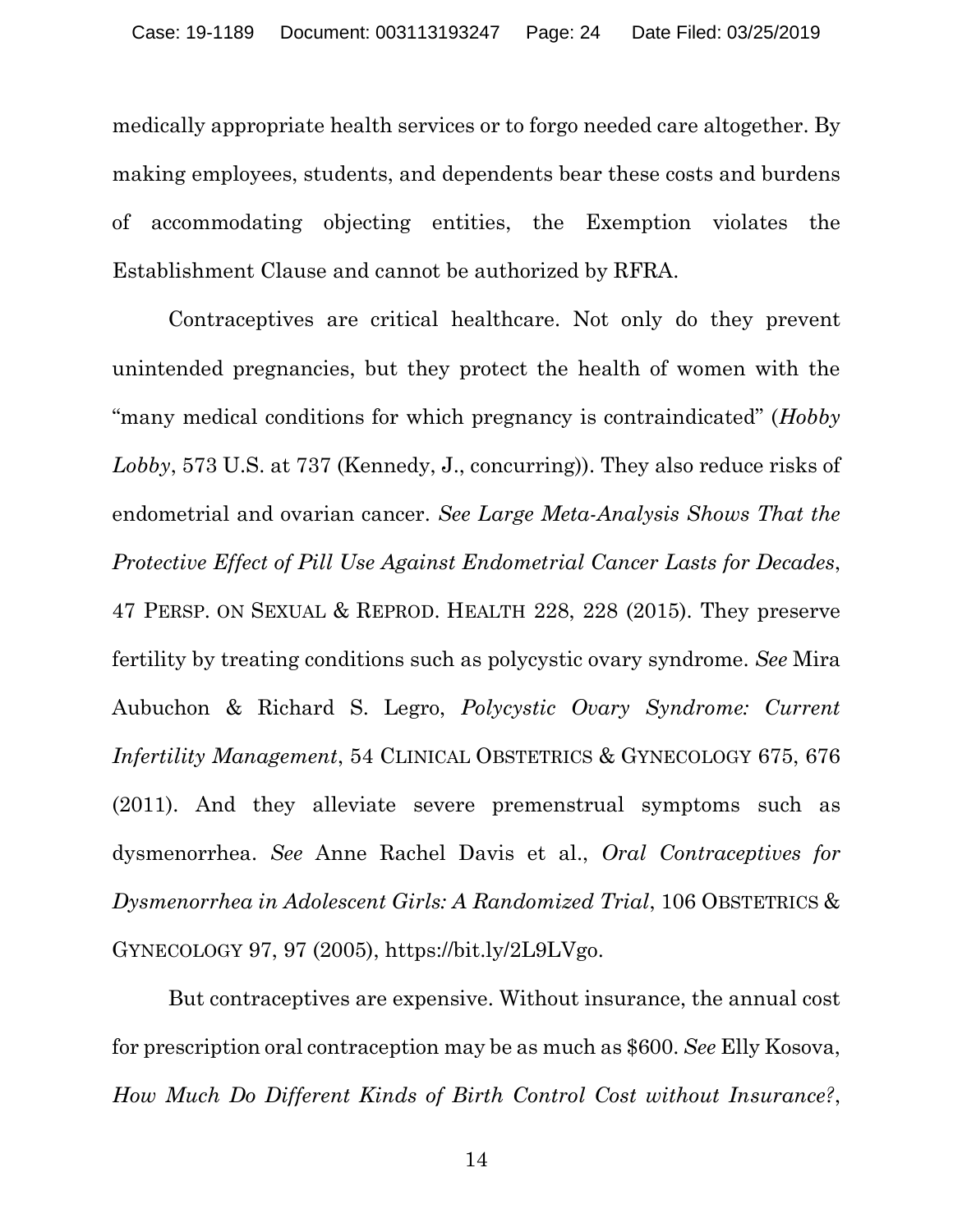NAT'L WOMEN'S HEALTH NETWORK (Nov. 17, 2017), https://bit.ly/ 2HSYwmM. The most effective contraceptives—intrauterine devices or contraceptive implants—may cost \$1,000 out-of-pocket. *Id.* And even small differences in cost between contraceptives may deter women from choosing the most effective and medically appropriate form for them: Women who must pay more than \$50 out-of-pocket, for example, are about seven times less likely to obtain an intrauterine device than are women who would pay less than \$50. *See* Aileen M. Gariepy et al., *The Impact of Out-of-Pocket Expense on IUD Utilization Among Women with Private Insurance*, 84 CONTRACEPTION e39, e41 (2011). And with less effective contraceptives or reduced options for the most medically appropriate ones come increased risks of unintended pregnancies, increased risks of serious, potentially lifethreatening illnesses, and increased severity of symptoms from otherwise treatable conditions.

Moreover, "[t]he evidence shows that contraceptive use is highly vulnerable to even seemingly minor obstacles." *Priests for Life v. U.S. Dep't of Health & Human Servs.*, 772 F.3d 229, 265 (D.C. Cir. 2014), *vacated and remanded by Zubik v. Burwell*, 136 S. Ct. 1557, 1560 (2016) (per curiam). For example, requiring women to return to the clinic for oral-contraceptive refills every three months rather than providing a year's supply yielded a 30% greater incidence of unintended pregnancies and, correspondingly, a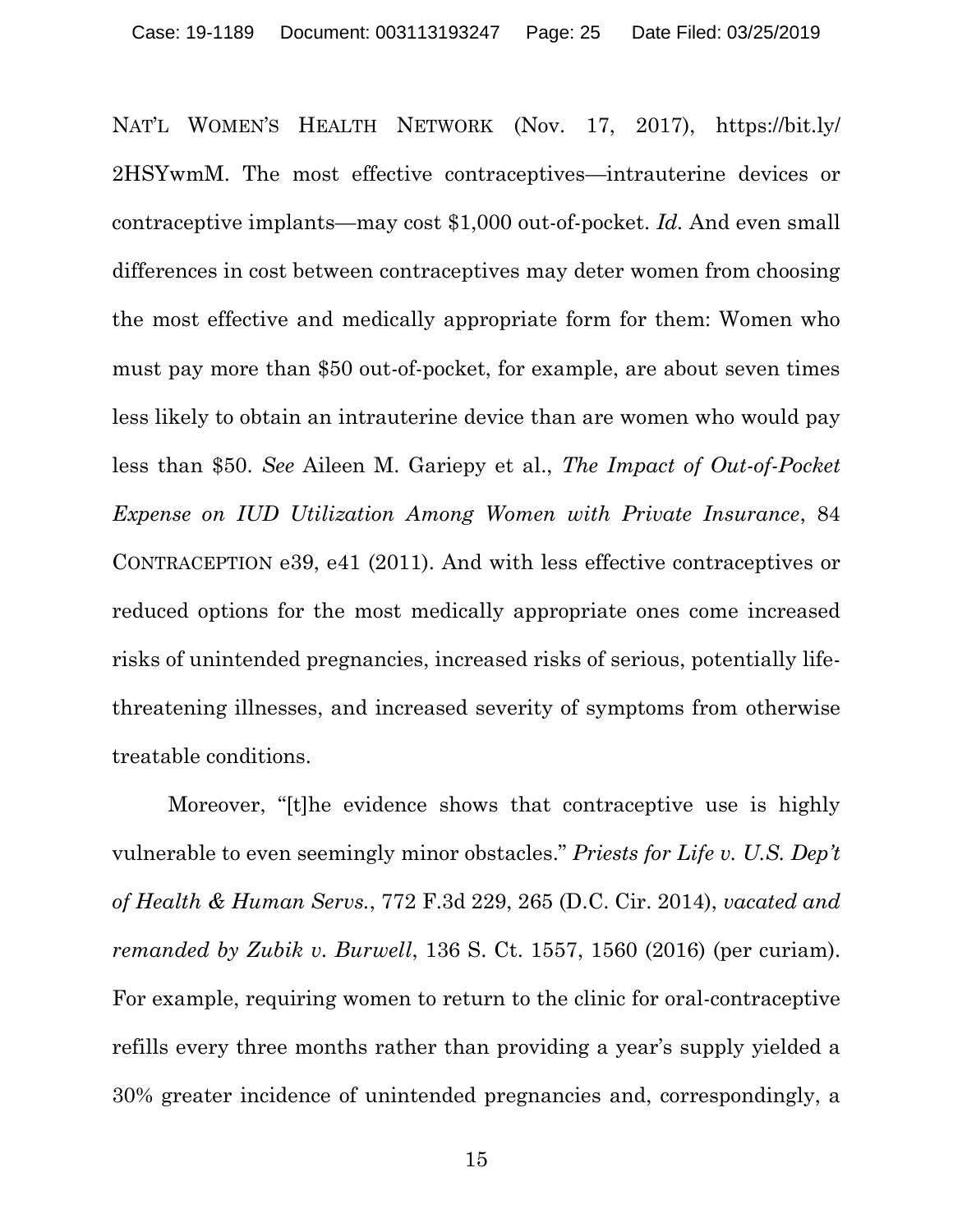46% increase in abortions. Diana Greene Foster et al., *Number of Oral Contraceptive Pill Packages Dispensed and Subsequent Unintended Pregnancies*, 117 OBSTETRICS & GYNECOLOGY 566, 570 (2011), https://bit.ly/ 2IKftiS.

Hence, many women deprived of contraceptive coverage because of the challenged Rules will face pressure to choose cheaper, often less effective or less medically appropriate contraceptives—or to do without. And even for those who may as a formal matter have other routes to obtain insurance coverage, the administrative hurdles, additional time, additional expense, and potential need to expose intensely personal details of their medical history or intimate relations are all significant and sometimes decisive deterrents. Thus, while for some women, "contraceptives may be available through other sources" apart from coverage offered by objecting entities, such as "a plan of another family member" or "another government program" (Religious Exemptions and Accommodations for Coverage of Certain Preventative Services Under the Affordable Care Act, 83 Fed. Reg. 57,536, 57,551 (Nov. 15, 2018)), for any particular individual that assertion is speculative at best; alternatives may be impracticable or wholly unavailable.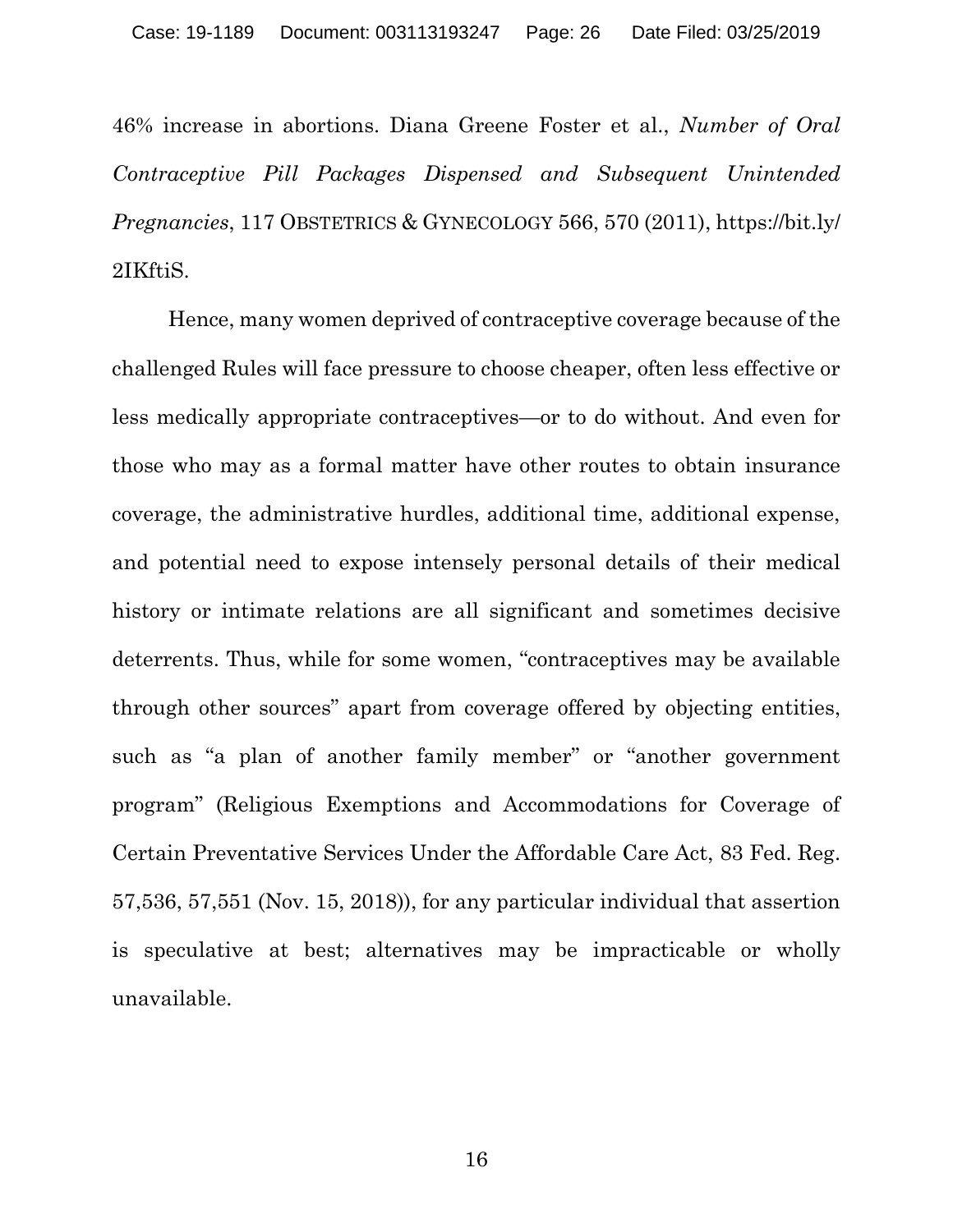## <span id="page-26-0"></span>**B. The Government May Provide Religious Accommodations Only When Needed To Alleviate Substantial, Government-Imposed Burdens On Religious Exercise.**

When official action has the effect of imposing *substantial* burdens on religious exercise, the government may (and sometimes must) act to ameliorate those burdens (*see, e.g.*, *Lynch v. Donnelly*, 465 U.S. 668, 673 (1984)), subject to, among other restrictions, the constitutional prohibition against shifting the costs to nonbeneficiaries (*see* Part A, *supra*). But "government simply could not operate if it were required to satisfy every citizen's religious needs and desires." *Lyng v. Nw. Indian Cemetery Protective Ass'n*, 485 U.S. 439, 452 (1988). And when asserted burdens on religious exercise are insubstantial or else exist independently of any governmental action, the grant of a legal exemption would constitute official promotion of religion that violates the Establishment Clause. *See Allegheny*, 492 U.S. at 613 n.59; *Texas Monthly*, 489 U.S. at 15 (plurality opinion).

Here, the government affords categorical exemptions without requiring businesses to show, or even assert, a substantial governmentimposed burden on religious exercise. The Religious Exemption thus exceeds the authority granted by RFRA and impermissibly promotes religion in derogation of the Establishment Clause.

17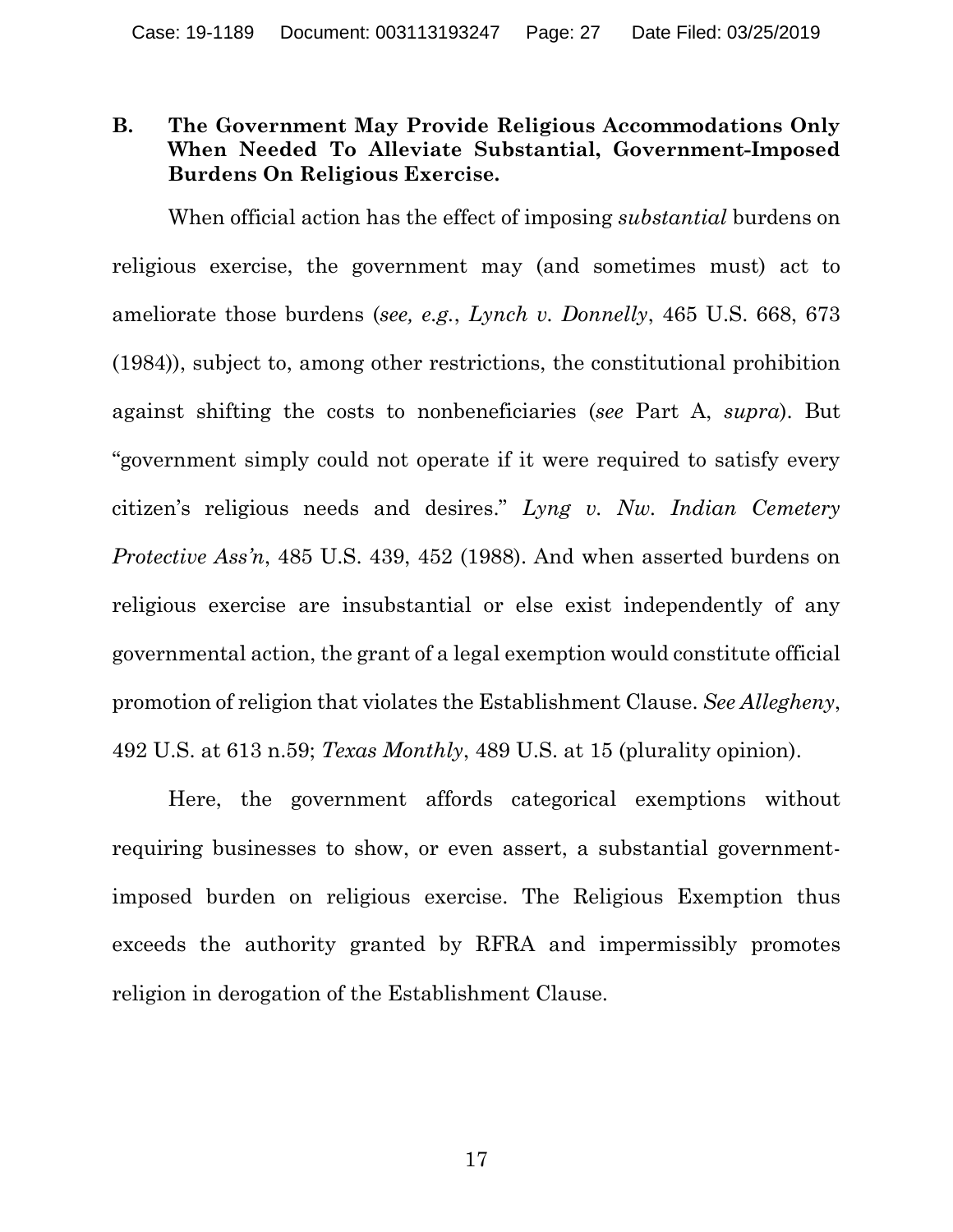## <span id="page-27-0"></span>**1. Religious exemptions that do not alleviate substantial government-imposed burdens on religious exercise violate the Establishment Clause.**

An "accommodation of religion, in order to be permitted under the Establishment Clause, must lift 'an identifiable burden on the exercise of religion'" that the government itself has imposed. *Allegheny*, 492 U.S. at 613 n.59 (quoting *Amos*, 483 U.S. at 348 (O'Connor, J., concurring)); *see also Texas Monthly*, 489 U.S. at 15 (plurality opinion) (accommodations must "reasonably be seen as removing a significant state-imposed deterrent to the free exercise of religion"); *Wallace v. Jaffree*, 472 U.S. 38, 84 (1985) (O'Connor, J., concurring in the judgment) (religious accommodation must lift "state-imposed burden on the free exercise of religion" that does not result from Establishment Clause). Absent a substantial governmentimposed burden, a religious accommodation would impermissibly "create[ ] an incentive or inducement (in the strong form, a compulsion) to adopt [the benefited religious] practice or conviction." Michael W. McConnell, *Accommodation of Religion: An Update and a Response to the Critics*, 60 GEO. WASH. L. REV. 685, 686 (1992).

Granting a religious exemption from a general law without first objectively determining that there exists a substantial government-imposed burden on the claimant's actual religious exercise would thus also unconstitutionally "single out a particular class of [religious observers] for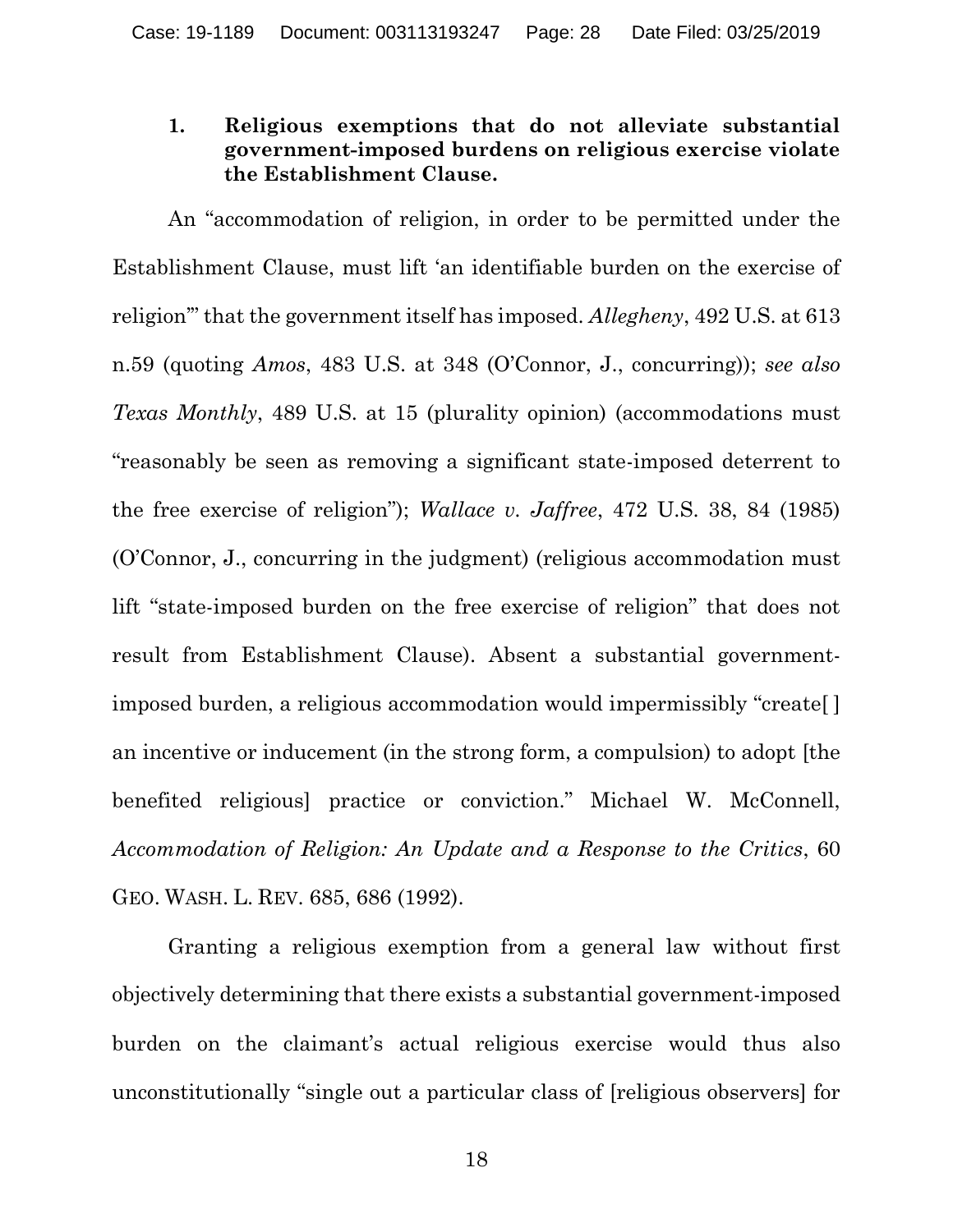favorable treatment and thereby have the effect of implicitly endorsing a particular religious belief." *Hobbie v. Unemployment Appeals Comm'n*, 480 U.S. 136, 145 n.11 (1987).

## <span id="page-28-0"></span>**2. RFRA does not, and cannot, authorize religious accommodations when there is no substantial governmentimposed burden on religious exercise.**

What the Establishment Clause requires, RFRA incorporates as an express statutory prerequisite: To assert a colorable accommodation claim, RFRA claimants must first demonstrate that the "[g]overnment [has] substantially burden[ed their] exercise of religion." *See* 42 U.S.C. § 2000bb-1.

The bare assertion that religious exercise is burdened is insufficient to trigger RFRA's requirement to accommodate, because "accepting any burden alleged by [complainants] as 'substantial'" would "ignore the import . . . of the 'substantial' qualifier in the RFRA test." *Real Alternatives*, 867 F.3d at 358 & n.24 (quoting *Little Sisters of the Poor v. Burwell*, 794 F.3d 1151, 1176 (10th Cir. 2015), *vacated*, 136 S. Ct. 1557 (2016)). And absent the "imperative safeguard" of RFRA's prerequisites, "religious beliefs would invariably trump government action." *Id.* at 365.

Because it is a legal question, not a factual one, whether an asserted burden is substantial (*id.* at 356 (quoting *Geneva Coll. v. Sec'y U.S. Dep't of Health & Human Servs.*, 778 F.3d 422, 442 (3d Cir. 2015), *vacated*, 126 S.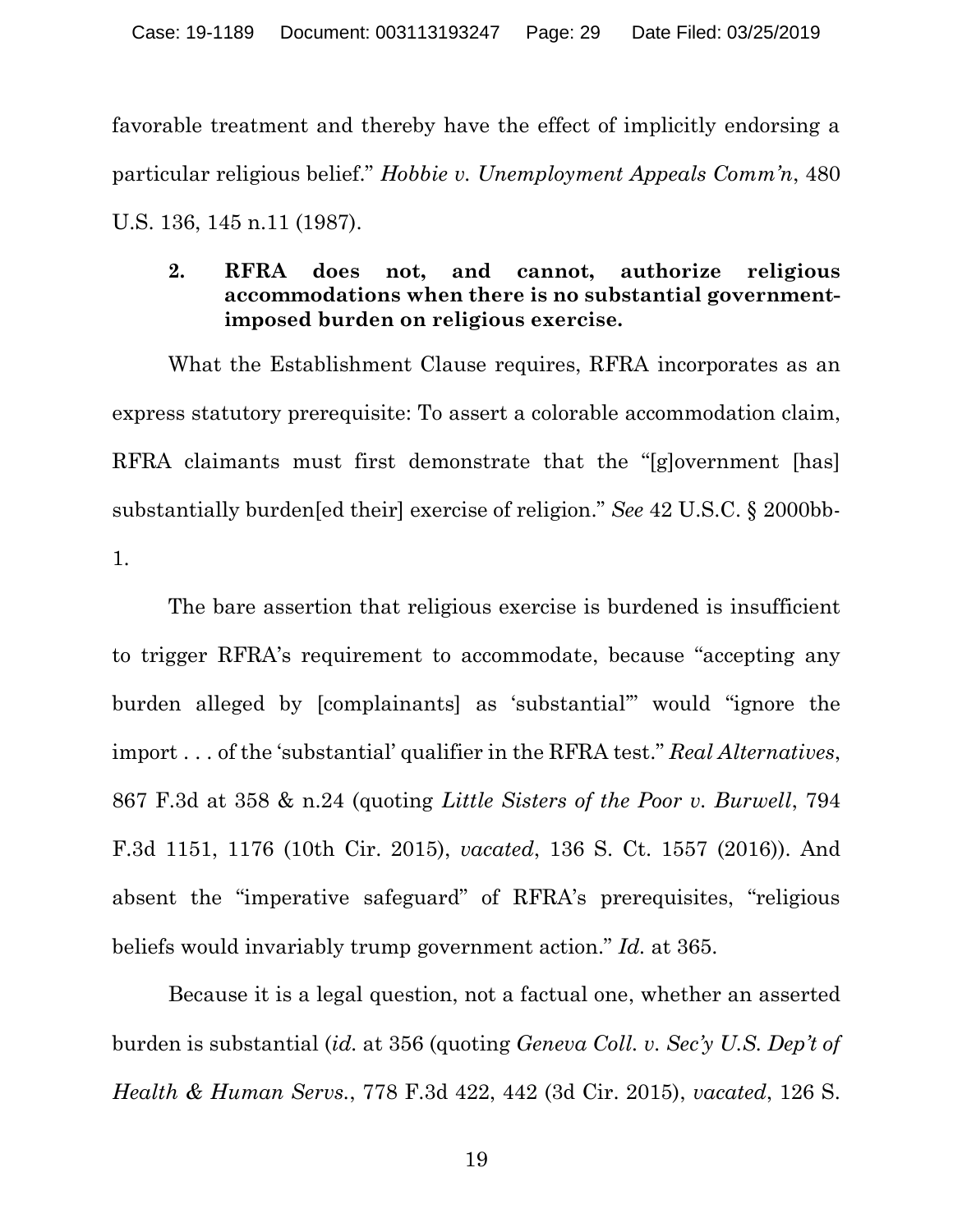Ct. 1557 (2016))), it is for the courts, not individual claimants, to make the dispositive determination (*see EEOC v. R.G. & G.R. Harris Funeral Homes, Inc.*, 884 F.3d 560, 588 (6th Cir. 2018), *petition for cert. pending*, No. 18-107 (filed July 24, 2018) ("Most circuits, including this one, have recognized that a party can sincerely believe that he is being coerced into engaging in conduct that violates his religious convictions without actually, as a matter of law, being so engaged.")). Agency determinations with respect to that legal question must likewise be subject to *de novo* review, because agencies can never be the last word on constitutional issues. *See Bd. of Trustees of Univ. of Ala. v. Garrett*, 531 U.S. 356, 365 (2001) (recognizing "long-settled principle that it is the responsibility of this Court, not Congress, to define the substance of constitutional guarantees") (citing *City of Boerne v. Flores*, 521 U.S. 507, 519–24 (1997)). And hence, the executive branch is not entitled to deference here. *See Pennsylvania*, 351 F. Supp. 3d at 823; *see also Hobby Lobby*, 573 U.S. at 720–36 (analyzing whether contraceptivecoverage requirement violated RFRA without giving deference to agency views).

What is more, while a religious practice need not be "central to" the adherent's "system of religious belief" to give rise to a potential RFRA claim (42 U.S.C. § 2000cc-5(7)(A); *see* 42 U.S.C. § 2000bb-2(4)), there must always be a sufficient "nexus" between claimants' religious beliefs and the practices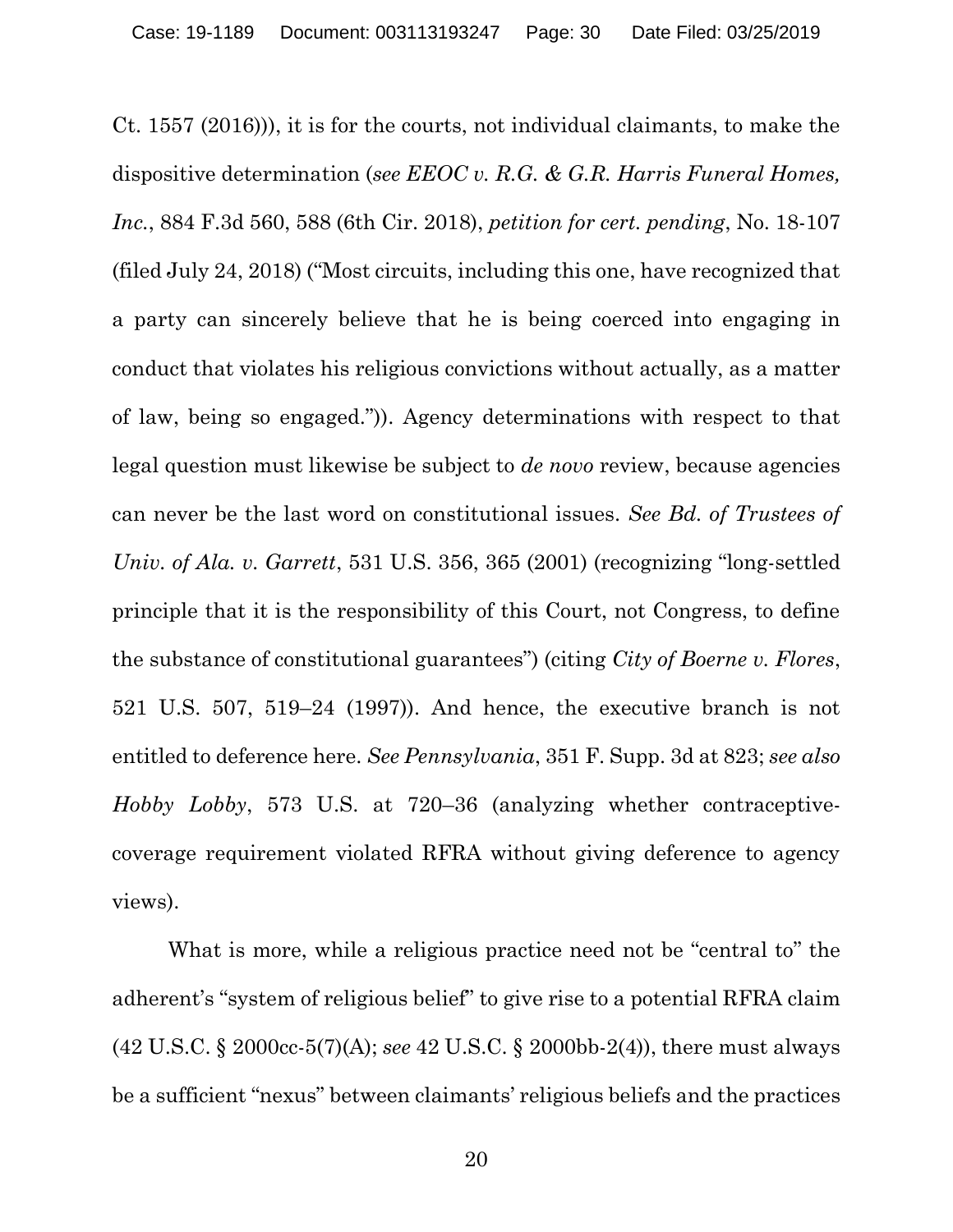for which accommodations are sought to demonstrate that the government is "'forc[ing claimants] to engage in conduct that their religion forbids or . . . prevent[ing] them from engaging in conduct their religion requires'" (*Mahoney v. Doe*, 642 F.3d 1112, 1121 (D.C. Cir. 2011) (omission in original) (quoting *Henderson v. Kennedy*, 253 F.3d 12, 16 (D.C. Cir. 2001))). Otherwise, there is no substantial burden on religious exercise—as a matter of law. *Id.* at 1122.

Suppose, for example, that the government required wellness checkups for all children living on military bases, but a parent sought an exemption based on a religious objection to blood transfusions. The objection, though sincere, would be inadequate to entitle the parent to the requested exemption because wellness checkups do not include blood transfusions. *Cf., e.g.*, *Wilson v. James*, No. 15-5338, 2016 WL 3043746, at \*1 (D.C. Cir. May 17, 2016) (per curiam) (RFRA did not protect National Guardsman against discipline for sending e-mail attacking Army officials for allowing same-sex couples to marry in West Point's chapel because he "failed to show this letter of reprimand substantially burdened any religious action or practice"). No nexus, no substantial burden. So no claim.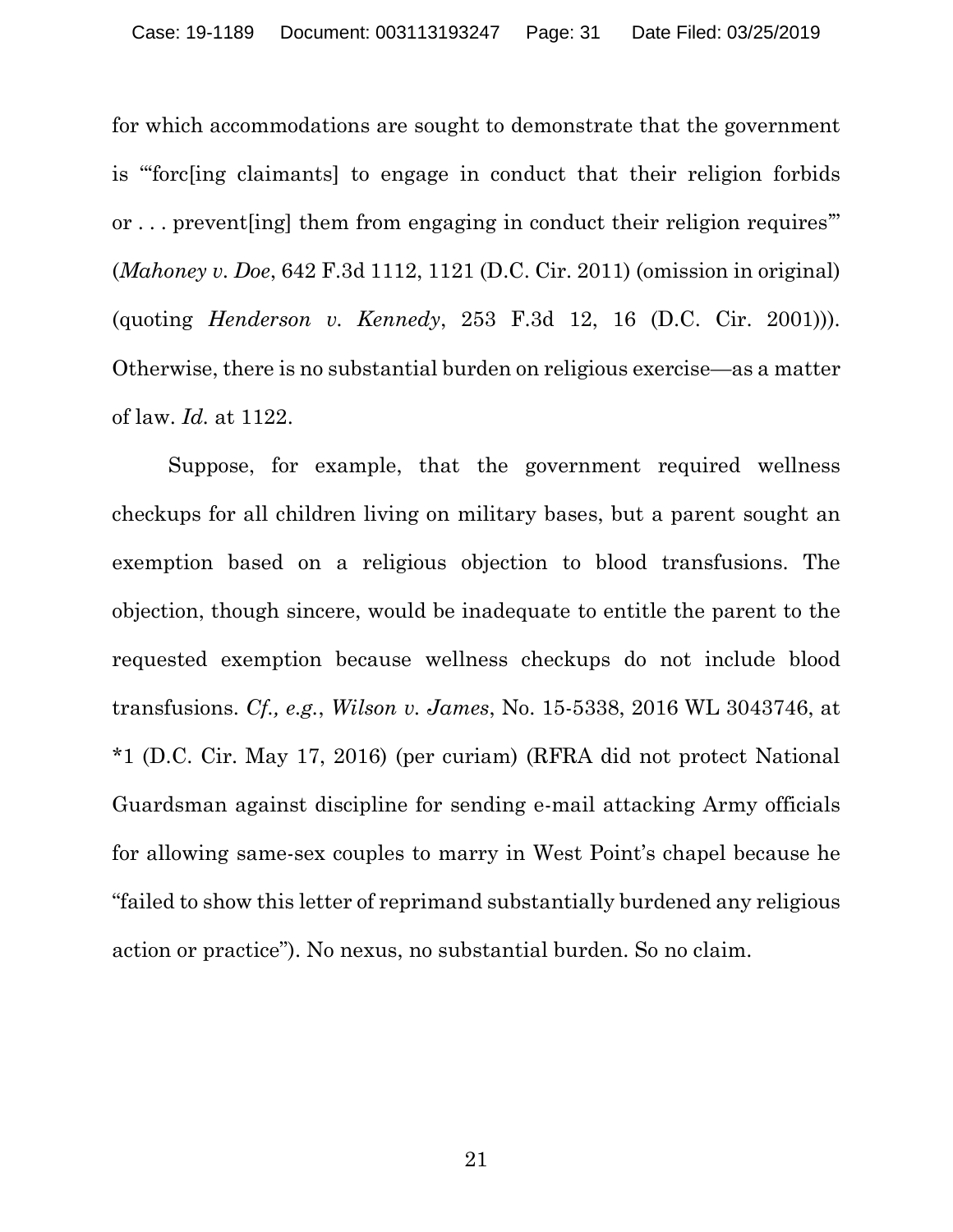## <span id="page-31-0"></span>**3. The Religious Exemption impermissibly authorizes exemptions without requiring substantial burdens on religious exercise, which do not exist.**

Without satisfying RFRA's statutory prerequisites and the constitutional mandates on which they are premised, the challenged Religious Exemption licenses any organization with a sincerely held religious objection to contraceptive coverage—be it a nonprofit, college or university, closely held corporation, publicly traded corporation, insurance company, or individual—to avoid complying with the preexisting regulatory accommodation's simple expectation that objectors must ask for an exemption to receive it. *See* 45 C.F.R. §§ 147.131(c)–(d), 147.132(a)–(b). The Rule thus goes well beyond what RFRA authorizes or the Establishment Clause allows.

*a.* First, the Rules do not require, or even permit, the government to make individualized assessments whether any particular objector's religious exercise is substantially burdened; and hence they also do not ensure a record sufficient for judicial review of individual determinations, as RFRA and the Establishment Clause require. *See Real Alternatives*, 867 F.3d at 357–58; *Pennsylvania*, 351 F. Supp. 3d at 823. Objectors do not have to assert that they are burdened, or even provide bare legal notice that they plan to take the exemption, so there is no way to identify RFRA claimants, much less to differentiate genuine objections from after-the-fact or sham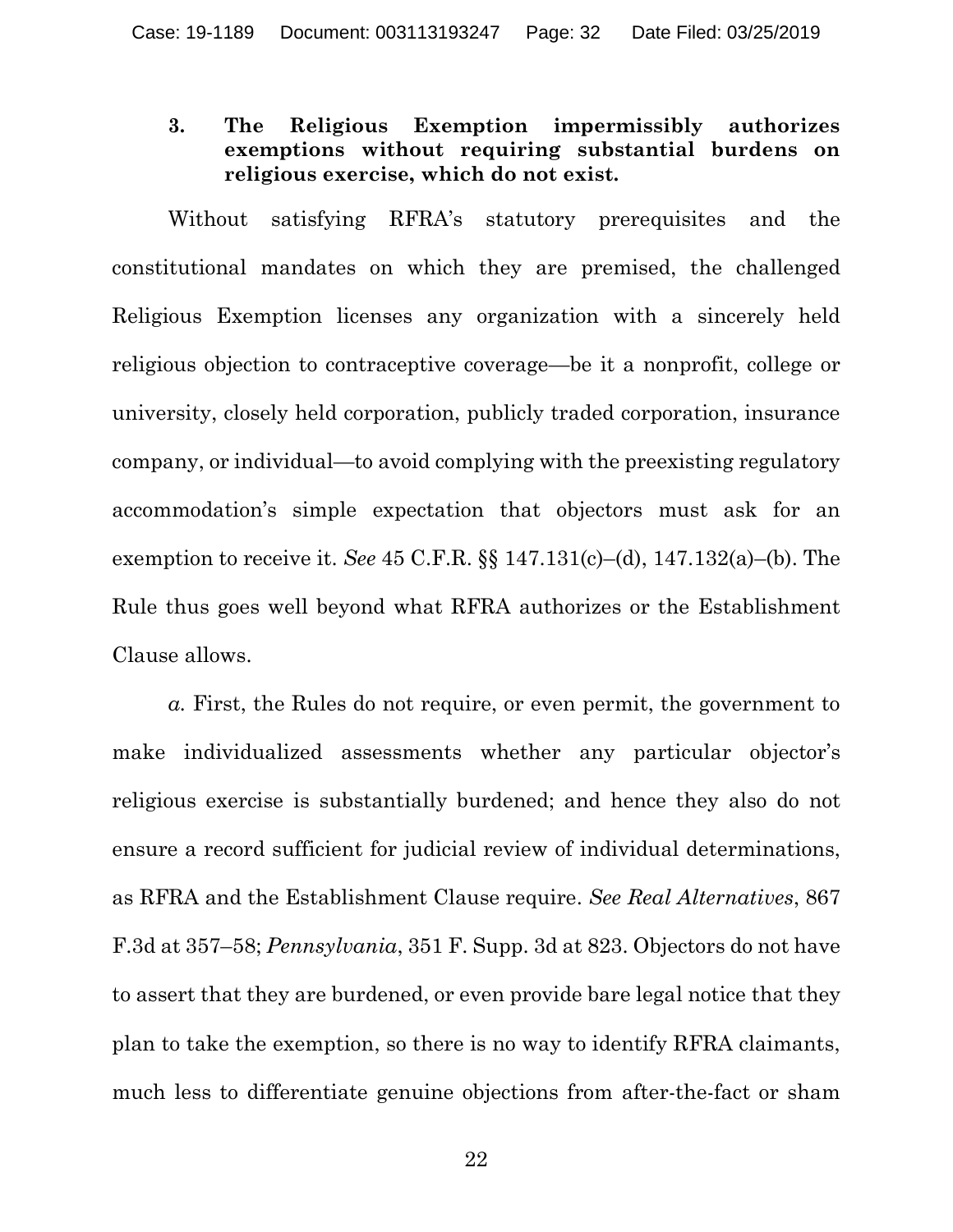excuses for not following the law. The upshot is "personalized oversight [by] millions of citizens. Each [entity holds] an individual veto to prohibit the government action solely because it offends [the entity's] religious beliefs, sensibilities, or tastes, or fails to satisfy [its] religious desires." *Navajo Nation v. U.S. Forest Serv.*, 535 F.3d 1058, 1063 (9th Cir. 2008) (*en banc*). Indeed, absent an objective assessment, entities are "'allowed to be a judge in [their] own cause,'" also violating bedrock principles of due process. *See* Frederick Mark Gedicks, *"Substantial" Burdens: How Courts May (and Why They Must) Judge Burdens on Religion Under RFRA*, 85 GEO. WASH. L. REV. 94, 100–01 (2017) (quoting THE FEDERALIST NO. 10, at 59 (James Madison) (Jacob E. Cooke ed., 1961)).

*b.* Second, there is strong reason to conclude that RFRA's nexus requirement will often not be satisfied by objecting entities. Though the Exemption is purportedly afforded "to the extent" of objecting entities' religious beliefs (45 C.F.R. § 147.132(a)), the lack of any requirement that objectors even state their beliefs means that there often can be no genuine inquiry into the legal question whether the exemption taken is tailored to those beliefs and to the alleged substantial burden on actual religious exercise. In that regard, many entities have explained that they have religious objections to just a small subset of contraceptive methods. *See* Gov't Br. 29. Yet there is no assurance that they will limit their refusals to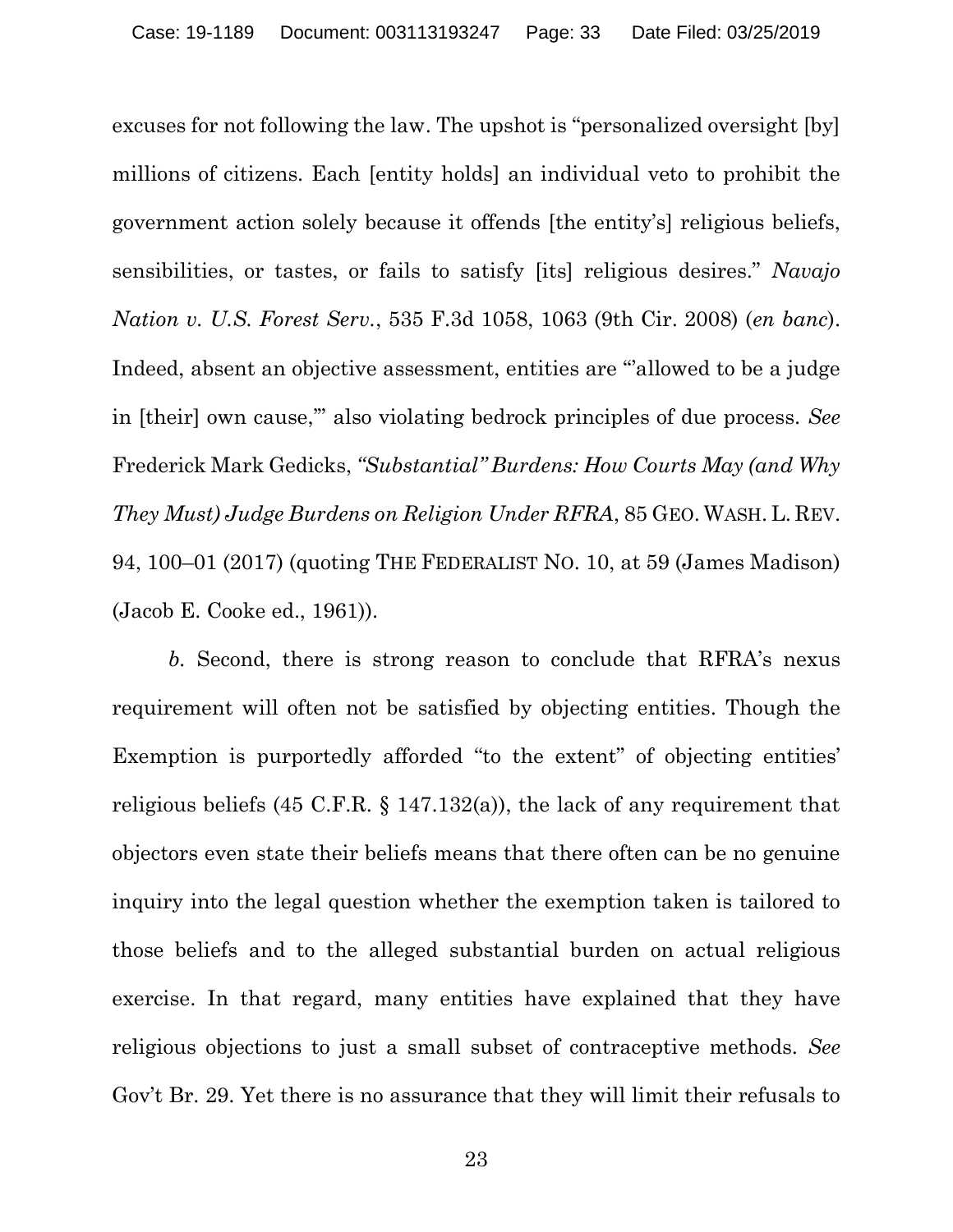provide coverage to what they consider to be religiously forbidden. And overbroad exclusions are not just possible, but likely: Insurance companies will, for business reasons, almost certainly offer standard-package or offthe-shelf "objector" policies that are not specifically tailored to each employer's genuine religious objections.

*c.* Third, the government extends the Exemption to whole classes of entities without any basis to conclude that even a single class member is substantially burdened by either the coverage requirement or the terms for invoking the preexisting regulatory accommodation. For example, the government provides exemptions for insurance companies despite "not know[ing] that issuers with qualifying religious objections exist." 83 Fed. Reg. at 57,566. The government likewise extends the exemption to publicly traded corporations without pointing to even one that has sought an accommodation; without describing what religious exercise or a substantial burden thereon might be for such companies; and without identifying who might assert substantial burdens, or how, on behalf of shareholders. *See id.* at 57,562–63.

These failings are noteworthy because, as the Supreme Court explained in *Hobby Lobby*, "the idea that unrelated shareholders including institutional investors with their own set of stakeholders—would agree to run a corporation under the same religious beliefs seems

24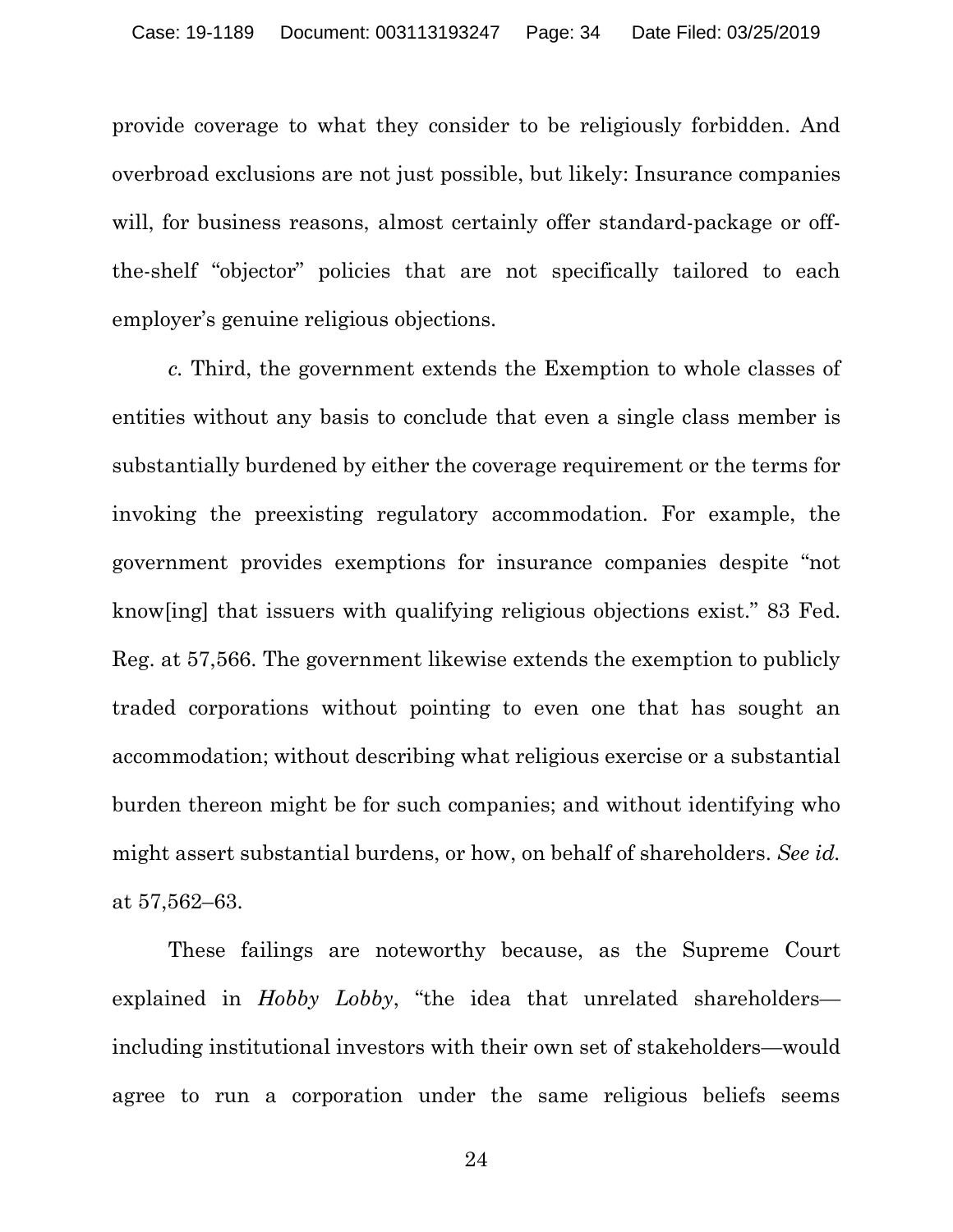improbable." 573 U.S. at 717. And though the government contends that "[t]he mechanisms for determining whether a company has adopted and holds such principles or views is [sic] a matter of well-established State law with respect to corporate decision-making," the government apparently does nothing to ascertain whether "such principles or views . . . have been adopted and documented in accordance with the laws of the jurisdiction under which [exemption-seeking businesses] are incorporated." 83 Fed. Reg. at 57,562 & n.61.

*d.* Finally, the Exemption is provided despite judicial determinations that no substantial burden on religious exercise exists. The Exemption allows plan sponsors and issuers to create contraceptive-coverage-free insurance plans for individuals (45 C.F.R. 147.132(b)), notwithstanding this Court's holding that individuals' religious beliefs are not substantially burdened when their plan sponsors or issuers comply with the contraceptive-coverage requirement (*Real Alternatives*, 867 F.3d 359–66). And this Court and the overwhelming majority of sister Circuits have concluded that being asked to give bare notice of one's intent to avail oneself of the already-available religious accommodation is no substantial burden, even if the government will then provide the insurance coverage another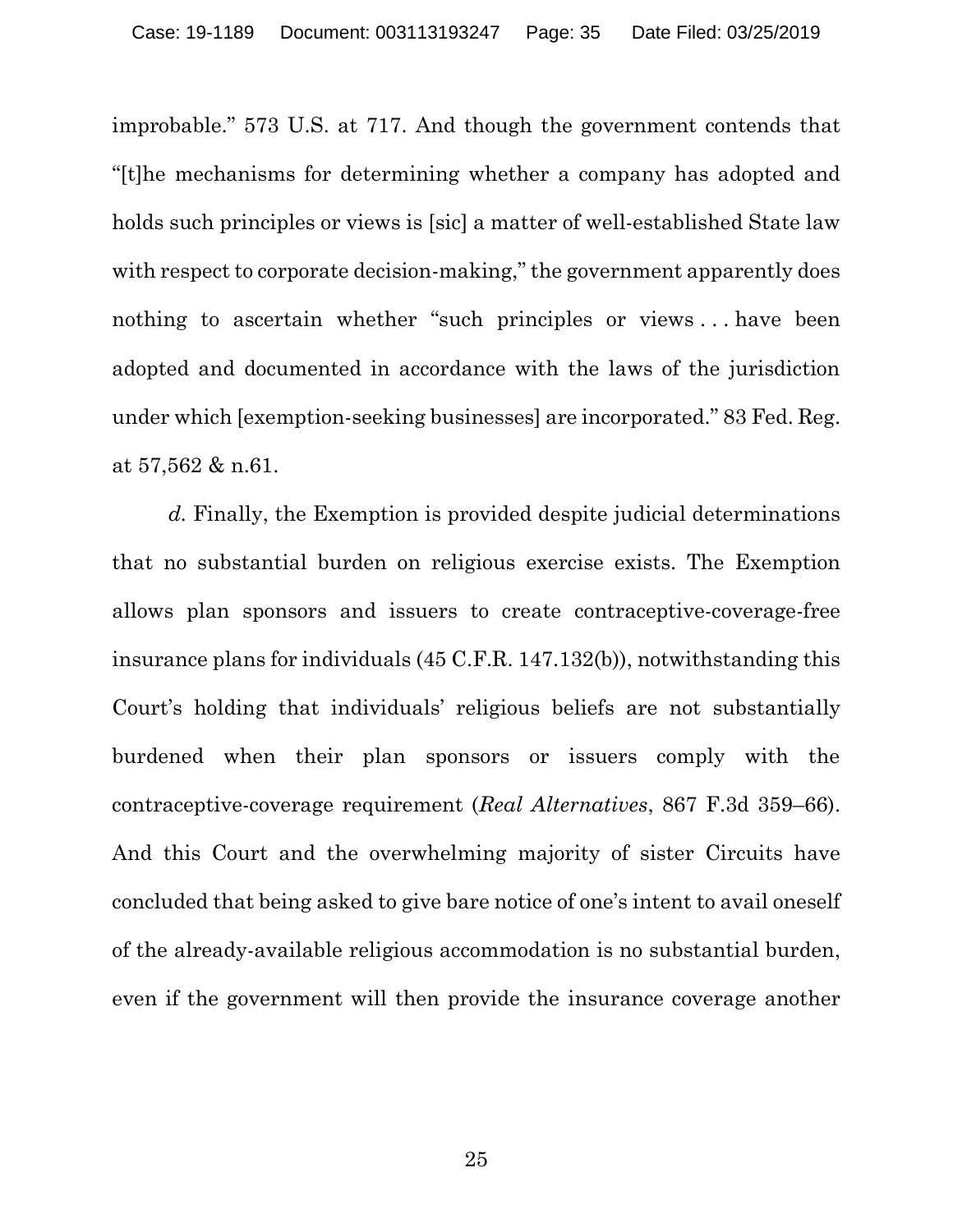way. <sup>5</sup> The notice requirement does not compel religious objectors to "substantially modify [their] behavior and to violate [their] beliefs" (*Washington v. Klem*, 497 F.3d 272, 280 (3d Cir. 2007)), but instead merely asks that they state their belief that they should not pay for contraceptive coverage—which many objecting entities had done anyway, even before the ACA went into effect. *See Univ. of Notre Dame v. Sebelius*, 988 F. Supp. 2d 912, 923–24 (N.D. Ind. 2013), *aff'd*, 786 F.3d 606 (7th Cir. 2015), *vacated*, 136 S. Ct. 2007 (2016). The actual provision of the objected-to medical

 $\overline{a}$ 

<sup>5</sup> *See, e.g.*, *Priests for Life*, 772 F.3d at 252–56 (D.C. Cir.); *Geneva Coll.*, 778 F.3d at 442–44 (3d Cir.); *E. Tex. Baptist Univ. v. Burwell*, 793 F.3d 449, 459–63 (5th Cir. 2015); *Little Sisters*, 794 F.3d at 1180–95 (10th Cir.); *Univ. of Notre Dame v. Burwell*, 786 F.3d 606, 611–15 (7th Cir. 2015); *Catholic Health Care Sys. v. Burwell*, 796 F.3d 207, 218–26 (2d Cir. 2015); *Mich. Catholic Conference & Catholic Family Servs. v. Burwell*, 807 F.3d 738, 749– 50 (6th Cir. 2015); *Eternal Word Television Network, Inc. v. Sec'y of U.S. Dep't Health & Human Servs.*, 818 F.3d 1122, 1148–51 (11th Cir. 2016); *but see Dordt Coll. v. Burwell*, 801 F.3d 946, 949–50 (8th Cir. 2015); *Sharpe Holdings, Inc. v. U.S. Dep't of Health & Human Servs.*, 801 F.3d 927, 941– 43 (8th Cir. 2015).

Though the Supreme Court vacated and remanded these decisions (but not *Real Alternatives*), it "explicitly refrained from 'decid[ing] whether petitioner's religious exercise has been substantially burdened,'" and instead instructed that the parties on remand "should be afforded an opportunity to arrive at an approach going forward that accommodates [objecting entities'] religious exercise while at the same time ensuring that women covered by [those entities'] health plans receive full and equal health coverage, including contraceptive coverage." *Pennsylvania*, 351 F. Supp. 3d at 825 (quoting *Zubik*, 136 S. Ct. at 1560) (internal quotation marks and citation omitted); *see also, e.g.*, *Burwell v. Dordt Coll.*, 136 S. Ct. 2006 (2016) (Mem.); *Dep't of Health & Human Servs. v. CNS Int'l Ministries*, 136 S. Ct. 2006 (2016) (Mem.). This the government has not done.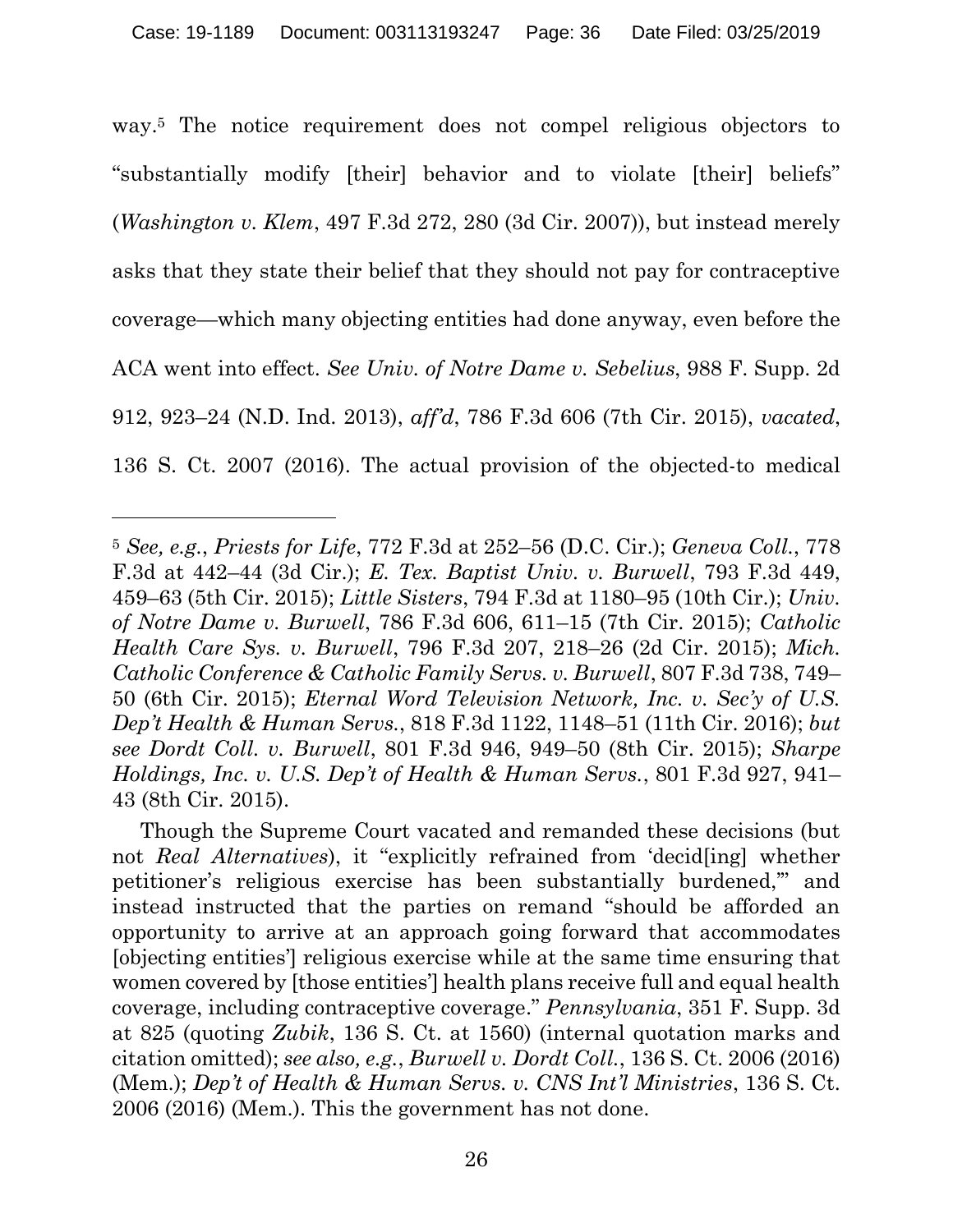coverage under the preexisting accommodation is "totally disconnected from the" objecting entities and therefore is no burden on their religious exercise. *Geneva Coll.*, 778 F.3d at 442. With no burden to alleviate, the Exemption cannot be authorized, let alone required.

 $\star$  \* \* \* \*

In *Hobby Lobby*, the Supreme Court expressed doubt that a scheme like the one here would, or could, be authorized by RFRA. Addressing a proposed statutory amendment that would have allowed employers to refuse to provide insurance coverage for any health service otherwise required under the ACA that was contrary to an employer's "religious beliefs or moral convictions," the Court concluded that "a blanket exemption for religious or moral objectors" that "would not . . . subject[ ] religious-based objections to the judicial scrutiny called for by RFRA" would "extend[ ] more broadly than the pre-existing protections of RFRA." 573 U.S. at 719 n.30. The regulatory scheme here has just that defect. *See Pennsylvania*, 351 F. Supp. 3d at 825. Hence, it exceeds the statutory authority granted by RFRA and violates the Establishment Clause.

### <span id="page-36-0"></span>**C. The Moral Exemption Is Similarly Invalid.**

The government correctly conceded below that "RFRA provides no support for" the Moral Exemption (45 C.F.R. § 147.133). *Pennsylvania*, 351 F. Supp. 3d at 821 n.22. If the Moral Exemption is as expansive as the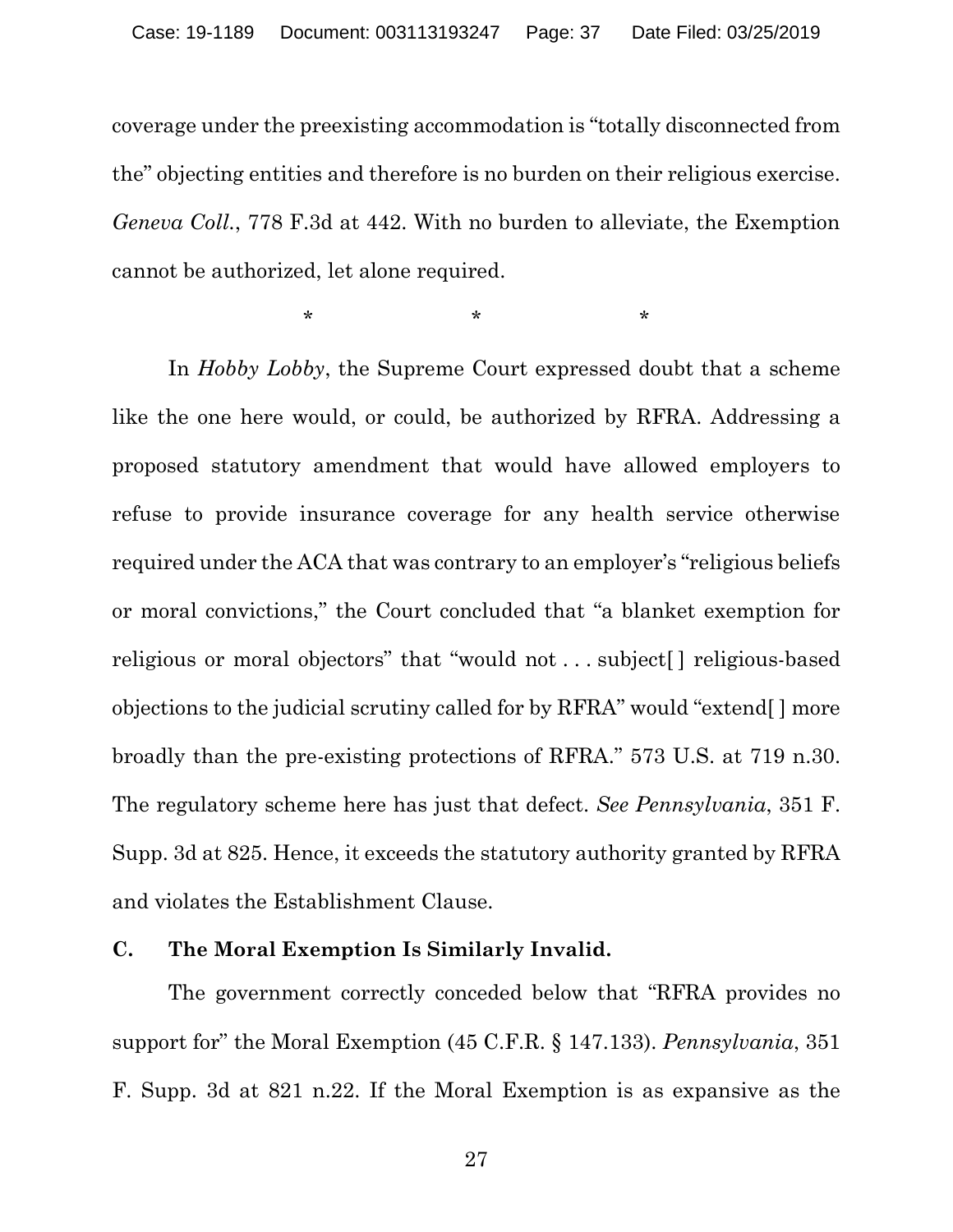government suggests, no other statute authorizes it either, thus violating the APA for the reasons stated by the district court. *See id.*

Alternatively, there is strong reason to conclude that the Moral Exemption is just the Religious Exemption by another name—in which case it violates the Establishment Clause and exceeds RFRA's authorization for the same reasons as the Religious Exemption does.

The Moral Exemption is expressly premised on *Welsh v. United States*, 398 U.S. 333, 339–40 (1970), a conscientious-objector case in which the Supreme Court held that when "purely ethical or moral . . . beliefs function as a religion in [an individual's] life, such an individual is as much entitled to a 'religious' . . . exemption . . . as is someone who derives his [objection] from traditional religious convictions" (*id.* at 340). *See* Moral Exemptions and Accommodations for Coverage of Certain Preventive Services Under the Affordable Care Act, 83 Fed. Reg. 57,592, 57,601 (Nov. 15, 2018). Quoting directly from *Welsh*, 398 U.S. at 339–40, the Rule defines "moral convictions" entitled to the Moral Exemption as those:

(1) That the "individual deeply and sincerely holds"; (2) "that are purely ethical or moral in source and content["]; (3) "but that nevertheless impose upon him a duty"; (4) and that "certainly occupy in the life of that individual [']a place parallel to that filled by . . . God' in traditionally religious persons," such that one could say "his beliefs function as a religion in his daily life."

83 Fed. Reg. at 57,604–05.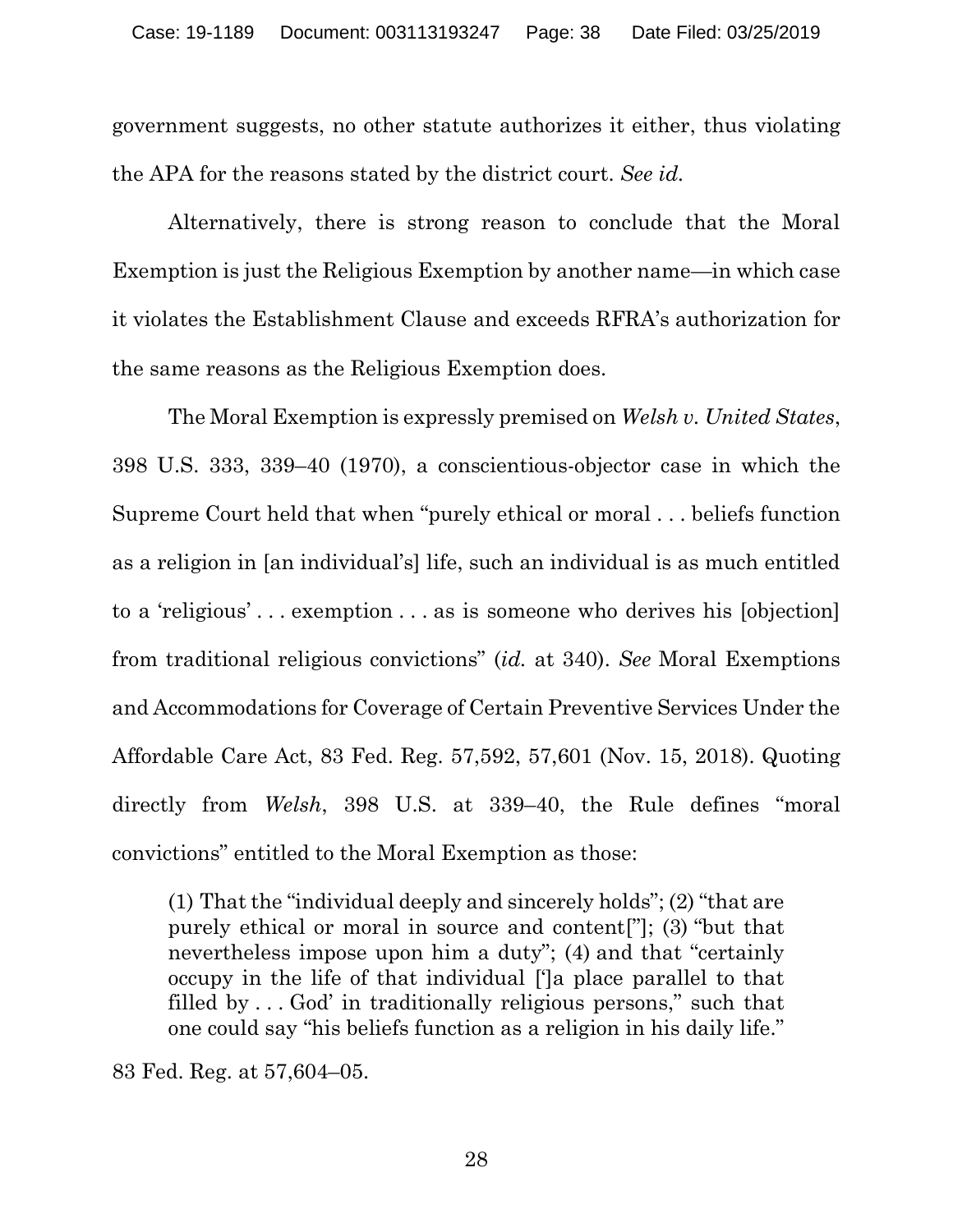Moral convictions meeting this description are and must be treated as a religion for legal purposes. *See, e.g.*, *Fallon v. Mercy Catholic Med. Ctr.*, 877 F.3d 487, 491 (3d Cir. 2017); *Africa v. Pennsylvania*, 662 F.2d 1025, 1031–36 (3d Cir. 1981). Thus, though the government has described the Moral Exemption as broader than the Religious Exemption, which would render it *ultra vires*, the Rules in fact define the two Exemptions as coextensive and coterminous (aside from the fact that the Moral Exemption is unavailable to publicly traded companies) because only a legal "religion" under *Welsh* qualifies for the Moral Exemption. Accordingly, both Exemptions are unauthorized and unconstitutional religious preferences for the reasons explained in Sections A and B, *supra*.

#### **CONCLUSION**

<span id="page-38-0"></span>If approved by the courts, the interpretation of RFRA advanced by Appellants would strongly deter future Congresses and administrations from accommodating religious exercise at all, for fear that any attempt to do so could then be expansively invoked to derail the entire legislative or regulatory program at issue. Religious freedom is far better served by the congressionally mandated system for accommodating religion, which treats substantial RFRA claims seriously, disposes of insubstantial ones at the threshold inquiry, and respects the fundamental rights of third parties.

The preliminary injunction should be affirmed.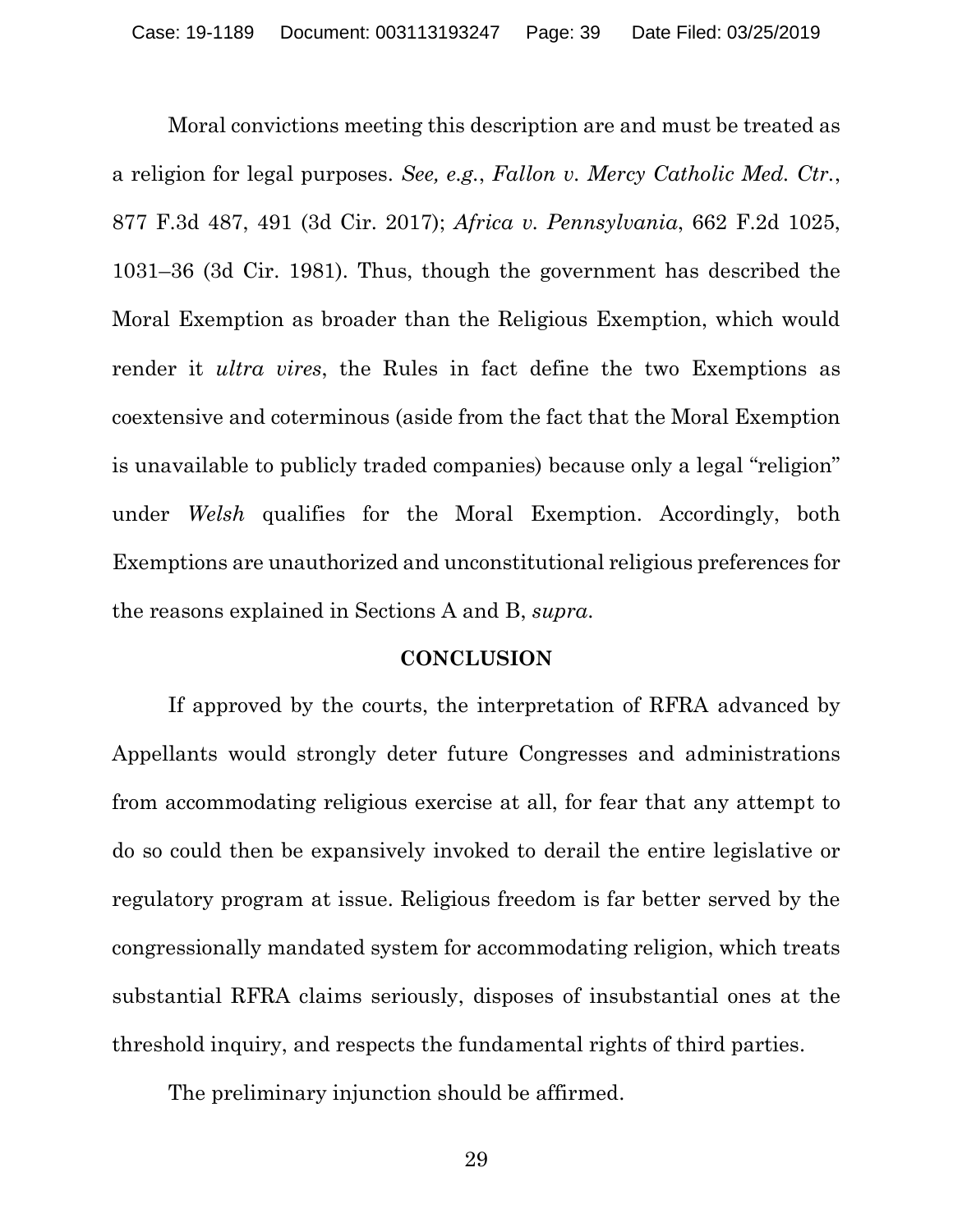Respectfully submitted,

CINDY NESBIT *Sikh Coalition 50 Broad Street, Suite 504 New York, NY 10004 (212) 655-3095*

SIRINE SHEBAYA NIMRA AZMI *Muslim Advocates P.O. Box 66408 Washington, DC 20035 (202) 897-2622*

### /s/ *Richard B. Katskee*

RICHARD B. KASTKEE ALISON TANNER *Americans United for Separation of Church and State 1310 L Street NW, Suite 200 Washington, DC 20005 (202) 466-3234 katskee@au.org tanner@au.org*

## *Counsel for* Amici Curiae

Dated: March 25, 2019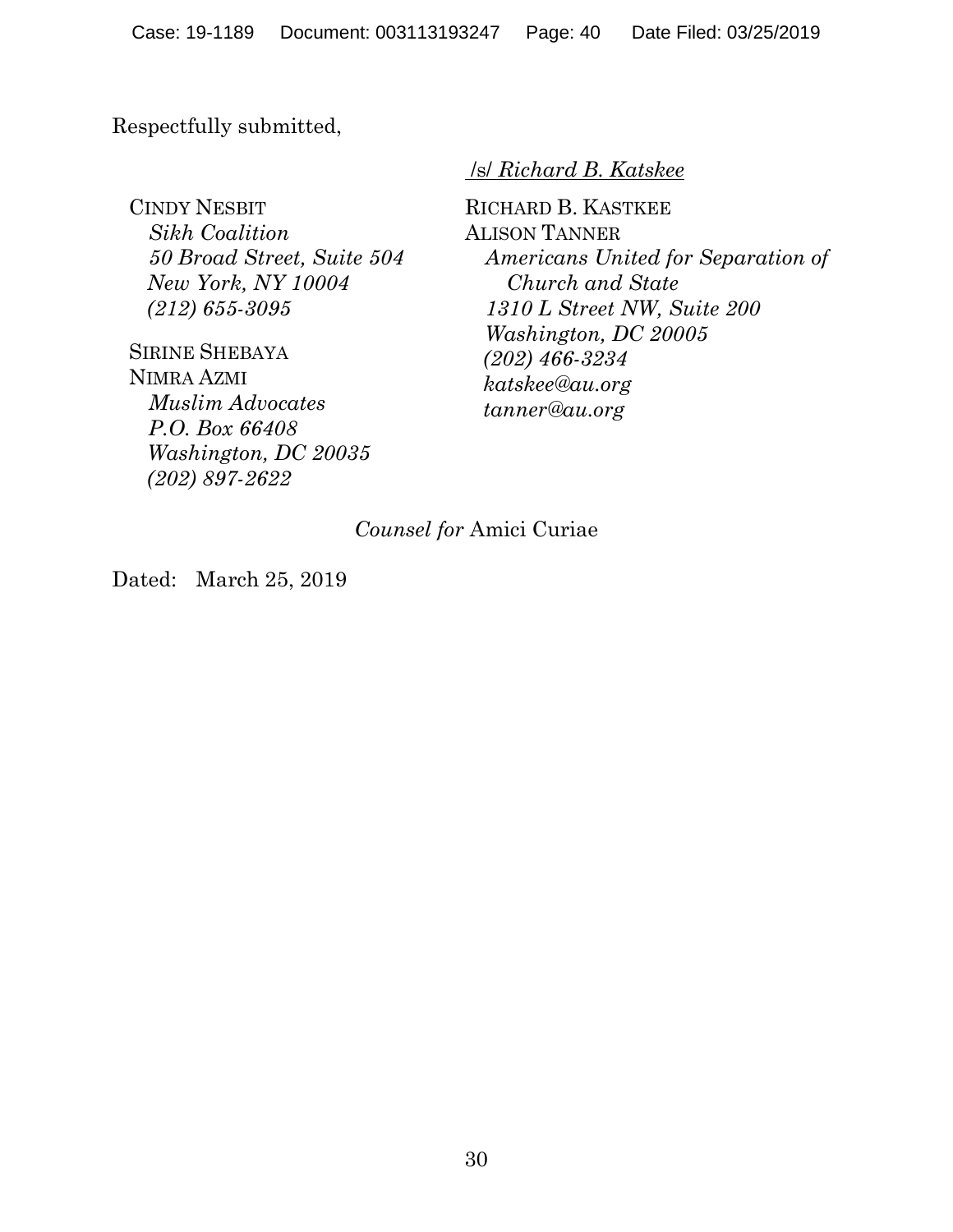## **CERTIFICATE OF BAR MEMBERSHIP**

<span id="page-40-0"></span>I hereby certify that I am a member of the bar of this Court.

/s/ *Richard B. Katskee* Richard B. Katskee *Counsel for* amici curiae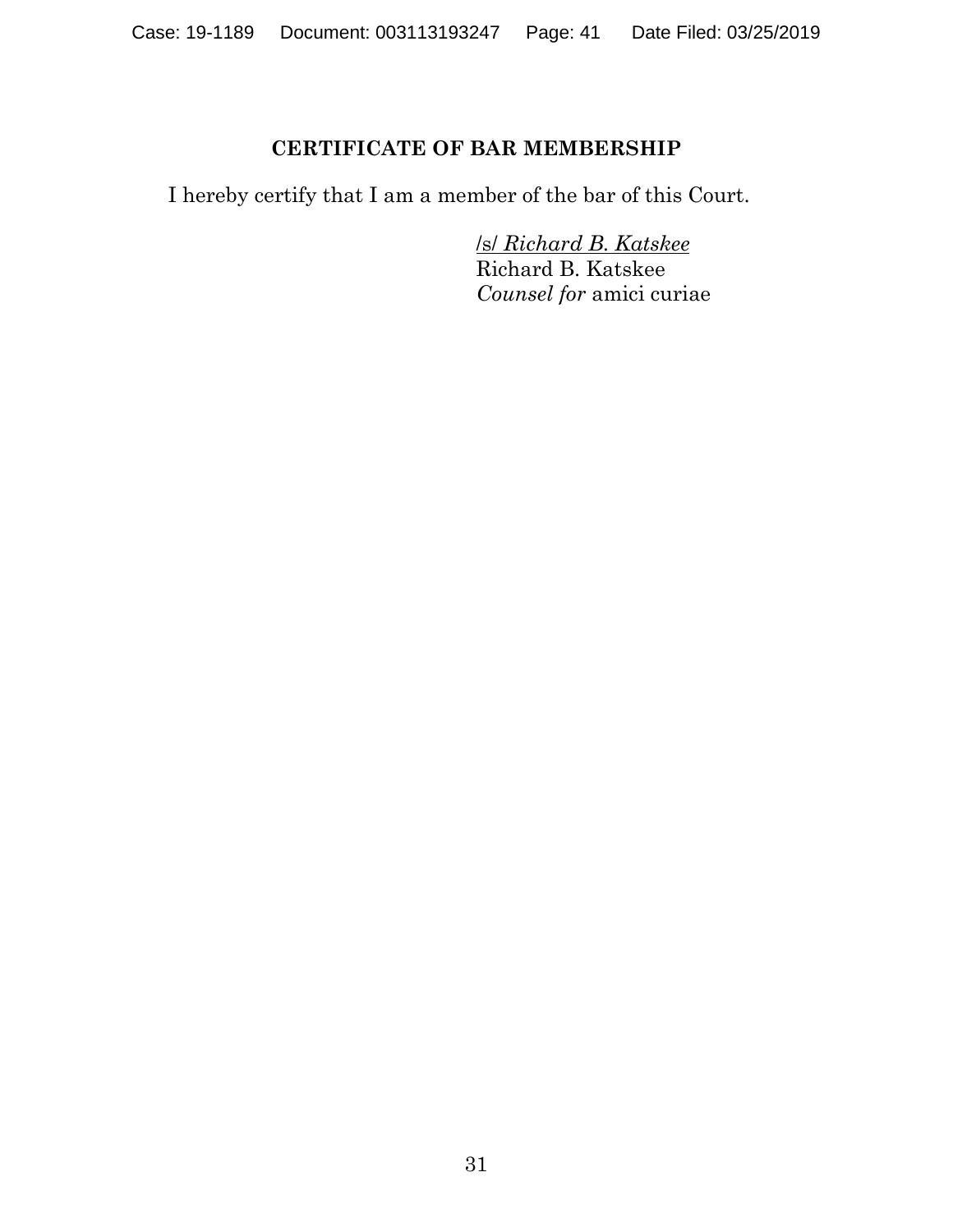## **CERTIFICATE OF COMPLIANCE**

<span id="page-41-0"></span>The undersigned certifies that:

(i) This brief complies with the type-volume limitations of Federal Rules of Appellate Procedure  $29(a)(5)$  and  $32(a)(7)(B)$  because it contains 6,443 words including footnotes and excluding the parts of the brief exempted by Rule 32(f) and 3d Cir. Rule 29.1(b).

(ii) This brief complies with the typeface requirements of Federal Rule of Appellate Procedure 32(a)(5) and the type-style requirements of Rule 32(a)(6) because it has been prepared using Microsoft Word 2013, set in Century Schoolbook font in a size measuring 14 points or larger;

(iii) The text of the electronic brief is identical to the text in the hard paper copies of the brief.

(iv) A virus-detection program (Webroot SecureAnywhere Endpoint Protection v9.0.21.18) has been run on this brief and no virus was detected.

> /s/ *Richard B. Katskee* Richard B. Katskee *Counsel for* amici curiae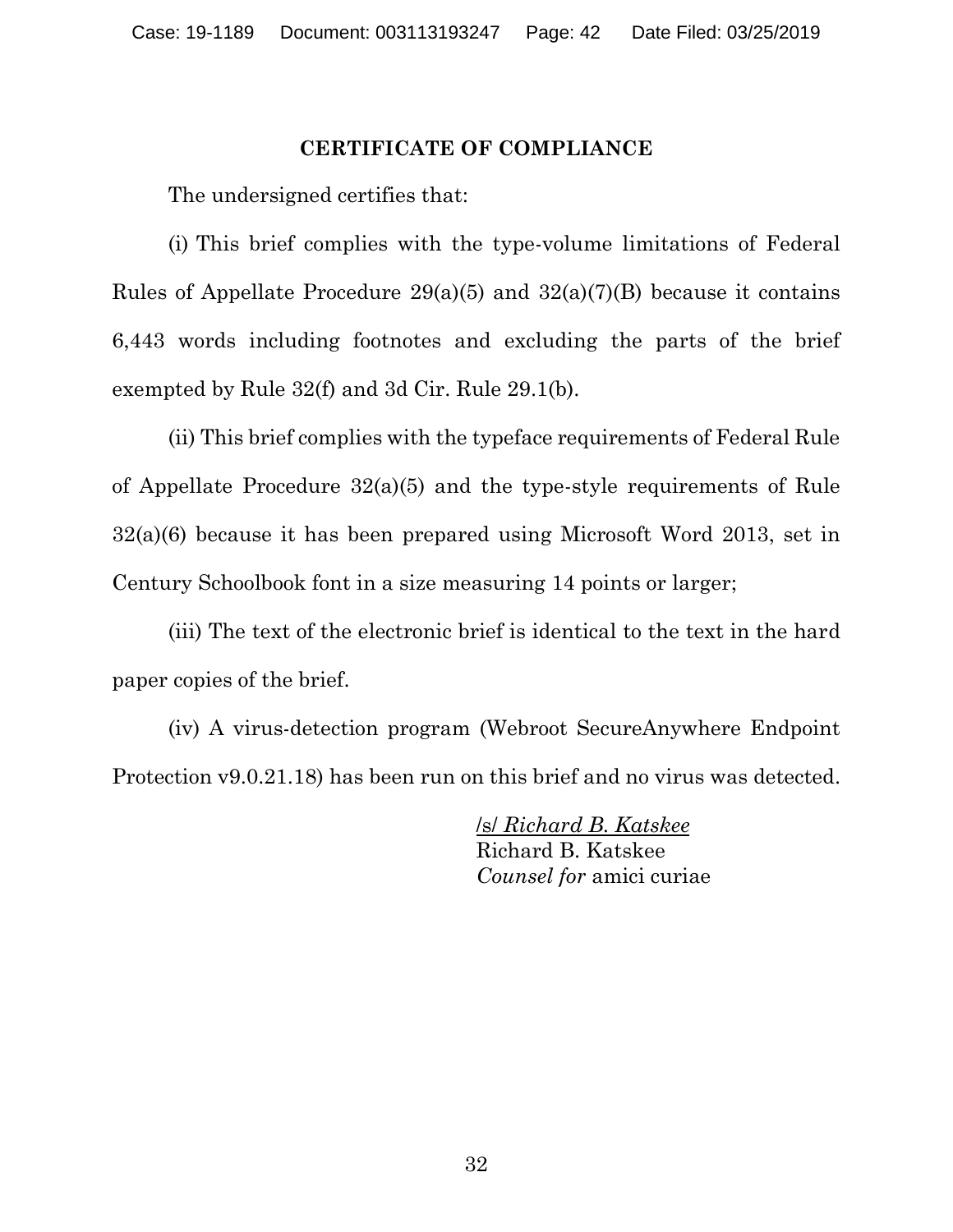## **CERTIFICATE OF SERVICE**

<span id="page-42-0"></span>I certify that on March 25, 2019, the foregoing brief was filed using the Court's CM/ECF system. All participants in the case are registered CM/ECF users and will be served electronically via that system.

> /s/ *Richard B. Katskee* Richard B. Katskee *Counsel for* amici curiae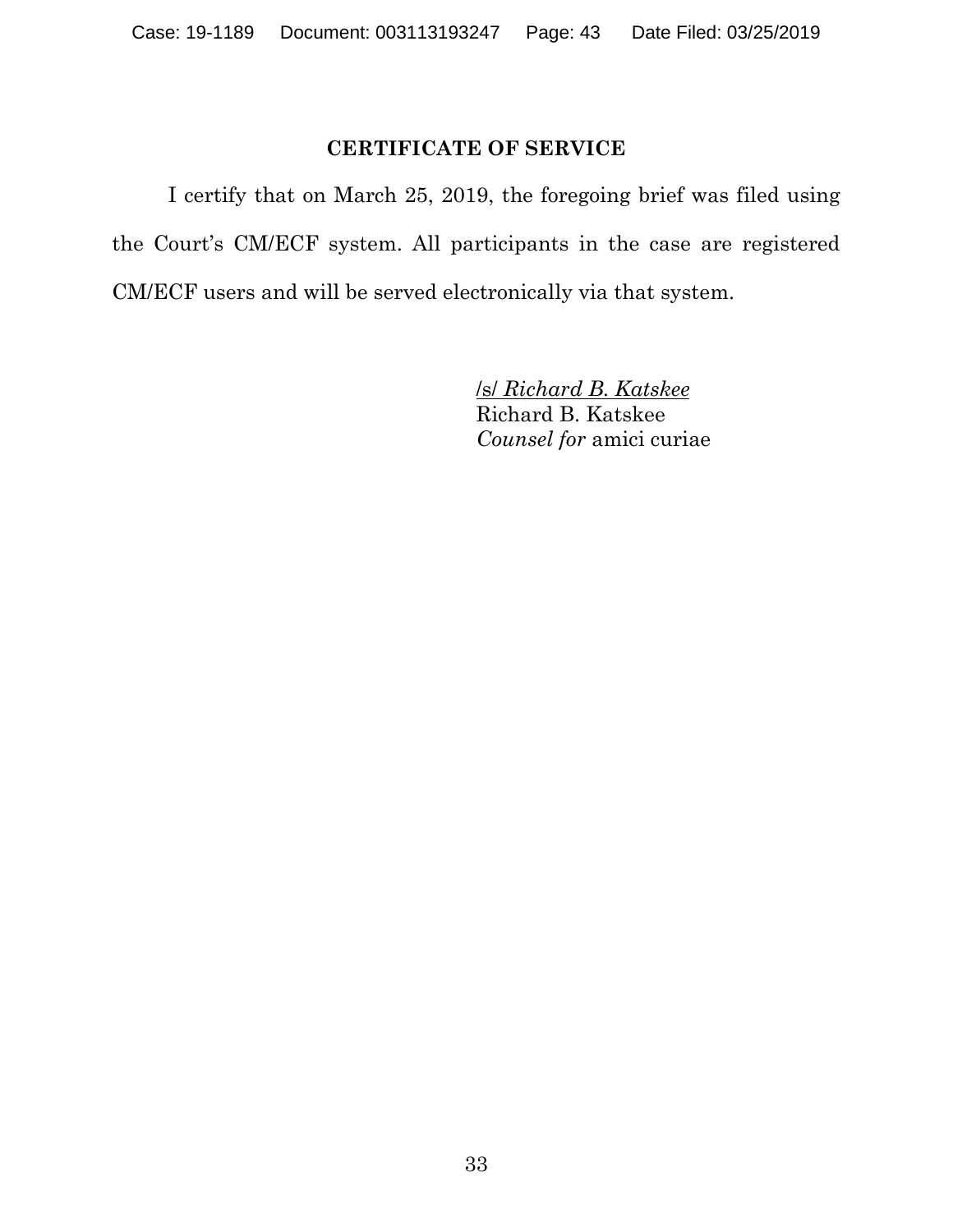# **APPENDIX**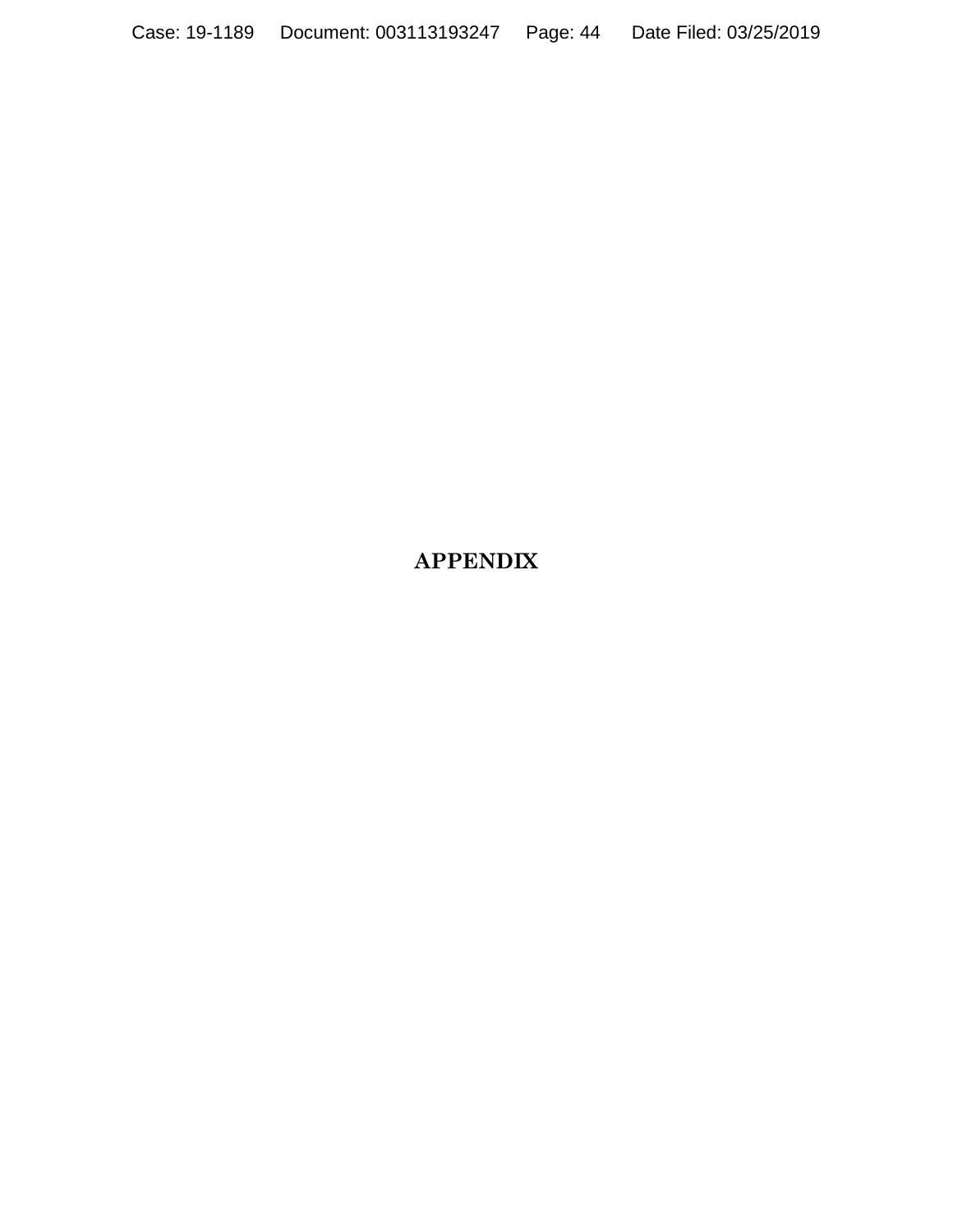#### **APPENDIX OF** *AMICI CURIAE*

#### **Americans United for Separation of Church and State**

Americans United for Separation of Church and State is a national, nonsectarian public-interest organization that represents more than 125,000 members and supporters across the country. Americans United has long supported legal exemptions that reasonably accommodate religious practice. *See, e.g.*, Br. Ams. United for Separation of Church & State et al. as *Amici Curiae* Supporting Petitioners, *Cutter v. Wilkinson*, 544 U.S. 709 (2005) (No. 03-9877), 2004 WL 2945402. But Americans United opposes religious exemptions that unduly harm third parties or favor a religious practice not actually and unduly burdened by the government. *See, e.g.*, Br. Intervenors–Appellees Jane Does 1–3, *Univ. of Notre Dame v. Burwell*, 786 F.3d 606 (7th Cir. 2015) (No. 13-3853), 2014 WL 523338 (representing Notre Dame students as intervening defendants).

#### **Bend the Arc: A Jewish Partnership for Justice**

Bend the Arc: A Jewish Partnership for Justice is the nation's leading progressive Jewish voice empowering Jewish Americans to advocate for the nation's most vulnerable. Bend the Arc mobilizes Jewish Americans beyond religious and institutional boundaries to create justice and opportunity for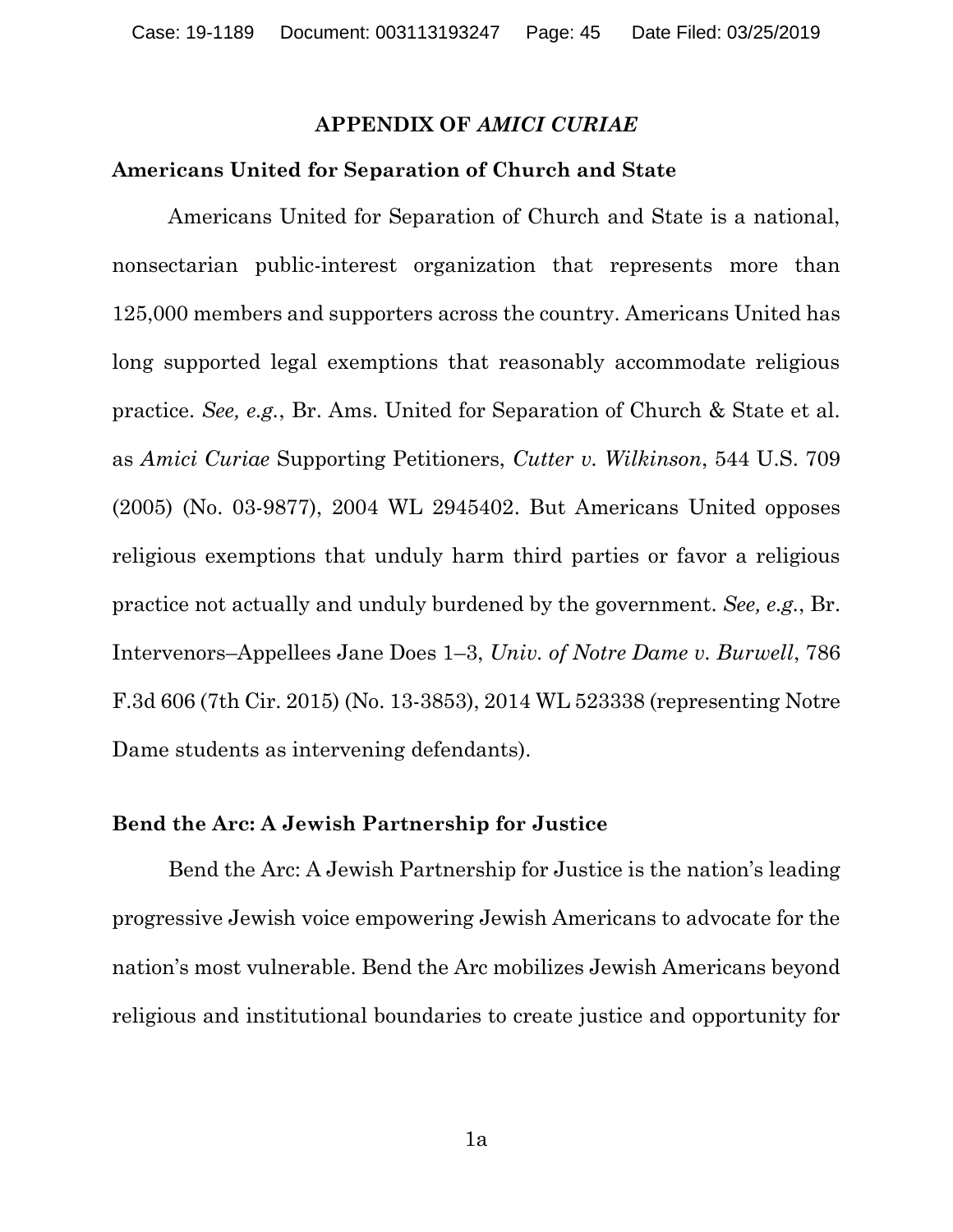all, through bold leadership development, innovative civic engagement, and robust progressive advocacy.

#### **Global Justice Institute, Metropolitan Community Churches**

The Global Justice Institute was founded to serve as the social-justice arm of Metropolitan Community Churches and was separately incorporated in 2011. GJI partners with people of faith and allies around the globe on projects and proposals that further social change and human rights.

### **Interfaith Alliance Foundation**

Interfaith Alliance Foundation is a 501(c)(3) nonprofit organization that celebrates religious freedom by championing individual rights, promoting policies to protect both religion and democracy, and uniting diverse voices to challenge extremism. Founded in 1994, Interfaith Alliance Foundation's members belong to 75 different faith traditions as well as no faith tradition. Interfaith Alliance Foundation has a long history of working to ensure that religious freedom is a means of safeguarding the rights of all Americans and is not misused to favor the rights of some over others.

### **Methodist Federation for Social Action**

The Methodist Federation for Social Action was founded in 1907 and is dedicated to mobilizing the moral power of the faith community for social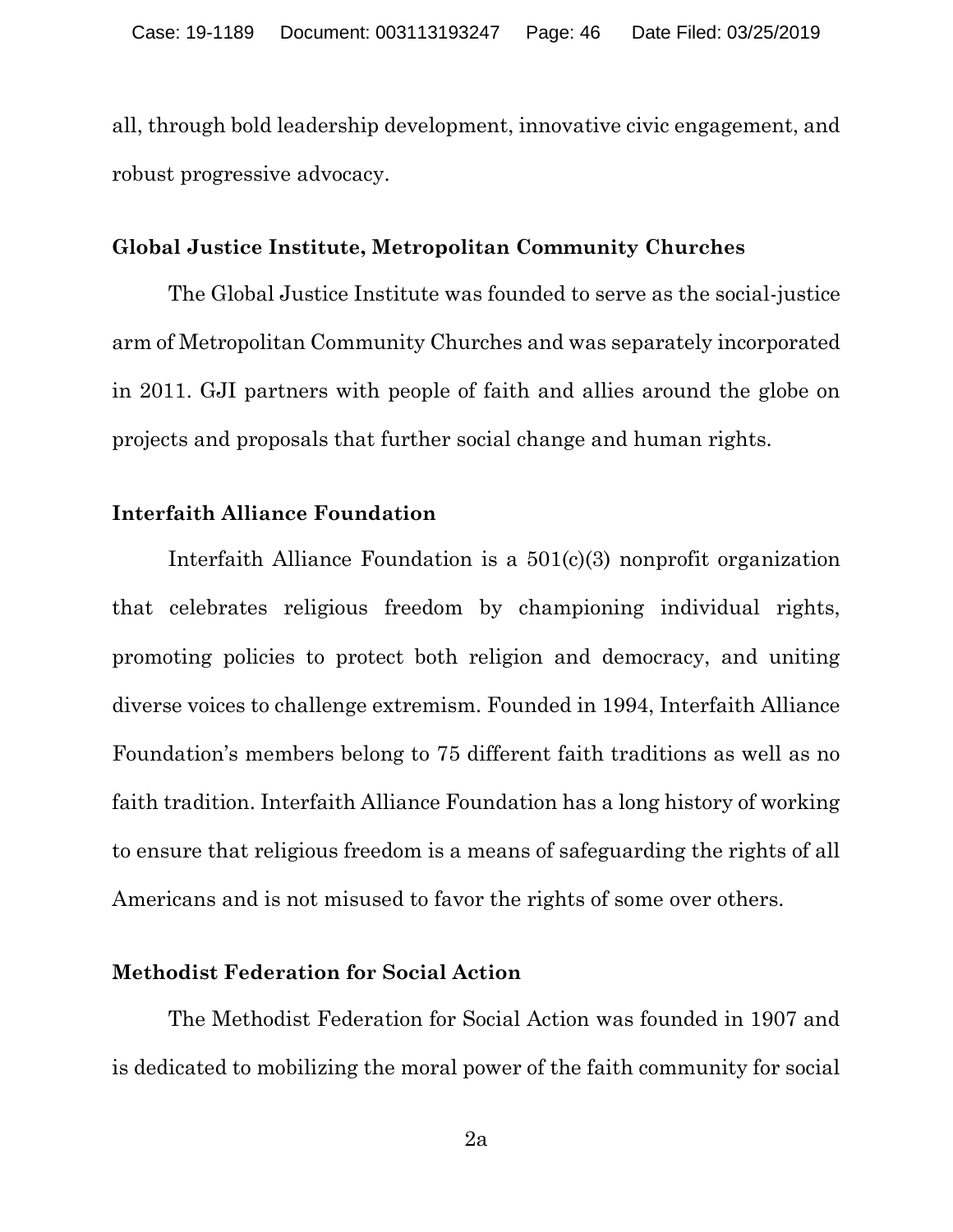justice through education, organizing, and advocacy. MFSA believes that every child should be a wanted child and that access to affordable family planning should be readily available to all people and not restricted by the government or employers.

## **Muslim Advocates**

Muslim Advocates is a national legal-advocacy and educational organization founded in 2005 that works on the front lines of civil rights to guarantee freedom and justice for Americans of all faiths. Muslim Advocates advances these objectives through litigation and other legal advocacy, policy engagement, and civic education. Muslim Advocates also serves as a legal resource for the Muslim American community, promoting the full and meaningful participation of Muslims in American public life.

### **National Council of Jewish Women, Inc.**

The National Council of Jewish Women is a grassroots organization of 90,000 volunteers and advocates who turn progressive ideals into action. Inspired by Jewish values, NCJW strives for social justice by improving the quality of life for women, children, and families and by safeguarding individual rights and freedoms. NCJW's Principles state that "Religious liberty and the separation of religion and state are constitutional principles that must be protected and preserved in order to maintain democratic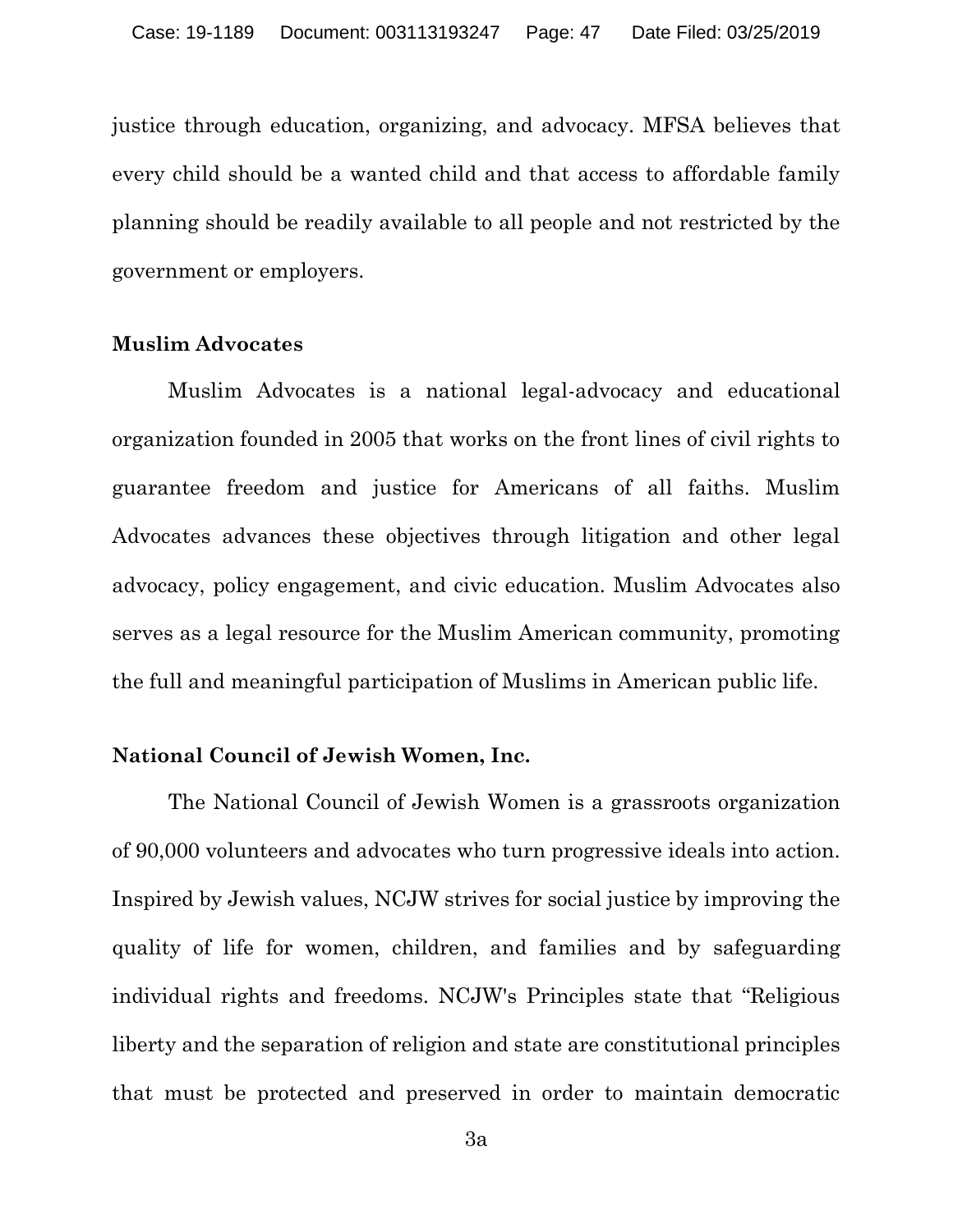society." We also resolve to work for "Laws, policies, and practices that protect every woman's right and ability to make reproductive and child bearing decisions." Consistent with our Principles and Resolutions, NCJW joins this brief.

#### **Penn Northeast Conference of the United Church of Christ**

The Penn Northeast Conference of the United Church of Christ consists of 129 local churches in Northeastern Pennsylvania, and one congregation in New Jersey. As a Conference of the United Church of Christ, we share support of the denomination's mission statement: "United in Spirit and inspired by God's grace, we welcome all, love all, and seek justice for all." Our own Vision statement is "United in Faith, Committed to Love, Created to Serve," and our mission statement is "Changing lives by equipping, empowering, and supporting those who would spread Christ's ministry." We are a conference committed to the care of all our siblings, in all circumstances and settings. As such, we proclaim our support for the amicus briefs drafted by Americans United for Separation of Church and State relating to the cases brought by the Commonwealth of Pennsylvania and the State of California to stop the rules creating a religious exemption and a moral exemption from the ACA's contraceptive coverage requirement.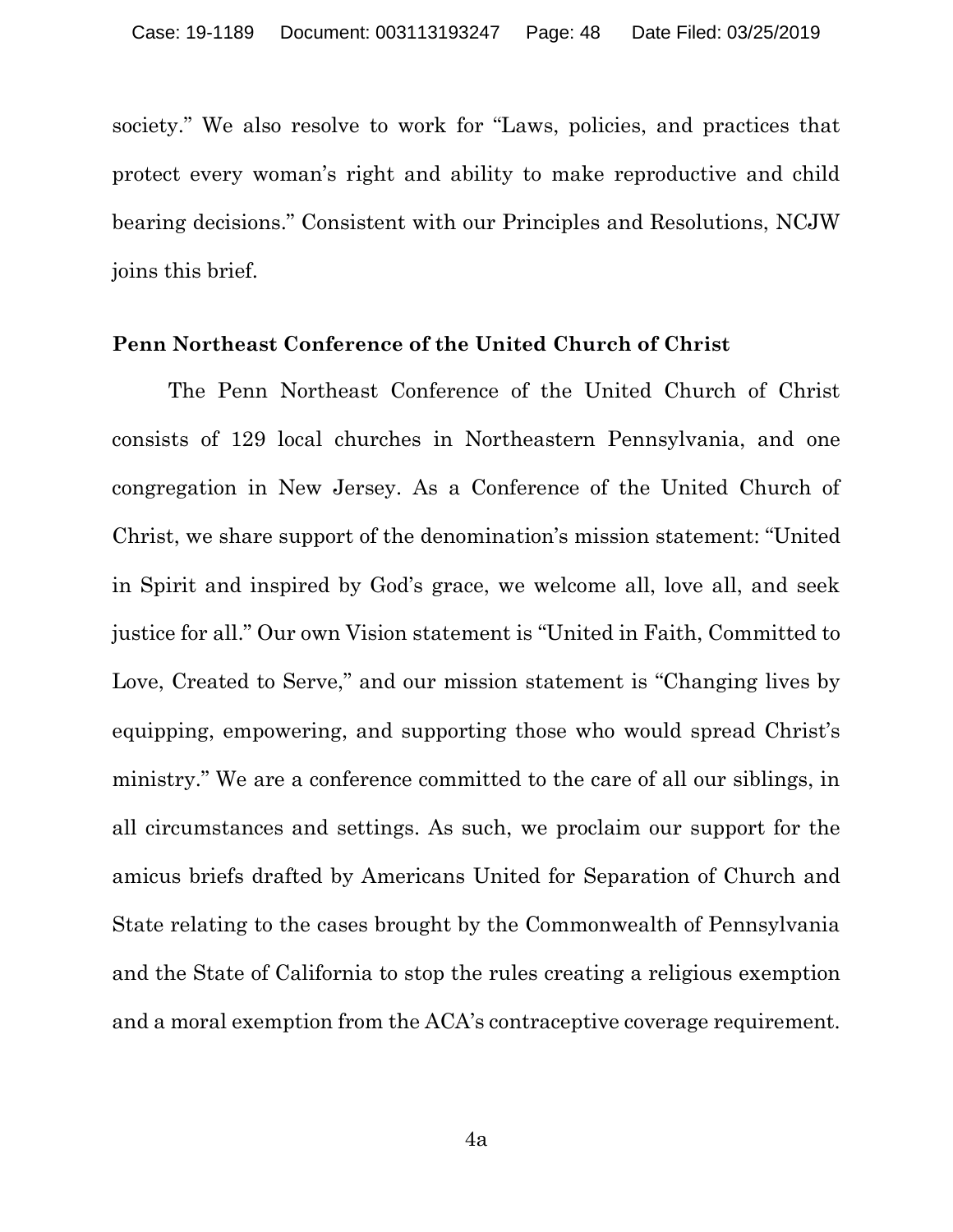### **Penn West Conference of the United Church of Christ**

The Penn West Conference of the United Church of Christ consists of 101 local churches in western Pennsylvania and western Maryland. As a Conference of the United Church of Christ, we share in our denomination's mission statement: "United in Spirit and inspired by God's grace, we welcome all, love all, and seek justice for all." Our own mission statement is: "Engaging in convenantal relationships; sharing God's love with all."

#### **Pennsylvania Southeast Conference of the United Church of Christ**

The Pennsylvania Southeast Conference of the United Church of Christ, its 160 congregations, and more than 40,000 members in Philadelphia and the surrounding six counties, are dedicated to mobilizing the power of faith communities for personal transformation, community building and social justice. PSEC Justice and Witness Ministries teaches that Jesus' ministry gave particular attention to people experiencing sickness and that we must continue to make progress toward a U.S. healthcare system that is inclusive, equitable, affordable, accountable, and accessible for all; one that includes access to essential medicines, mentalhealth services, preventive services, prenatal services, and other key services necessary to maintain health and wholeness.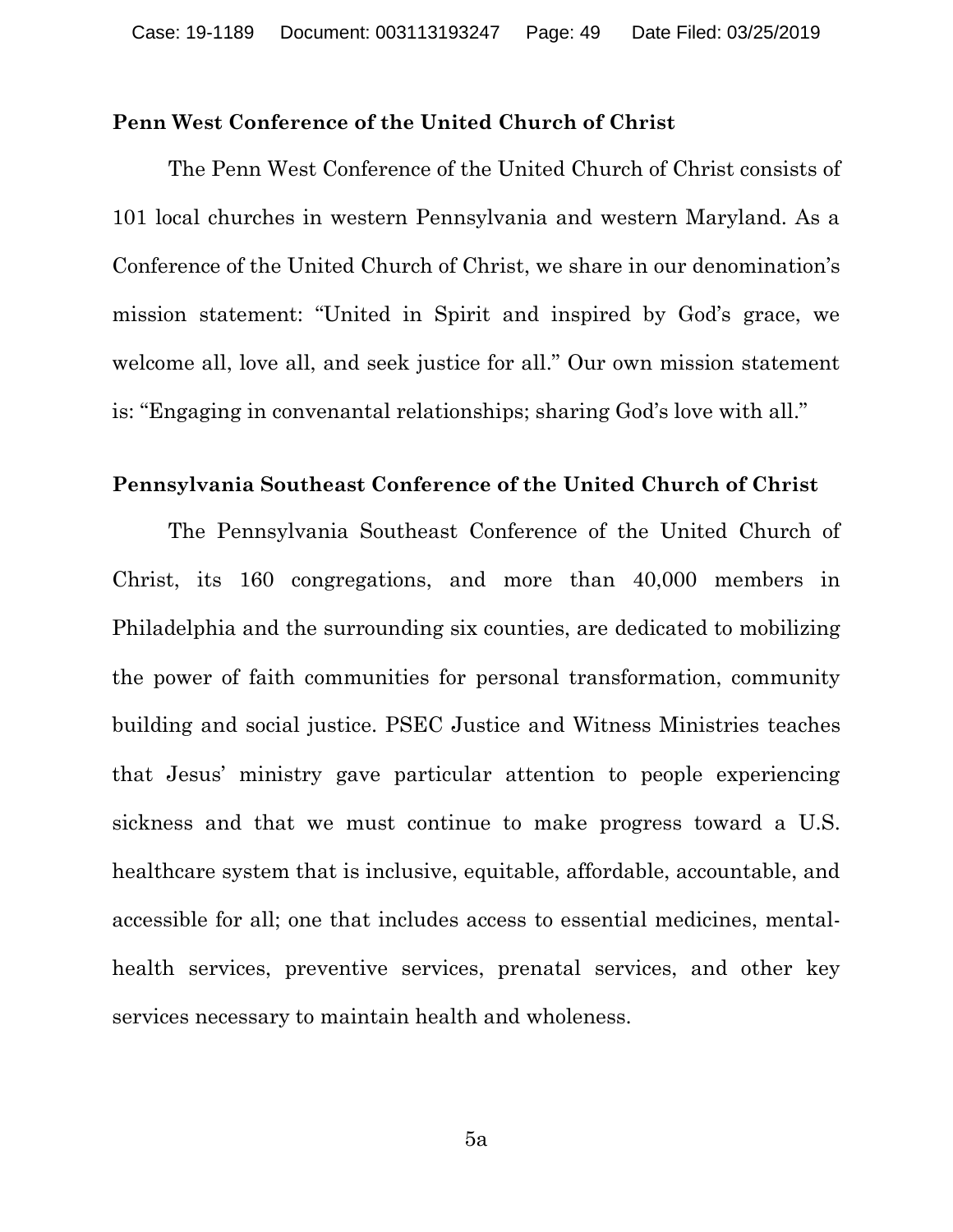#### **People For the American Way Foundation**

People For the American Way Foundation is a nonpartisan civic organization established to promote and protect civil and constitutional rights, including religious liberty. Founded in 1981 by a group of civic, educational, and religious leaders, PFAWF now has hundreds of thousands of members nationwide. Over its history, PFAWF and its advocacy affiliate People For the American Way have conducted extensive education, outreach, litigation, and other activities to promote these values, including helping draft and support the Religious Freedom Restoration Act. PFAWF strongly supports the principle of the Free Exercise Clause of the First Amendment and RFRA as a shield for the free exercise of religion, protecting individuals of all faiths. PFAWF is concerned, however, about efforts, such as in this case, to transform this important shield into a sword to obtain accommodations that unduly harm others, which also violates the Establishment Clause. This is particularly problematic when the effort is to obtain exemptions based on religion or moral beliefs that harm women's ability to obtain crucial reproductive healthcare coverage, as in this case.

### **Reconstructing Judaism**

Reconstructing Judaism is the central organization of the Reconstructionist movement. We train the next generation of rabbis,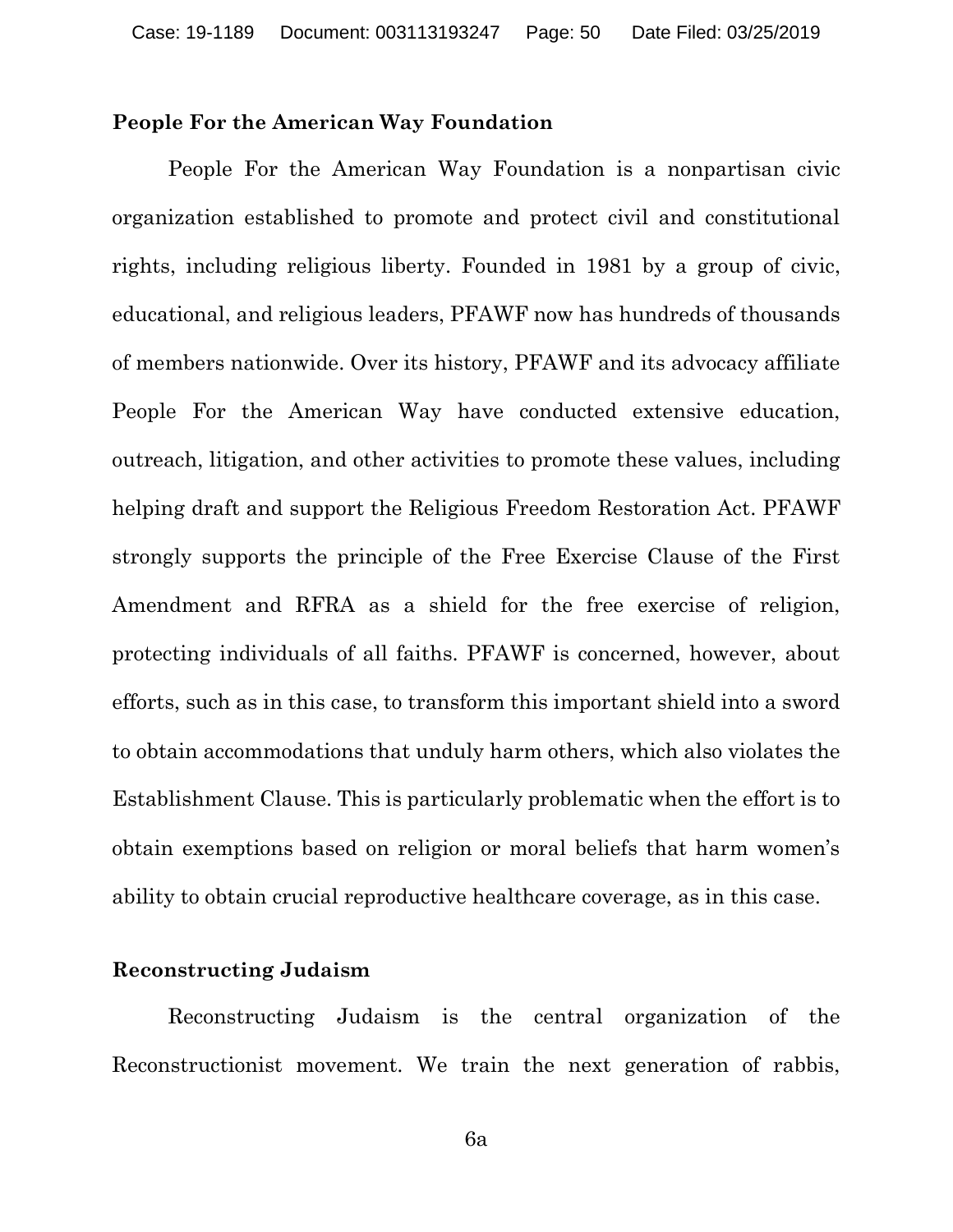support and uplift congregations and *havurot*, and foster emerging expressions of Jewish life—helping to shape what it means to be Jewish today and to imagine the Jewish future. There are over 100 Reconstructionist communities in the United States committed to Jewish learning, ethics, and social justice. Reconstructing Judaism believes both in the importance of the separation of church and state and that the reproductive rights of women must be preserved and protected.

#### **Reconstructionist Rabbinical Association**

The Reconstructionist Rabbinical Association is a 501(c)(3) organization that serves as the professional association of 340 Reconstructionist rabbis, the rabbinic voice of the Reconstructionist movement, and a Reconstructionist Jewish voice in the public sphere. Based on our understanding of Jewish teachings that every human being is created in the divine image, we have long advocated for public policies of inclusion, antidiscrimination, and equality. Based on our commitment to the dignity of every human being, we have long-standing resolutions and statements calling for equal access to healthcare—including access to contraceptive services—for all individuals.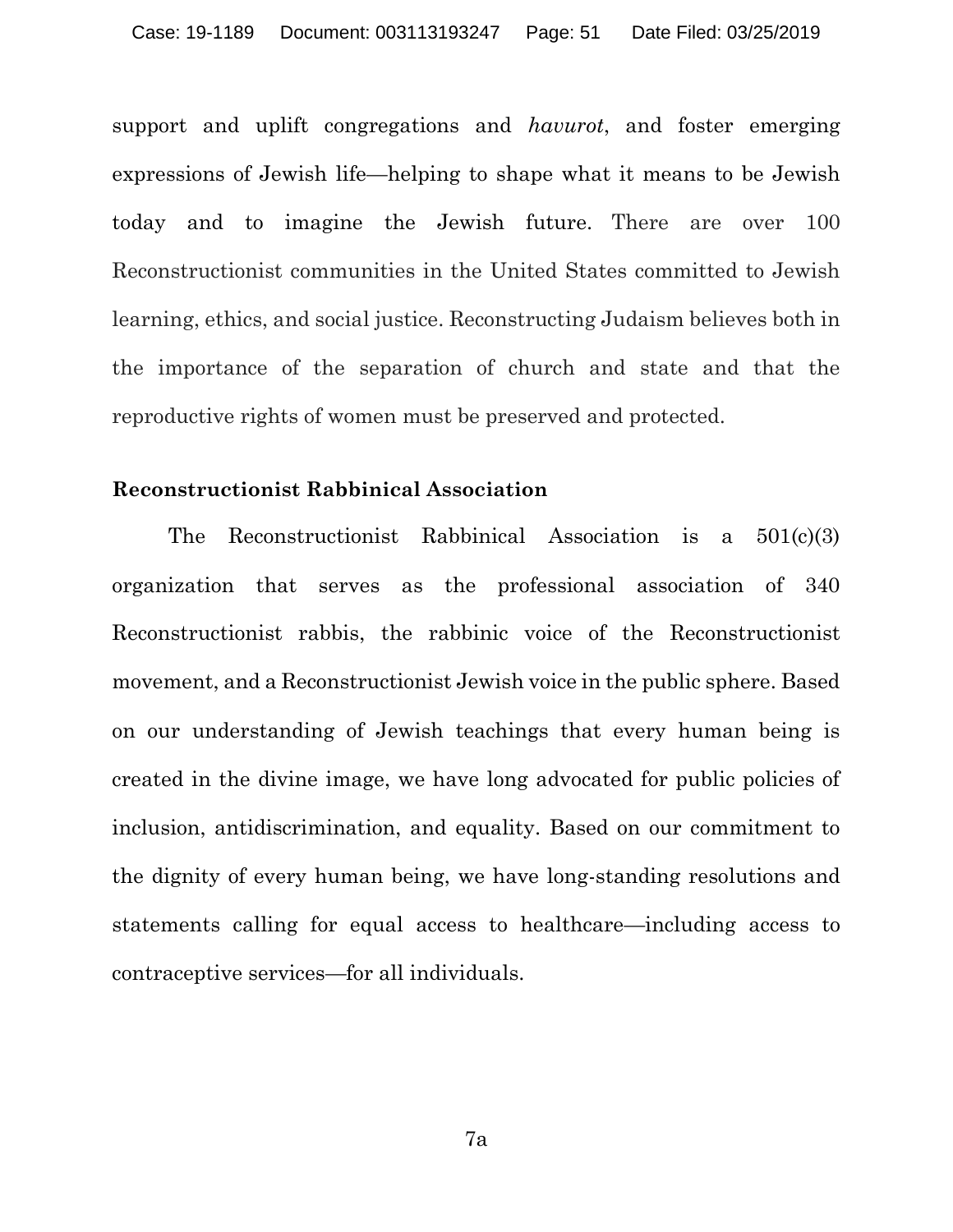## **Religious Coalition for Reproductive Choice**

The Religious Coalition for Reproductive Choice is a broad-based, national, interfaith movement that brings the moral force of religion to protect and advance reproductive health, choice, rights, and justice through education, prophetic witness, pastoral presence, and advocacy. RCRC values and promotes religious liberty, which upholds the human and constitutional rights of all people to exercise their conscience to make their own reproductive-health decisions without shame or stigma. RCRC challenges systems of oppression and seeks to remove the multiple barriers that impede individuals, especially those in marginalized communities, in accessing comprehensive reproductive healthcare with respect and dignity.

### **Religious Institute, Inc.**

Religious Institute, Inc., is a multifaith organization whose thousands of supporters include clergy and other religious leaders from more than 50 faith traditions. The Religious Institute partners with the leading mainstream and progressive religious institutions in the United States to advance sexual, gender, and reproductive justice.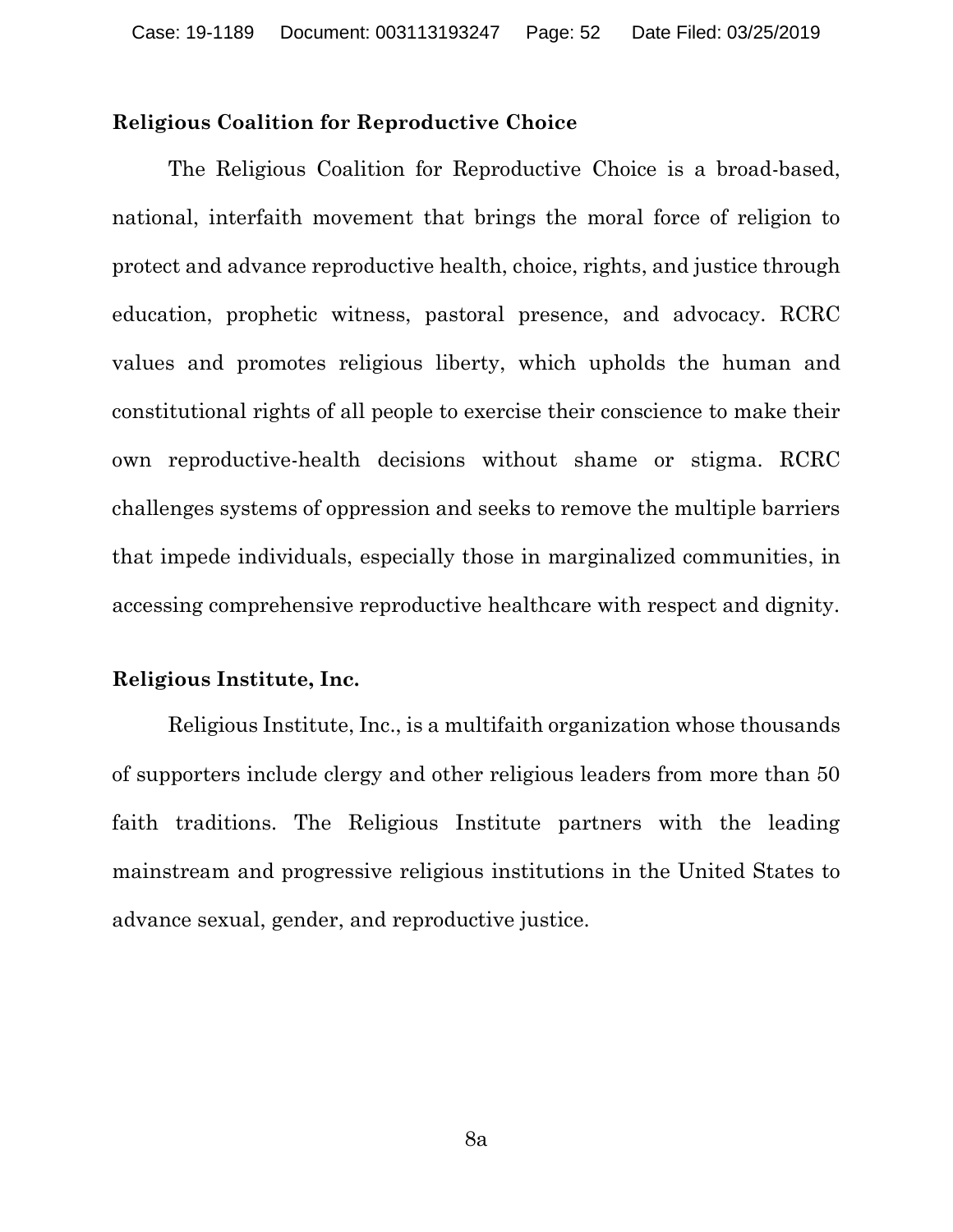### **Sikh Coalition**

The Sikh Coalition is the largest community-based Sikh civil-rights organization in the United States. Since its inception on September 11, 2001, the Sikh Coalition has worked to defend civil rights and liberties for all people, to empower the Sikh community, to create an environment in which Sikhs can lead a dignified life unhindered by bias or discrimination, and to educate the broader community about Sikhism in order to promote cultural understanding and diversity. The Sikh Coalition has vindicated the rights of numerous Sikh Americans subjected to bias and discrimination because of their faith. Ensuring the rights of religious and other minorities is a cornerstone of the Sikh Coalition's work. The Sikh Coalition joins this *amicus* brief in the belief that the Establishment Clause is an indispensable safeguard for religious-minority communities. We believe strongly that Sikh Americans across the country have a vital interest in the separation of church and state.

#### **T'ruah**

T'ruah: The Rabbinic Call for Human Rights brings together rabbis and cantors from all streams of Judaism with all members of the Jewish community to act on the Jewish imperative to respect and advance the human rights of all people. T'ruah trains and mobilizes a network of 2,000